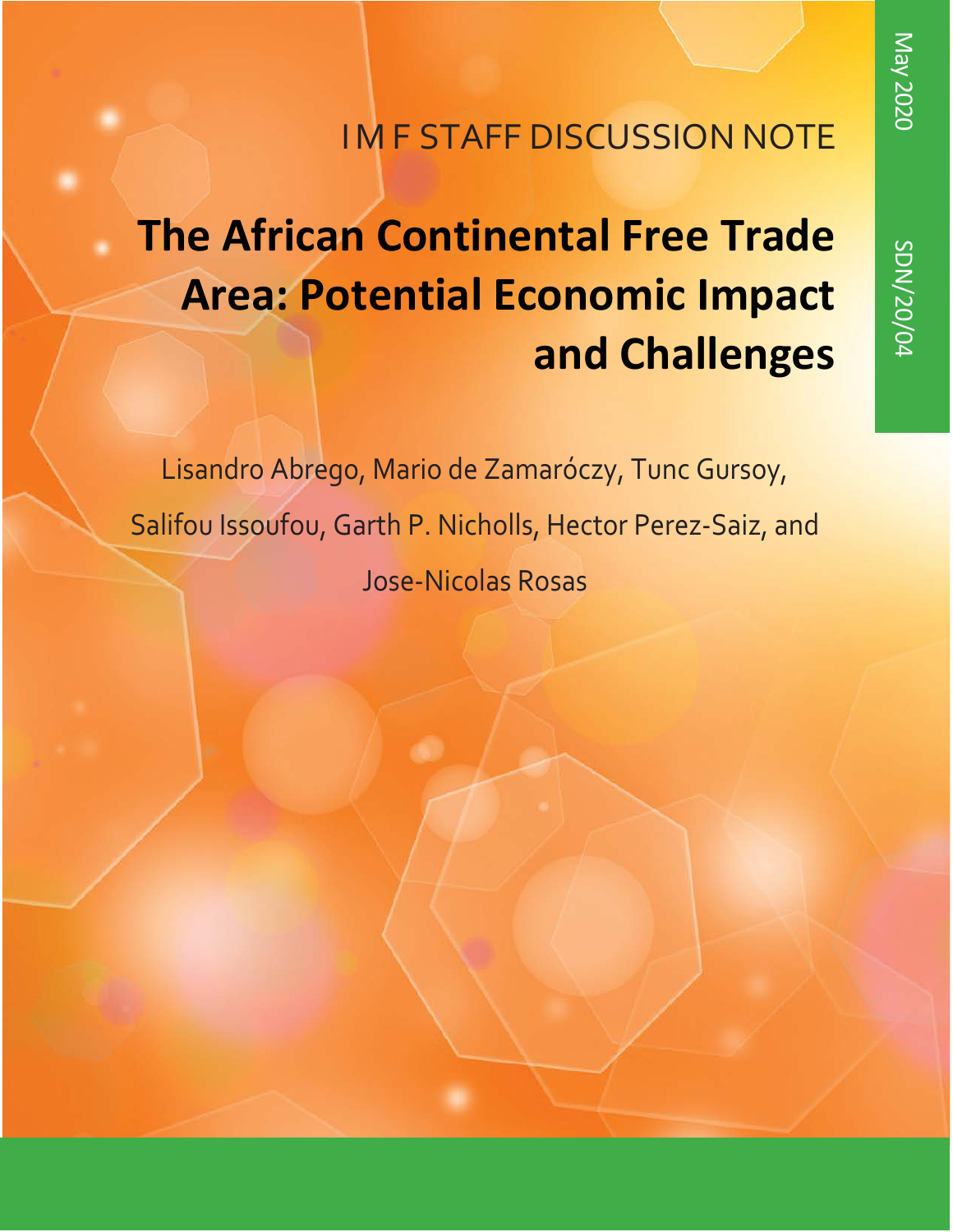## **SPECIAL NOTE**

Although the implementation of some operational aspects of the African Continental Free Trade Area (AfCFTA) have been temporarily suspended, the agreement would be a very important element to support post-pandemic recovery and to foster economic growth in the medium term in sub-Saharan Africa through the creation of larger and more integrated markets and the promotion of intracontinental trade.

Importantly, implementation of the AfCFTA will also reduce uncertainty on trading relations within the continent, which—together with an expanded and more integrated market—would foster both domestic and foreign direct investment and help boost economic activity as countries emerge from the pandemic.

#### **Disclaimer:**

This document was prepared before COVID-19 became a global pandemic and resulted in unprecedented economic strains. It, therefore, does not reflect the implications of these developments and related policy priorities. We direct you to the **[IMF Covid-19](https://www.imf.org/en/Topics/imf-and-covid19) page** that includes staff recommendations with regard to the COVID-19 global outbreak.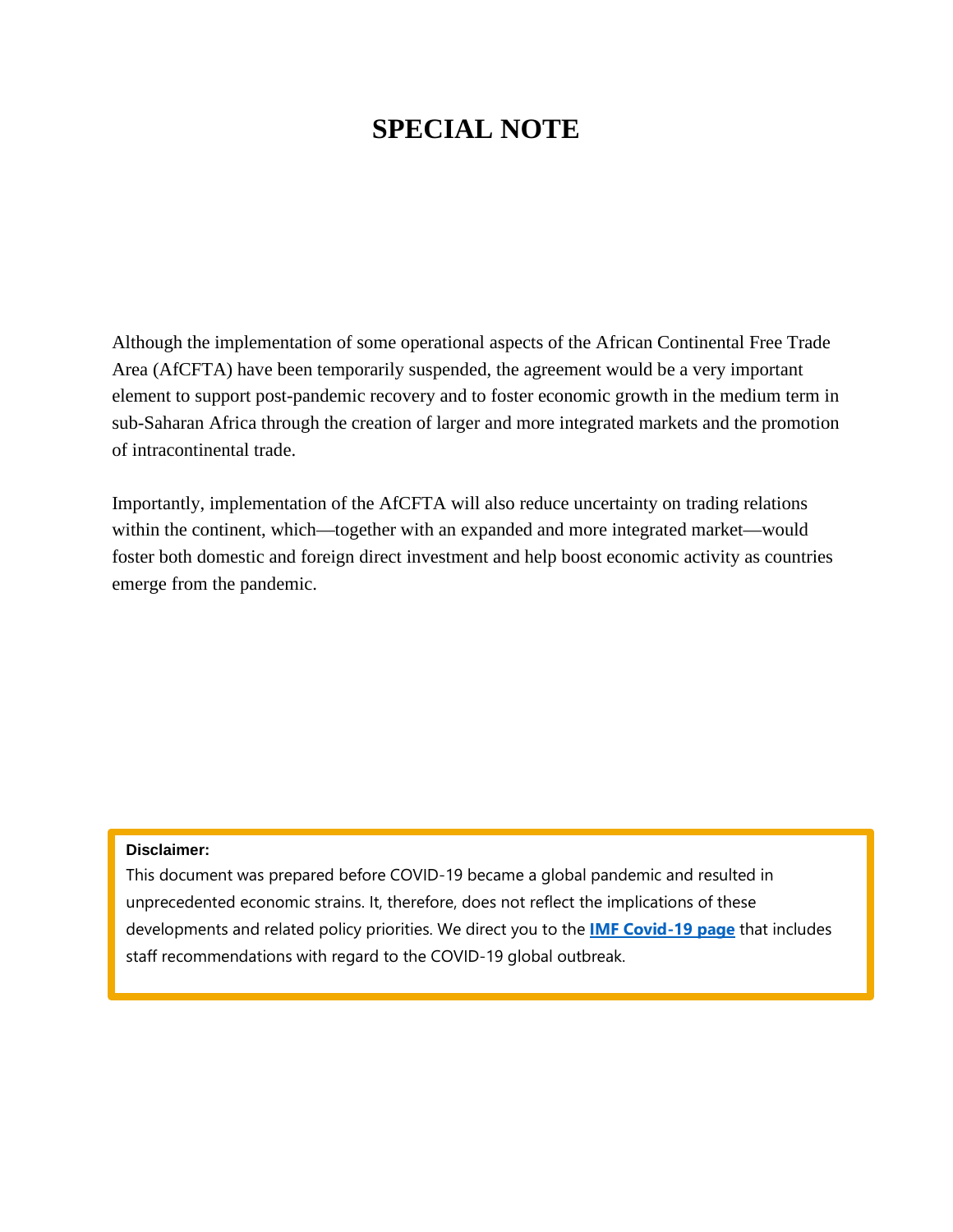#### **The African Continental Free Trade Area: Potential Economic Impact and Challenges**

Prepared by Lisandro Abrego, Mario de Zamaróczy, Tunc Gursoy, Salifou Issoufou, Garth P. Nicholls, Hector Perez-Saiz, and Jose-Nicolas Rosas

Authorized for distribution by Zeine Zeidane

**DISCLAIMER: Staff Discussion Notes (SDNs) showcase policy-related analysis and research being developed by IMF staff members and are published to elicit comments and to encourage debate. The views expressed in Staff Discussion Notes are those of the author(s) and do not necessarily represent the views of the IMF, its Executive Board, or IMF management.**

| JEL Classification Numbers: | F11, F12, F13, F15, F17                                                                 |
|-----------------------------|-----------------------------------------------------------------------------------------|
| Keywords:                   | AfCFTA, welfare, general equilibrium, trade barriers,<br>inequality, structural reforms |
| $\Lambda$ $\Lambda$         | $lahvege@limfew@mapge@limadzegege@limfew@mapeq@limfew@mapeq@limf@sup>$                  |

Authors' E-mail Address: [labrego@imf.org,](mailto:labrego@imf.org) [mdezamaroczy@imf.org,](mailto:mdezamaroczy@imf.org) [tgursoy@imf.org,](mailto:tgursoy@imf.org) [sissoufou@imf.org,](mailto:sissoufou@imf.org) [gnicholls@imf.org,](mailto:gnicholls@imf.org) [hperez-saiz@imf.org](mailto:hperez-saiz@imf.org)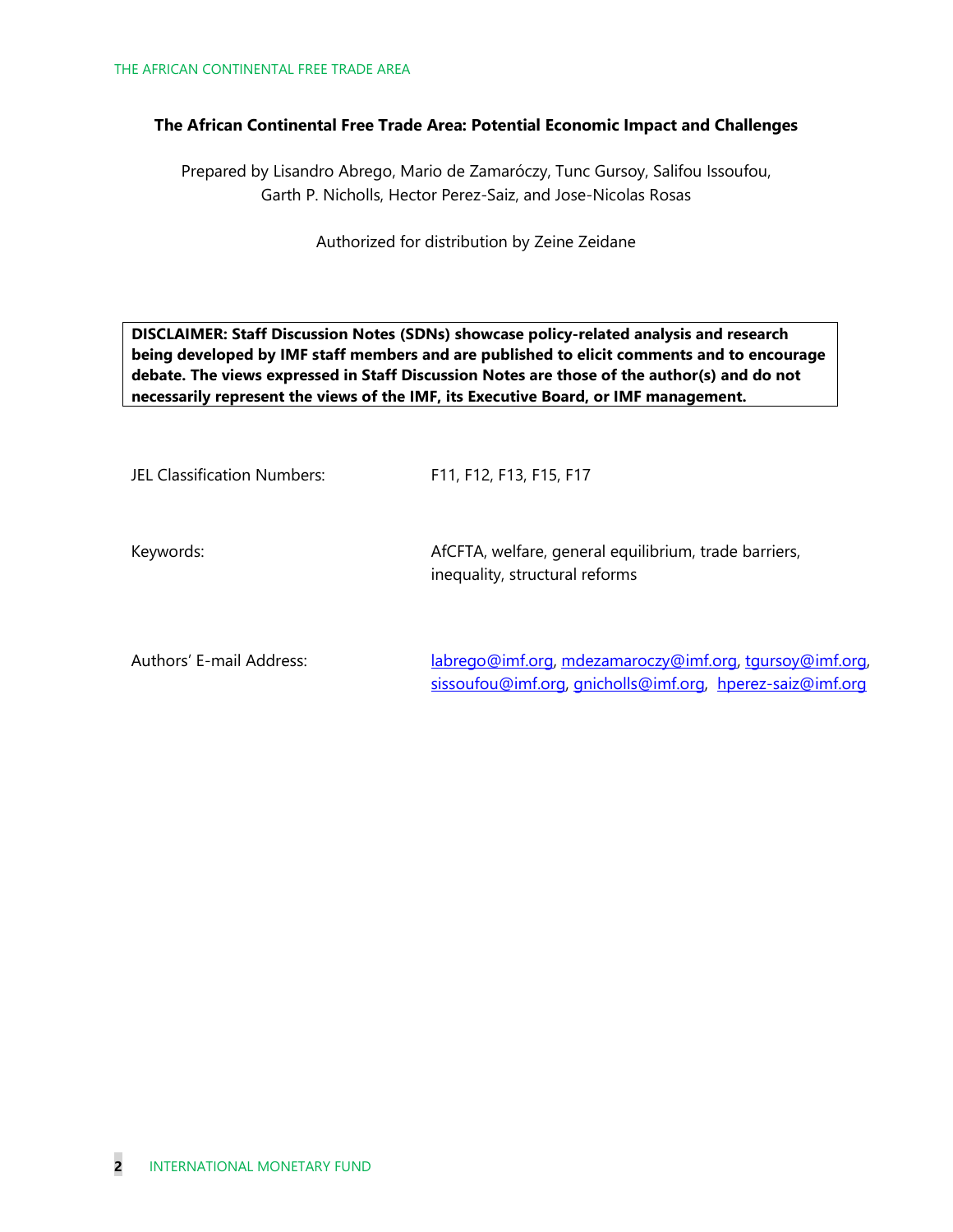## **CONTENTS**

| IV. ASSESSING THE POTENTIAL BENEFITS AND COSTS OF THE AFCFTA ___________________19                  |  |
|-----------------------------------------------------------------------------------------------------|--|
|                                                                                                     |  |
|                                                                                                     |  |
|                                                                                                     |  |
|                                                                                                     |  |
| V. MAXIMIZING AfCFTA BENEFITS WHILE MITIGATING CHALLENGES-POLICY OPTIONS 25                         |  |
| A. What Can Member Countries Do to Maximize the Economic Benefits of the AfCFTA? ________ 25        |  |
| B. How Can Member Countries Mitigate Adverse Distributional and Employment Effects of the           |  |
|                                                                                                     |  |
|                                                                                                     |  |
|                                                                                                     |  |
|                                                                                                     |  |
| <b>BOXES</b>                                                                                        |  |
| 1. Operational Goals and Key Institutional Features of the AfCFTA Agreement _____________________17 |  |
| 26 2. Selected Labor Market Features in Africa___________________________________                   |  |
| <b>APPENDICES</b>                                                                                   |  |
|                                                                                                     |  |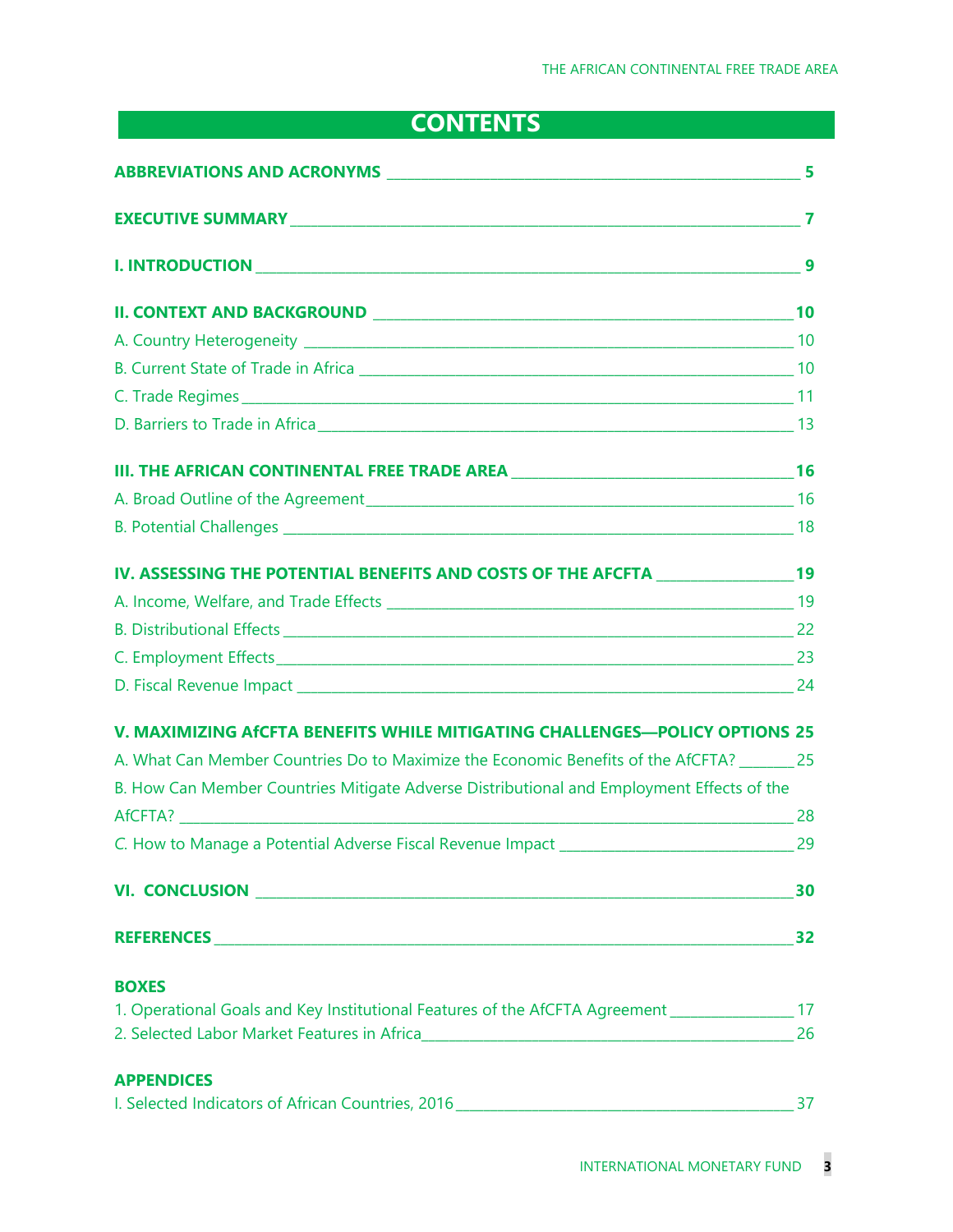| II. List of Signatory Countries to the AfCFTA            |                                     |
|----------------------------------------------------------|-------------------------------------|
| III. Firm-Level Evidence of Labor Reallocation in Africa | <b>Error! Bookmark not defined.</b> |

#### **APPENDIX TABLES**

| A1. Decision to Export, Firm Characteristics and Tariff Reduction |  |
|-------------------------------------------------------------------|--|
| A2. Employment Growth and Exporting Firms                         |  |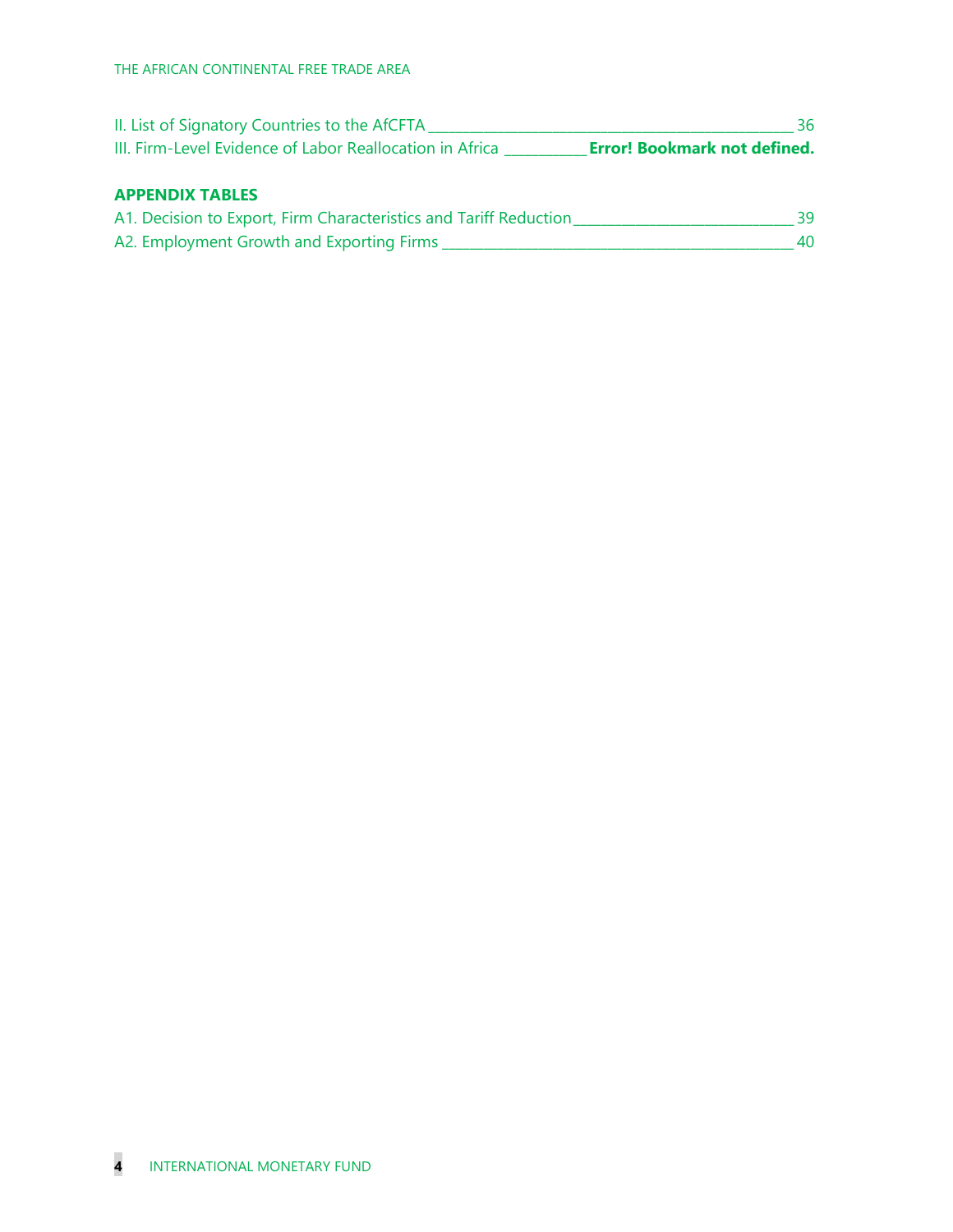## **ABBREVIATIONS AND ACRONYMS**

| <b>AfCFTA</b>  | African Continental Free Trade Area                     |
|----------------|---------------------------------------------------------|
| AfDB           | African Development Bank                                |
| <b>AGOA</b>    | African Growth and Opportunity Act                      |
| <b>AHS</b>     | Effectively applied tariff                              |
| AMU            | Arab Maghreb Union                                      |
| ASEAN          | <b>Association of Southeast Asian Nations</b>           |
| <b>ASYCUDA</b> | Automated System for Customs Data                       |
| AU             | African Union                                           |
| <b>AUC</b>     | African Union Commission                                |
| <b>BIAT</b>    | Boosting intra-African trade                            |
| <b>CEMAC</b>   | Central African Economic and Monetary Community         |
| CEN-SAD        | Community of Sahel-Saharan States                       |
| CGE            | Computable general equilibrium                          |
| COMESA         | Common Market for Eastern and Southern Africa           |
| DB             | Doing business                                          |
| EAC            | East African Community                                  |
| <b>ECCAS</b>   | Economic Community of Central African States            |
| <b>ECOWAS</b>  | Economic Community of West African States               |
| <b>EPA</b>     | Economic partnership agreement                          |
| <b>ESCAP</b>   | Economic and Social Commission for Asia and the Pacific |
| EU             | European Union                                          |
| <b>GDP</b>     | Gross domestic product                                  |
| <b>GSP</b>     | Generalized system of preferences                       |
| <b>GVC</b>     | Global value chain                                      |
| <b>IGAD</b>    | Intergovernmental Authority on Development              |
| <b>ILO</b>     | International Labor Organization                        |
| <b>IMF</b>     | International Monetary Fund                             |
| IOC            | Indian Ocean Commission                                 |
| LAC            | Latin America and the Caribbean                         |
| <b>LDC</b>     | Least-developed country                                 |
| LPI            | Logistics performance index                             |
| <b>MFN</b>     | Most-favored nation                                     |
| <b>NTB</b>     | Non-tariff barrier                                      |
| <b>NTM</b>     | Non-tariff trade measure                                |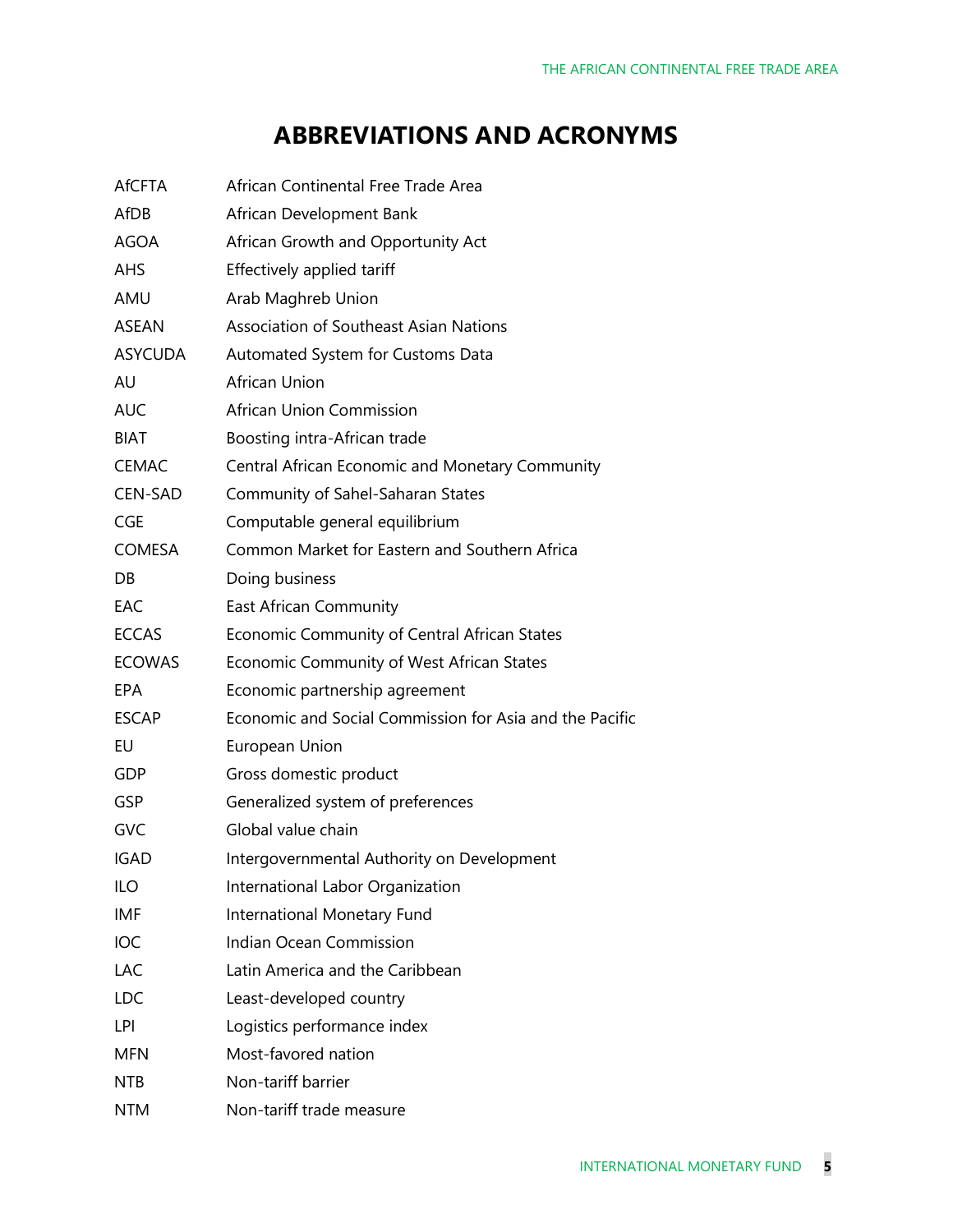| <b>PPP</b>    | Purchasing power parity                            |
|---------------|----------------------------------------------------|
| PTA.          | Preferential trade arrangement                     |
| QR            | Quantitative restrictions                          |
| <b>REA</b>    | Regional economic arrangement                      |
| <b>REO</b>    | Regional Economic Outlook                          |
| SACU          | Southern African Customs Union                     |
| <b>SADC</b>   | Southern African Development Community             |
| <b>SSA</b>    | Sub-Saharan Africa                                 |
| TFTA          | Tripartite Free Trade Area                         |
| <b>UNCTAD</b> | United Nations Conference on Trade and Development |
| <b>UNECA</b>  | United Nations Economic Commission for Africa      |
| VAT           | Value-added tax                                    |
| WAEMU         | West African Economic and Monetary Union           |
| <b>WB</b>     | World Bank                                         |
| <b>WDI</b>    | World Development Indicators                       |
| <b>WTO</b>    | World Trade Organization                           |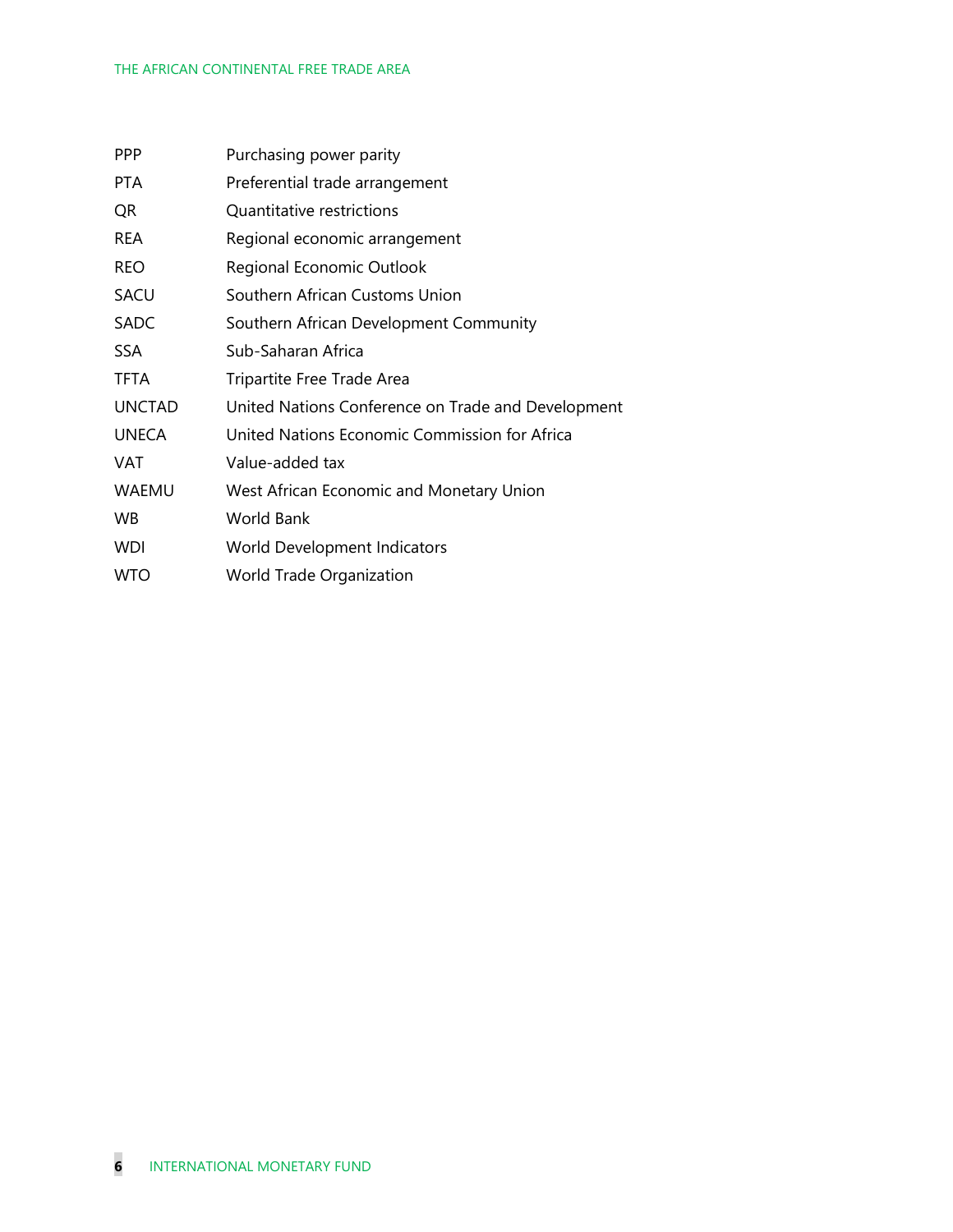## **EXECUTIVE SUMMARY**

In May 2019, African leaders launched the African Continental Free Trade Area (AfCFTA). [1](#page-7-0) The corresponding agreement provides a framework for trade liberalization of goods and services and, once fully implemented, is expected to cover all 55 African countries, with an estimated combined GDP of US\$2.5 trillion and a population of over 1.2 billion. In terms of population, the AfCFTA will be the largest free trade area in the world.

Trade integration in Africa has long been seen by African policymakers as a mechanism for fostering prosperity. Several trade and regional economic integration groups have been formed over the years. The AfCFTA is the most ambitious initiative in this vein. It can support the realization of the continent's economic promise by helping raise productivity and investment, and thereby increase income levels and reduce poverty.

This Staff Discussion Note assesses income and welfare gains from trade liberalization under the AfCFTA and potential transitional costs for countries participating in the agreement. The note focuses on the potential effects of the AfCFTA on (1) income, welfare, and trade flows; (2) income distribution and employment; and (3) tax revenues. It also discusses key policy reforms needed to maximize the benefits of the AfCFTA.

The AfCFTA has the potential to increase income and welfare significantly for its member countries. Previous studies have estimated that African countries could reap long-term income gains of up to 5 percent from the reduction in trade barriers in the context of the AfCFTA. Our own work focuses on the estimation of changes in welfare and shows gains of up to 2.1 percent for the continent. However, these could be substantially underestimated given the static nature of the model, which does not include potential effects of the agreement on increased investment, innovation, and knowledge diffusion. The bulk of income and welfare gains would come from increased efficiency derived from reduced non-tariff barriers (NTBs), as intraregional import tariffs are already low. In our work, we also find that the largest proportional welfare gains would tend to go to smaller countries with open economies. These would also benefit from positive terms-of-trade changes. Countries starting with higher trade barriers would tend to gain more.

The AfCFTA would also have a strong impact on intraregional trade—which we estimate would expand by more than 80 percent—but relatively limited adverse effects on trade with nonmember countries ("trade diversion"). Increased intraregional trade would add about US\$60 billion to African exports and support ongoing diversification efforts.

<span id="page-7-0"></span> $1$  By late January 2020, 54 (of 55) member countries of the African Union (AU) had signed the AfCFTA agreement. See Appendix II for the full list of signatory countries.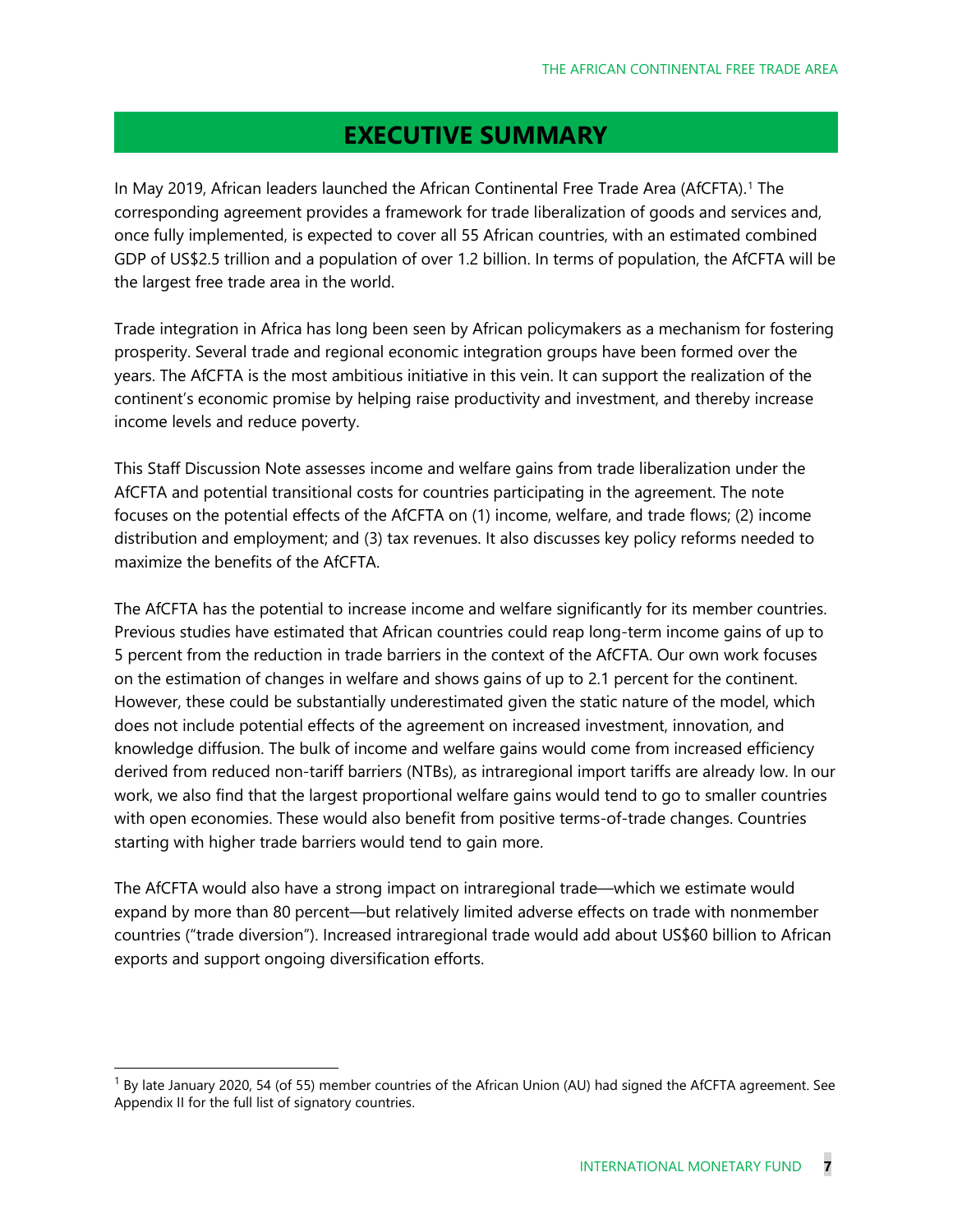#### THE AFRICAN CONTINENTAL FREE TRADE AREA

Maximizing potential welfare and income gains from the AfCFTA would require member countries to substantially—but strategically—reduce NTBs. It is important first to remove NTBs that impose the highest trade costs. In this regard, customs and administrative entry procedures, technical barriers to trade, and sanitary and phytosanitary measures should be tackled up-front. It would also be important to improve the quality of trade logistics and close Africa's infrastructure gap, particularly in the areas of ports and road networks.

The implementation of the AfCFTA could result in transitional costs for member countries. These could include (1) tax revenue losses from lower import tariffs; (2) higher income inequality; and (3) higher unemployment, especially where trade liberalization is not accompanied by reforms to make labor markets more flexible and workers more mobile to grasp new opportunities. Given the gradual nature of trade barrier reduction envisaged by the agreement, countries should have time to mitigate these potential costs.

For the continent as a whole, tax revenue losses from the elimination of import tariffs are estimated to be modest. This reflects the low level of effectively applied intraregional import tariffs, the rather modest level of intraregional trade, and a small reduction in imports from the rest of the world. Moreover, any tariff revenue losses are likely to be offset eventually by higher tax revenue from increased consumption and income, as a result of reduced trade barriers, especially NTBs. However, offsetting losses will depend crucially on countries pursuing the necessary steps to lower NTBs.

Limiting negative employment effects will require increasing formal labor market flexibility. Addressing adverse income distribution effects calls for broader and more efficient social safety nets. Training and retraining programs to adapt worker skills to new needs may also be necessary. These reforms should help accommodate the expected labor reallocation across sectors and firms. Increased labor mobility from the implementation of the freedom of movement protocol will also help facilitate adjustment to the reduction in trade barriers.

Improving revenue mobilization will be important. Given that income gains may take time to materialize, the corresponding revenue increases may not compensate for tariff revenue losses in the short term. In addition, higher revenues will also be needed to help finance infrastructure improvements and upgrade social safety nets to mitigate transitional costs from lowering trade barriers.

Finally, upholding the provisions of the agreement will be crucial for the success of the AfCFTA. An institutionally strong and effective AfCFTA secretariat, with the capacity to implement trade rules in line with the text of the agreement, will help build credibility and reduce trade policy uncertainty.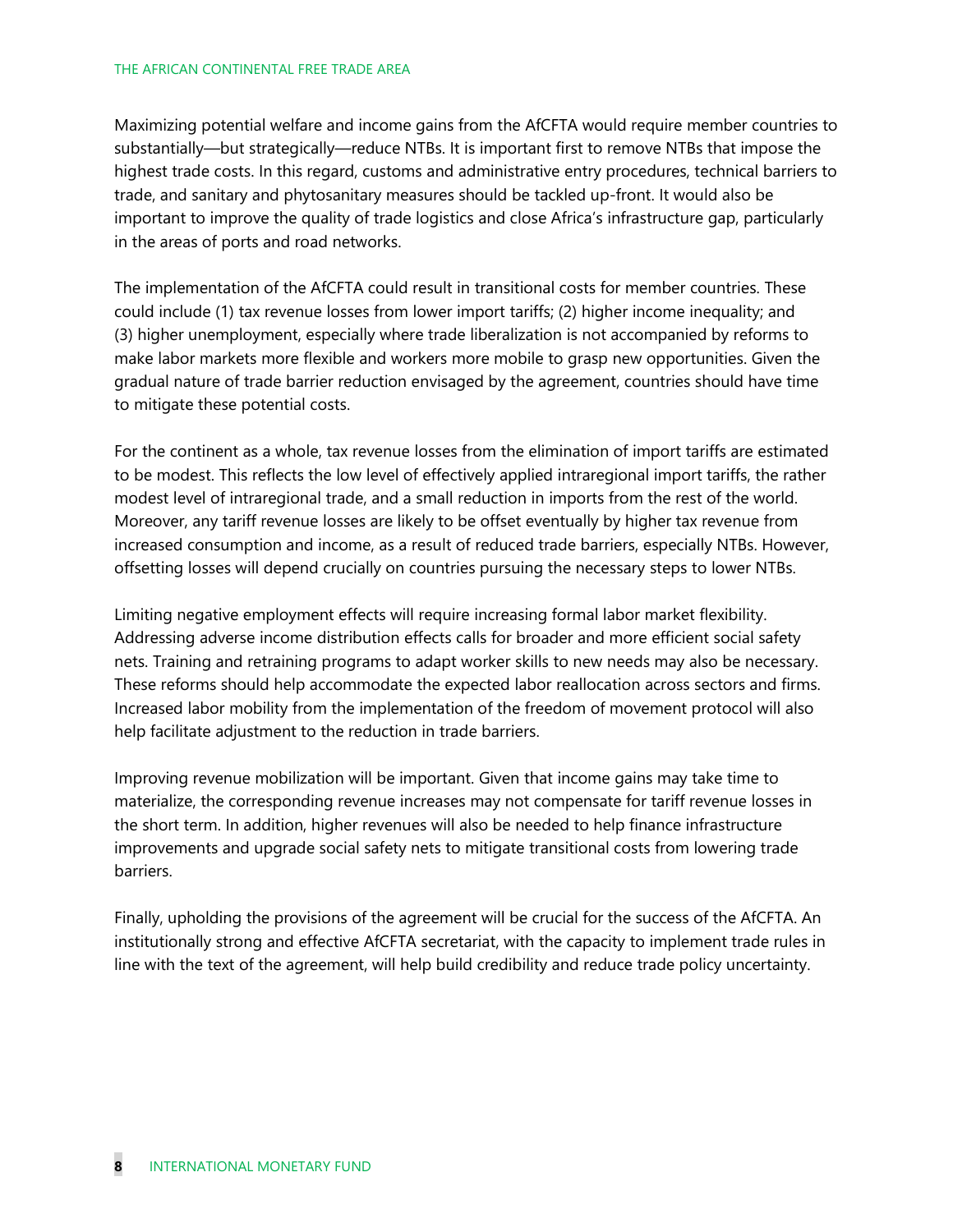## **I. INTRODUCTION**

**1. Over the past century, African countries have created several regional economic** 

**integration arrangements.** The first two, the Southern African Customs Union (SACU), formed in 1910, and the East African Community (EAC), formed in 1919, are today among the most vibrant and successful regional arrangements on the continent. In 2019, there were over 15 regional integration arrangements, and many countries have overlapping memberships. The overriding objective of these arrangements is the promotion of intraregional trade to achieve faster economic growth and reduce poverty. The AfCFTA is the most ambitious initiative in this vein.

**2. Past regional integration arrangements have delivered less than was originally envisaged, but they have contributed to a significant expansion of intra-African trade.** Despite these integration arrangements, African intraregional trade trails that of other regions, and Africa's insertion into global value chains (GVCs) is still dominated by its exports of raw materials. As a result, past integration efforts have been considered as underperforming (de Melo and Tsikata 2015; Hailu 2014; Yang and Gupta 2005). Several reasons have been advanced for this underperformance, including lack of complementary domestic reforms to improve domestic supply responses and a low level of implementation of the arrangements, owing partly to the absence of strong institutional frameworks supporting them. Still, these arrangements have facilitated a large expansion of intra-African trade in the last couple of decades.

**3. This note assesses potential welfare gains and costs of the AfCFTA from an empirical standpoint and discusses policy options to address such costs and other challenges to the agreement's successful implementation.** The analysis reveals that the potential gains from import tariff reduction alone are likely to be small, as intraregional tariffs are already low following extensive intraregional trade liberalization by past arrangements. However, once NTBs are substantially reduced, potential welfare gains would be significant. The largest proportional welfare gains would accrue to the smaller, more open economies. The size of welfare gains also depends on the initial level of trade restrictions. At the same time, the AfCFTA could affect income distribution, unemployment, and fiscal revenue, especially in the short term. It is our view, however, that the benefits of the AfCFTA would outweigh the costs. That said, to mitigate these potential attendant adjustment costs, policymakers would need to implement a complementary set of measures to strengthen the social protection framework, increase labor market flexibility, and mobilize domestic revenues.

**4. The note has six sections.** Section II provides some background and the context within which the AfCFTA agreement is being deployed. Section III summarizes the key features of the agreement, its status, and potential implementation challenges. Section IV outlines the potential benefits and costs associated with implementation of the agreement. Section V details suggested policy options to address potential adjustment costs stemming from the agreement. A conclusion is provided in Section VI.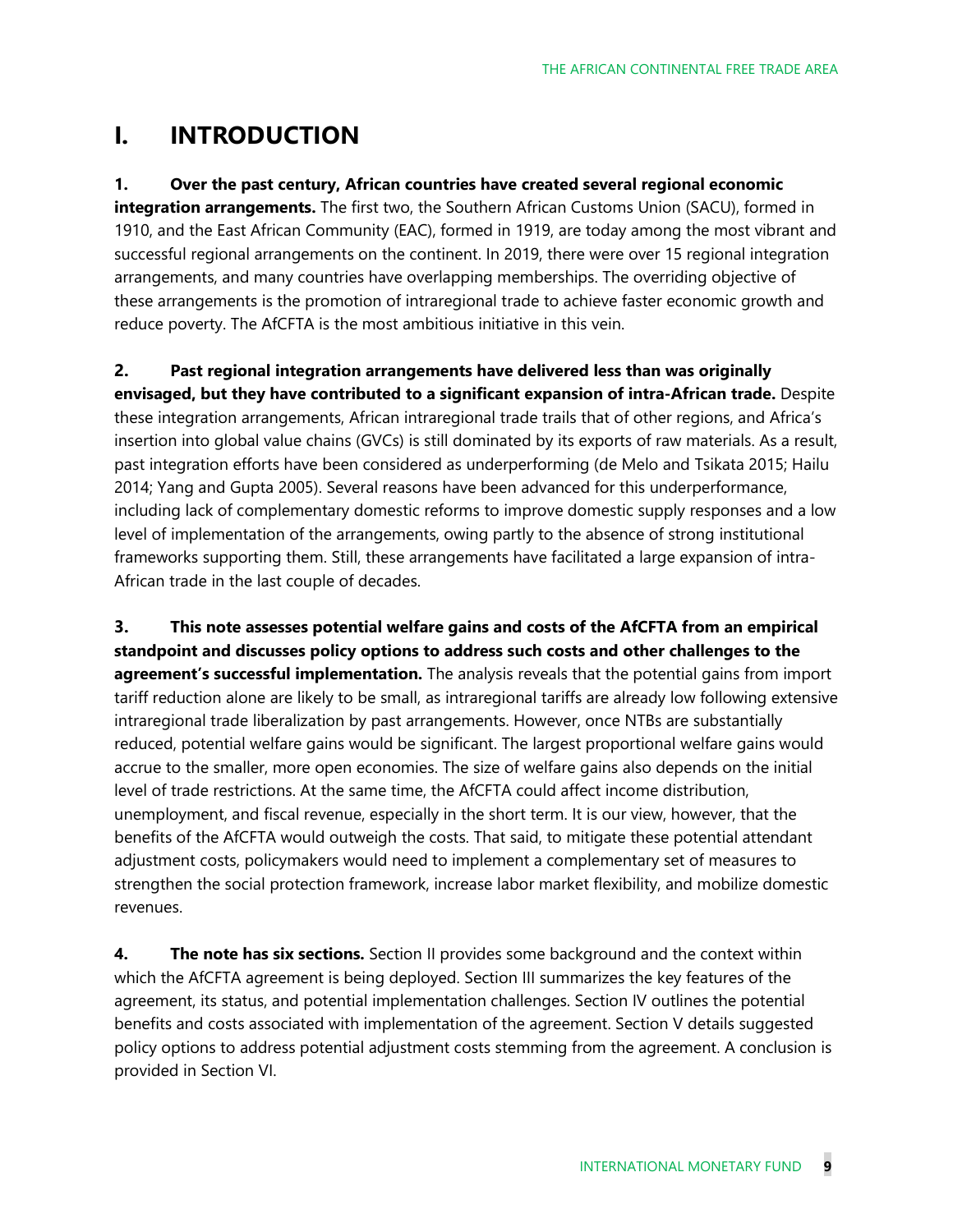## **II. CONTEXT AND BACKGROUND**

**5. Africa is a diverse and vast continent with a long-standing pursuit of trade integration to support growth and poverty reduction.** The continent stands out in at least four areas: heterogeneity in country sizes, income levels, stages of development, and trade openness; diversity of trade regimes and trade policies; varying patterns of intraregional trade; and the lack of a continent-wide trading hub.

### **A. Country Heterogeneity**

**6. The African continent contains an assortment of countries in terms of size, income, and openness.** In terms of size, seven countries have populations of less than 1.5 million, and three have over 100 million. Between these two extremes, there is a wide distribution in population size (Appendix I). Although Africa comprises 16 percent of the world's population, it has only 5 percent of its income. Half of Africa's countries (27), with 44.6 percent of the continent's total population, are categorized as low-income countries. The remainder are distributed between lower-middle-income (18 countries, 45.9 percent of the population), upper-middle-income (8 countries, with 9.5 percent of the population), and 1 high-income country (with 0.01 percent of the population). The continent also has a wide variation in trade openness, with gross exports and imports ranging from 38 percent to 140 percent of GDP. Finally, 15 African countries, with about 17 percent of the total African population and 7 percent of GDP, are landlocked.

### **B. Current State of Trade in Africa**

**7. Intraregional trade in Africa is relatively low, but rising, and dominated by food and manufactured goods.** In 2017, 17 percent of Africa's total trade was conducted within the continent, rising from 9 percent in [2](#page-10-0)000.<sup>2</sup> In other regions, such as Europe and Asia, intraregional trade is over 50 percent. The expansion of intraregional trade in Africa has been supported by an increase in commodity exports, stronger macroeconomic conditions and institutions, and the establishment of regional economic arrangements (REAs; Arizala and others 2018). Much of the intraregional trade has been driven by the Southern African Development Community (SADC) and the EAC, which have the highest levels of intra-union trade, compared with other groupings on the continent. During 2000–17, intra-African trade was dominated by food and manufactured goods. In contrast, exports to the rest of the world were dominated by primary products, which accounted for about 60 percent of total exports. At the same time, chemicals, other manufactured goods, machinery, and transportation equipment represented close to 70 percent of total imports.

<span id="page-10-0"></span> $2$  Africa conducts most of its trade with countries outside the continent. Since 2000, Africa's direction of trade has shifted from the United States and Europe to China and Asia more generally.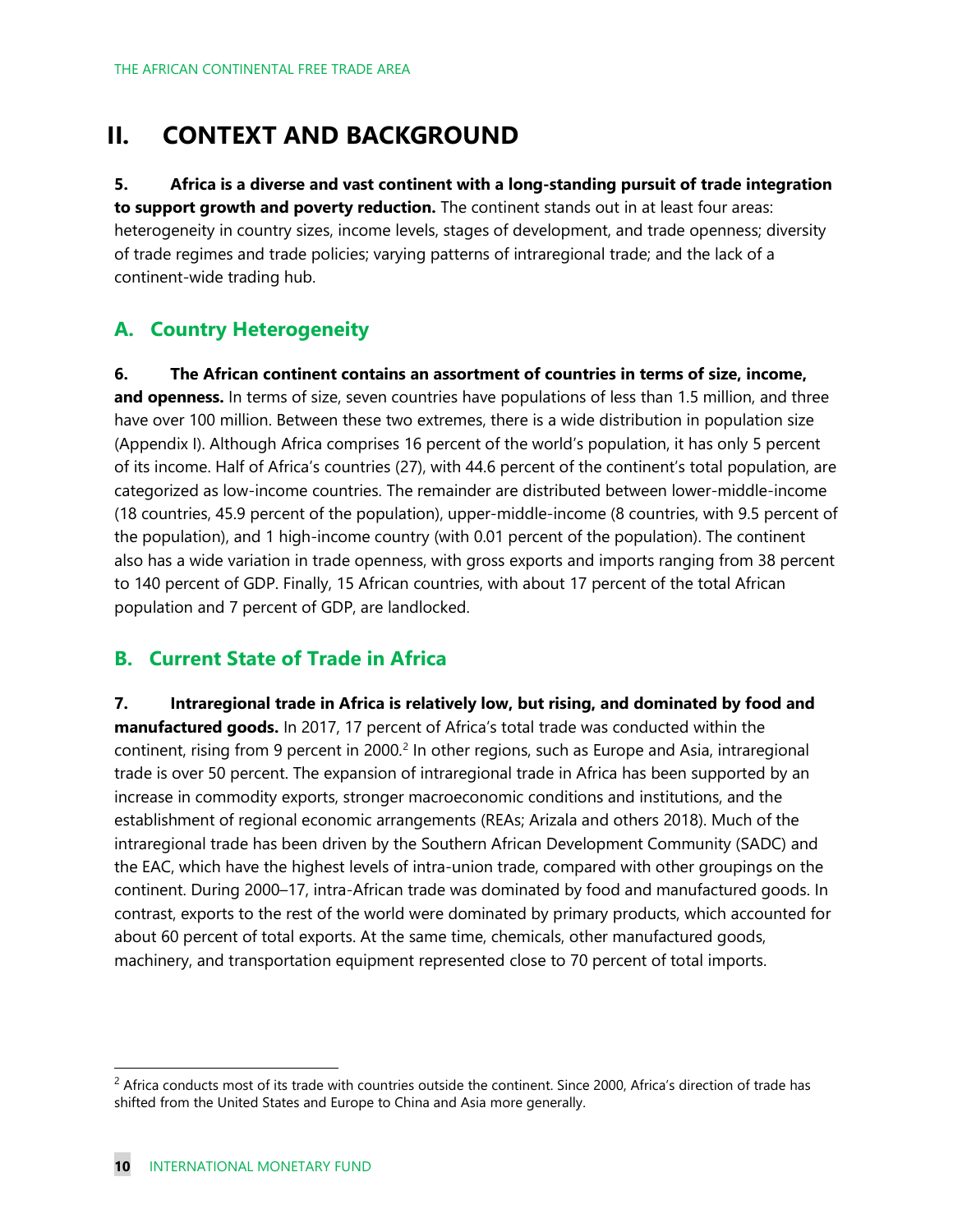**8. Africa lacks a continent-wide trading hub.** Unlike Asia, Europe, and North America, Africa does not have an economy that acts as a trading hub. South Africa operates, somewhat, as a hub for southern Africa, for which it is also a key supplier of intermediate goods. South Africa is a top-five trading partner for 14 African countries. At the same time, it is integrated, mostly upstream (forward integration), in GVCs with China, the United States, Germany, and India. The rest of Africa lacks a systemic global exporter that also imports value added from the rest of the continent. Given the shift in international trade from goods to tasks, for the AfCFTA to have a transformative effect on member countries, it would need to spur the development of the nascent supply chain on the continent. This would in turn provide a bridge for African countries to generate more downstream (backward) integration into GVCs and by doing so reap more gains from their participation in international trade.

### **C. Trade Regimes**

**9. Africa is characterized by a plethora of trade regimes.** Three broad elements characterize the trade regimes on the continent. First, there are preferential trade agreements between individual African countries and countries outside the continent. These include agreements under the general system of preferences (GSP), granting duty-free treatment for least-developed countries, and preferential access to the US market under the African Growth and Opportunity Act. Second, there are regional trade agreements between African countries and regions outside Africa. This category includes the various economic partnership agreements the European Union has negotiated with various African countries and regional groups on the continent. These also call for the partial and gradual liberalization of African markets to EU imports. Third, there is a web of intra-African trade agreements, including eight REAs and four subregional groups (Figure 1).

**10. Existing intra-African trade arrangements have been viewed as underperforming, although they have played a role in the expansion of intraregional trade.** Several studies (Hailu 2014; Yang and Gupta 2005; de Melo and Tsikata 2015) have identified key factors that have influenced the effectiveness of these arrangements. These include a low level of implementation of the arrangements, partly owing to the lack of a strong institutional framework supporting them. Relatedly, multiple and overlapping memberships in regional trade integration groups have also led to complexity, lax enforcement, and uncertainty. In practice, this has often resulted in less trade liberalization among member countries than envisaged in the arrangements. At the same time, infrastructure bottlenecks have kept trade costs high, while lack of complementary reforms to improve domestic supply responses and upgrade worker skills have hindered economies of scale. Despite these shortcomings, intraregional trade arrangements have contributed to a significant expansion of intra-African trade in the last two decades.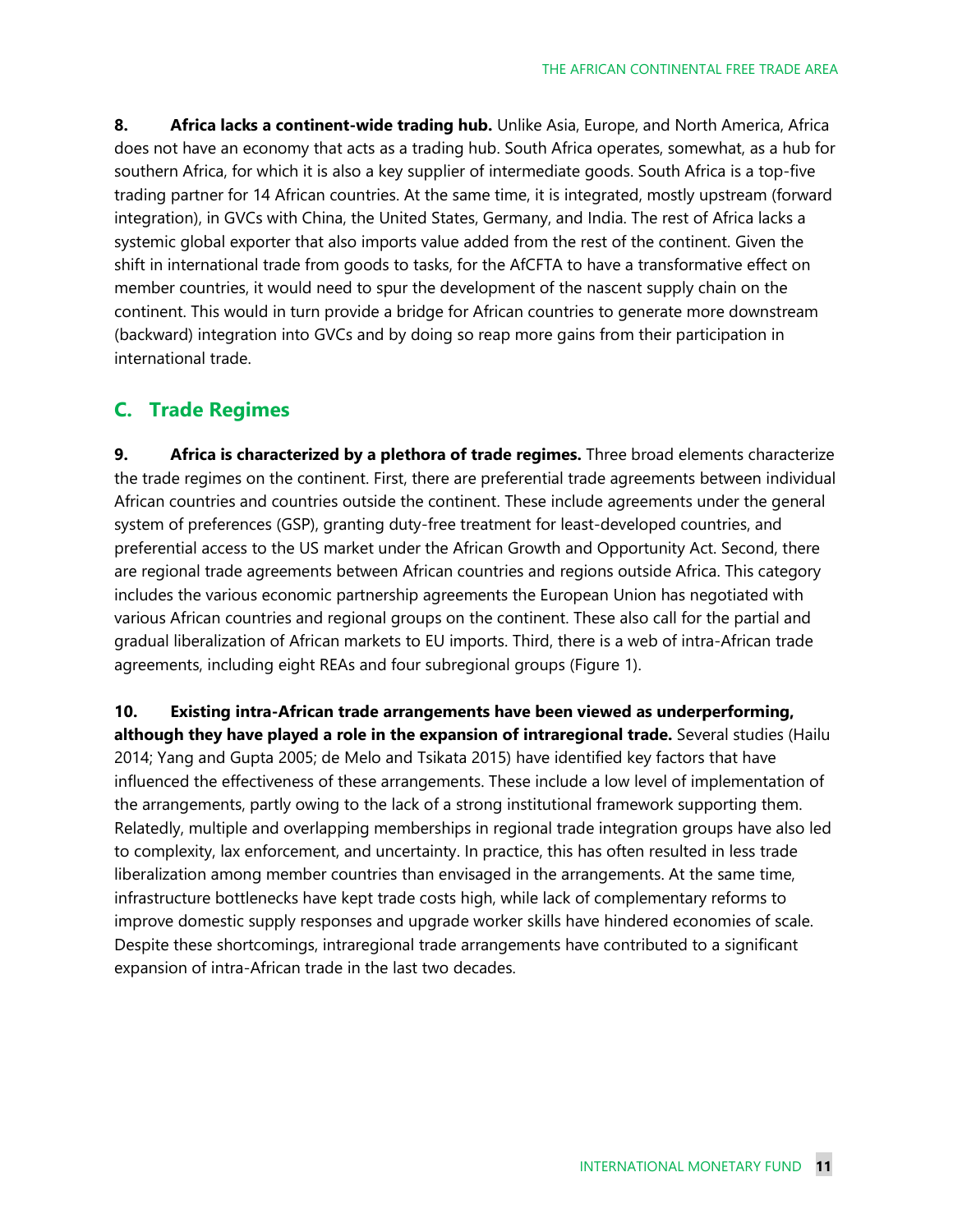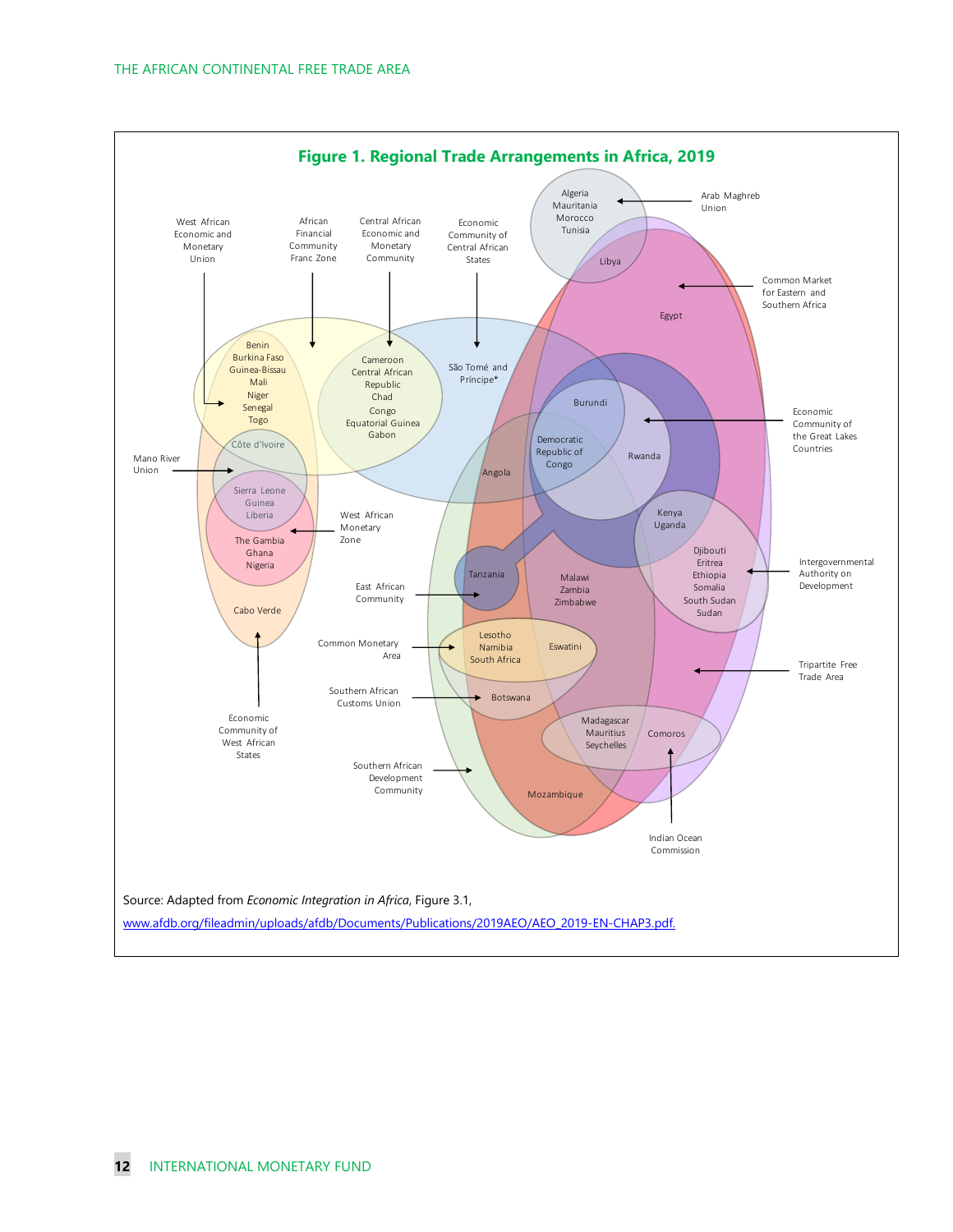### **D. Barriers to Trade in Africa**

**11. While intra-African trade agreements have gradually facilitated a large reduction in tariffs on goods (Table 1)[3,](#page-13-0) NTBs remain high for most African countries (Figure 2).** NTBs can be classified into three broad categories: (1) non-tariff trade measures (NTMs); (2) infrastructure gaps; and (3) other trade-related transaction costs. The extent of NTMs in selected African countries is presented in Table 2, which shows that technical and sanitary/phytosanitary barriers are the two most prevalent NTMs in Africa. Large infrastructure gaps and significant trade-related transaction costs also present barriers to trade in Africa, as shown in Table 3. The table shows that several

|                                                         | Intra-<br>regional | Effectively<br>Applied (AHS) | Most Favoured<br>Nation (MFN) |
|---------------------------------------------------------|--------------------|------------------------------|-------------------------------|
| Africa                                                  | 5.0                | 11.8                         | 12.5                          |
| AU-recognized regional economic communities             |                    |                              |                               |
| Arab Maghreb Union (AMU)                                | 5.0                | 8.9                          | 14.0                          |
| Common Market for Eastern and Southern Africa (COMESA)  | 5.0                | 8.9                          | 11.0                          |
| Community of Sahel-Saharan States (CEN-SAD)             | 12.0               | 12.1                         | 13.1                          |
| East African Community (EAC)                            | 0.0                | 11.6                         | 12.8                          |
| Economic Community of Central African States (ECCAS)    | 9.0                | 14.4                         | 14.6                          |
| Economic Community of West African States (ECOWAS)      | 11.0               | 12.4                         | 12.2                          |
| Intergovernmental Authority on Development (IGAD)       | 9.0                | 13.5                         | 16.1                          |
| Southern African Development Community (SADC)           | 4.0                | 7.7                          | 9.2                           |
| Other preferential trade agreements                     |                    |                              |                               |
| Central African Economic and Monetary Community (CEMAC) | 0.0                | 18.5                         | 17.8                          |
| West African Economic and Monetary Union (WAEMU)        | 9.0                | 12.4                         | 12.2                          |
| Southern African Customs Union (SACU)                   | 0.0                | 6.0                          | 7.7                           |
| Indian Ocean Commission (IOC)                           | 0.0                | 5.0                          | 5.1                           |
| <b>Comparators</b>                                      |                    |                              |                               |
| Latin America and the Caribbean (LAC)                   | $\cdots$           | 9.9                          | 10.5                          |
| Association of Southeast Asian Nations (ASEAN)          | 1.0                | 5.0                          | 6.3                           |
| Southern Common Market (MERCOSUR)                       | 0.0                | 11.1                         | 12.1                          |

Sources: Economic Integration; Africa, Table 3.1,

[www.afdb.org/fileadmin/uploads/afdb/Documents/Publications/2019AEO/AEO\\_2019-ENCHAP3.pdf;](http://www.afdb.org/fileadmin/uploads/afdb/Documents/Publications/2019AEO/AEO_2019-ENCHAP3.pdf) World Integrated Trade Solutions (WITS); and IMF staff estimates.

1 AHS—effectively applied tariff (simple average); MFN—most-favored nation—tariff (simple average). For IGAD, the entries for AHS and MFN tariffs are for 2016 for Kenya and Uganda, 2015 for Ethiopia, and 2013 for Sudan.

indicators related to the quality of ports, air transportation, and other measures of infrastructure efficiency are low in Africa compared with other regions. The reduction in ground transportation

(continued)

<span id="page-13-0"></span> $3$  Unilateral trade liberalization has also contributed to a significant reduction in tariffs imposed on non-African countries, which fell from 21.7 percent in 1997 to 11.8 percent in 2016.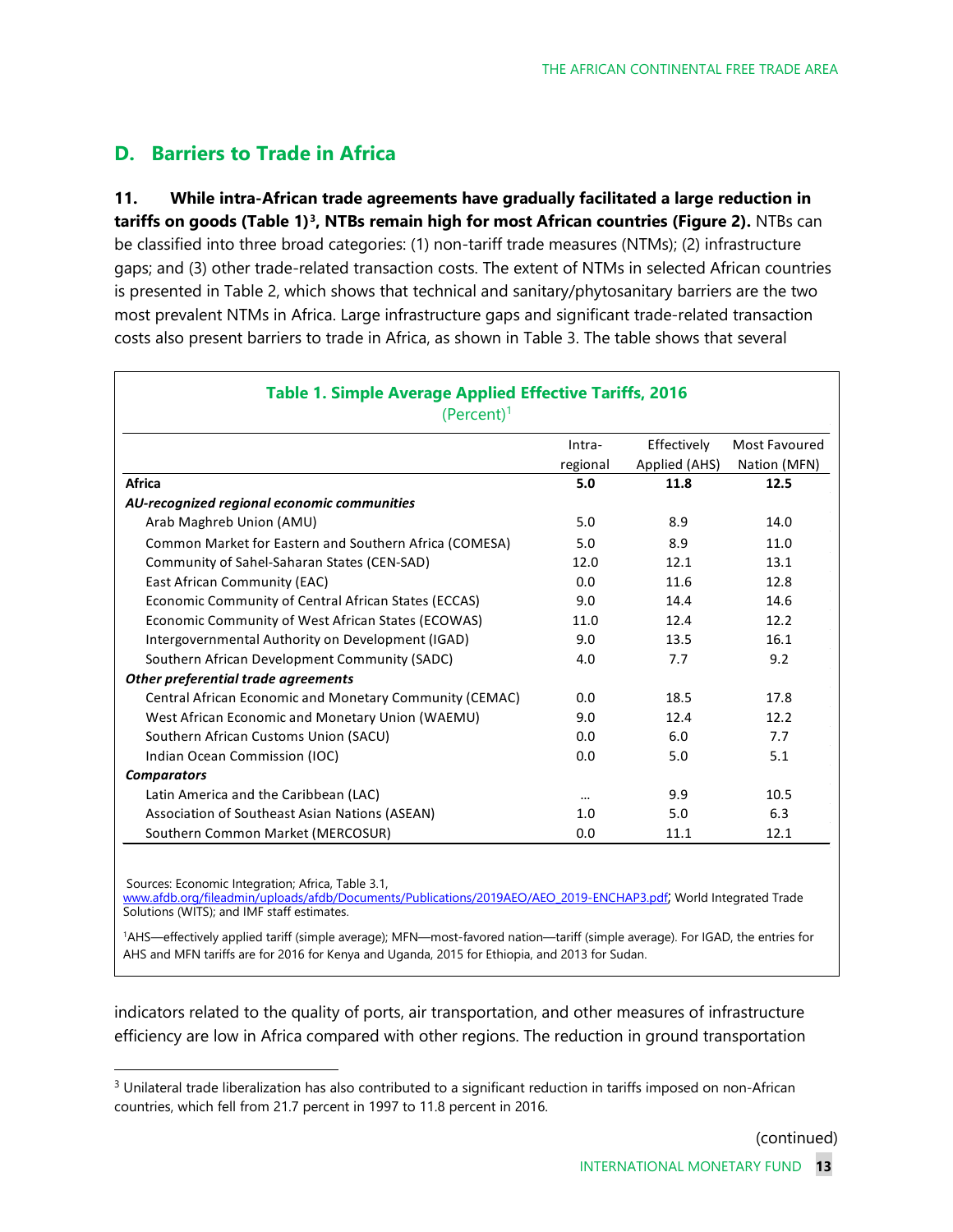#### THE AFRICAN CONTINENTAL FREE TRADE AREA

costs is especially critical to encourage intraregional trade, given the geography of the continent (World Bank 2009). Some continental initiatives have been launched in recent years to address infrastructure gaps, but they will take time to produce effects. [4](#page-14-0)



**12. The low quality of trade logistics is another important barrier to intraregional trade.** The IMF *Regional Economic Outlook* (IMF 2019) estimates that a rise in the quality of African trade logistics to the global level could reduce the cost of cross-border movement of goods significantly and increase intraregional trade by over 12 percent.

**13. In addition, an enabling business environment, access to credit, and adequate human capital are all critical to support intraregional trade** (IMF 2019). A more fully developed regional financial infrastructure can also help facilitate further intraregional trade. This infrastructure could include harmonizing regional payment systems to further facilitate cross-border payments; creating swap arrangements across central banks and a multicurrency clearing center to reduce risks from trading in different national currencies; and better coordinating the supervision of pan-African banks.

<span id="page-14-0"></span><sup>4</sup> The Presidential Infrastructure Champion Initiative was launched in 2011 and the Program for Infrastructure Development in Africa was adopted in 2012.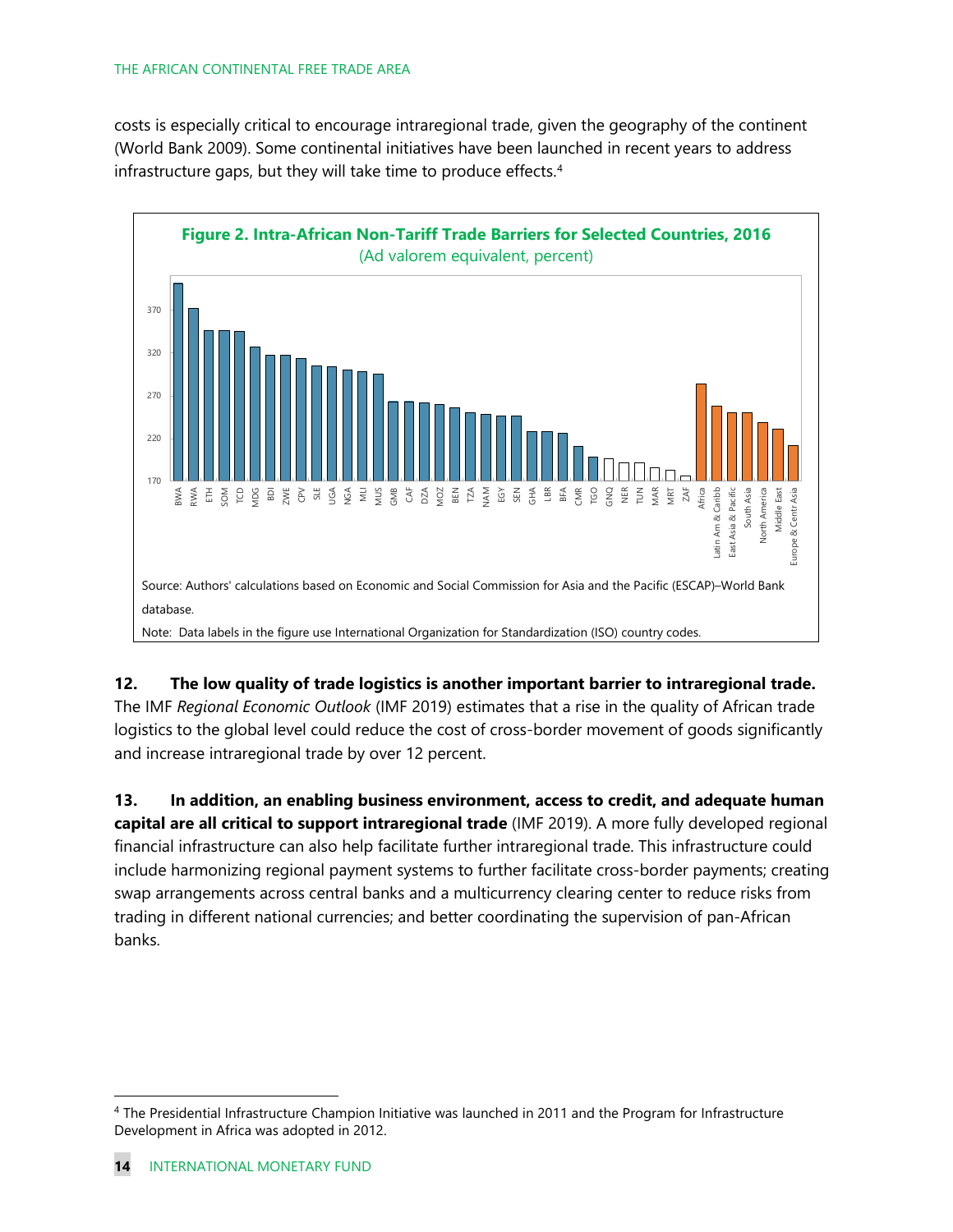|                               | (Number of measures in place) |                |     |            |                |     |                  |            |    |
|-------------------------------|-------------------------------|----------------|-----|------------|----------------|-----|------------------|------------|----|
|                               | SPS                           | TBT            | ADP | ${\rm CV}$ | SG             | SSG | ${\sf OR}$       | <b>TRQ</b> | XS |
| Benin                         | $\boldsymbol{6}$              | $\sqrt{2}$     |     |            |                |     |                  |            |    |
| Botswana                      | $\sqrt{3}$                    | 103            |     |            |                |     |                  |            |    |
| Burkina Faso                  | 6                             |                |     |            |                |     |                  |            |    |
| Burundi                       | 8                             | 13             |     |            |                |     |                  |            |    |
| Cabo Verde                    | $\sqrt{4}$                    |                |     |            |                |     |                  |            |    |
| Cameroon                      |                               | 8              |     |            |                |     |                  |            |    |
| Central African Republic      | $\mathfrak{Z}$                | $10$           |     |            |                |     |                  |            |    |
| Congo, Republic of            |                               | 3              |     |            |                |     |                  |            |    |
| Côte d'Ivoire                 | $19$                          |                |     |            |                |     | 15               |            |    |
| Congo, Democratic Republic of | $\overline{2}$                |                |     |            |                |     |                  |            |    |
| Egypt                         | 87                            | 207            | 15  |            |                |     |                  |            |    |
| Eswatini, Kingdom of          | $\overline{2}$                | $\mathbf{1}$   |     |            |                |     |                  |            |    |
| Ethiopia                      |                               |                |     |            | $\mathbf{1}$   |     |                  |            |    |
| Gabon                         |                               | $\overline{2}$ |     |            |                |     |                  |            |    |
| The Gambia                    | $\sqrt{2}$                    | $\overline{2}$ |     |            |                |     |                  |            |    |
| Ghana                         | 5                             | 9              |     |            |                |     |                  |            |    |
| Guinea                        | 11                            | $\mathbf{1}$   |     |            |                |     |                  |            |    |
| Kenya                         | 92                            | 770            |     |            |                |     |                  |            |    |
| Liberia                       | $\mathbf{1}$                  | 3              |     |            | $\sqrt{3}$     |     |                  |            |    |
| Madagascar                    | 37                            |                |     |            |                |     |                  |            |    |
| Malawi                        | 16                            | $18\,$         |     |            |                |     |                  |            |    |
| Mali                          | 21                            | $\overline{2}$ |     |            |                |     | $20\,$           |            |    |
| Mauritius                     | 17                            | 8              |     |            |                |     | 9                |            |    |
| Morocco                       | 56                            | 26             | 13  |            | $\overline{4}$ |     |                  | 16         |    |
| Mozambique                    | $\boldsymbol{6}$              | 14             |     |            |                |     |                  |            |    |
| Namibia                       |                               | $\mathbf{1}$   |     |            |                |     |                  |            |    |
| Nigeria                       | 29                            | 8              |     |            |                |     |                  |            |    |
| Rwanda                        | $\mathbf{1}$                  | 215            |     |            |                |     |                  |            |    |
| Senegal                       | $\overline{7}$                | 14             |     |            |                |     |                  |            |    |
| Seychelles                    | $\overline{4}$                | $\overline{4}$ |     |            |                |     | $\boldsymbol{6}$ |            |    |
| South Africa                  | 61                            | 278            | 32  |            | $\sqrt{3}$     |     |                  | 53         | 62 |
| Tanzania                      | $\overline{2}$                | 292            |     |            |                |     |                  |            |    |
| Togo                          | 11                            | $\overline{2}$ |     |            |                |     |                  |            |    |
| Tunisia                       | $\overline{2}$                | 27             |     |            | $\mathbf{3}$   |     |                  | 13         |    |
| Uganda                        | 56                            | 999            |     |            |                |     |                  |            |    |
| Zambia                        | $\overline{4}$                | 88             |     |            | $\mathbf{1}$   |     |                  |            |    |
| Zimbabwe                      | $\boldsymbol{6}$              | $\mathbf{1}$   |     |            |                |     |                  |            |    |
| Africa                        | 587                           | 3068           | 60  |            | 15             |     | 50               | 82         | 62 |

### **Table 2. African Union: Non-Tariff Trade Measures, 2018**

Source: World Trade Organization.

Note: ADP = anti-dumping; CV = countervailing; QR = quantitative restrictions; SG = safeguards; SPS = sanitary and phytosanitary; SSG = special safeguards; TBT = technical barriers to trade; TRQ = tariff-rate quotas; and XS = export subsidies.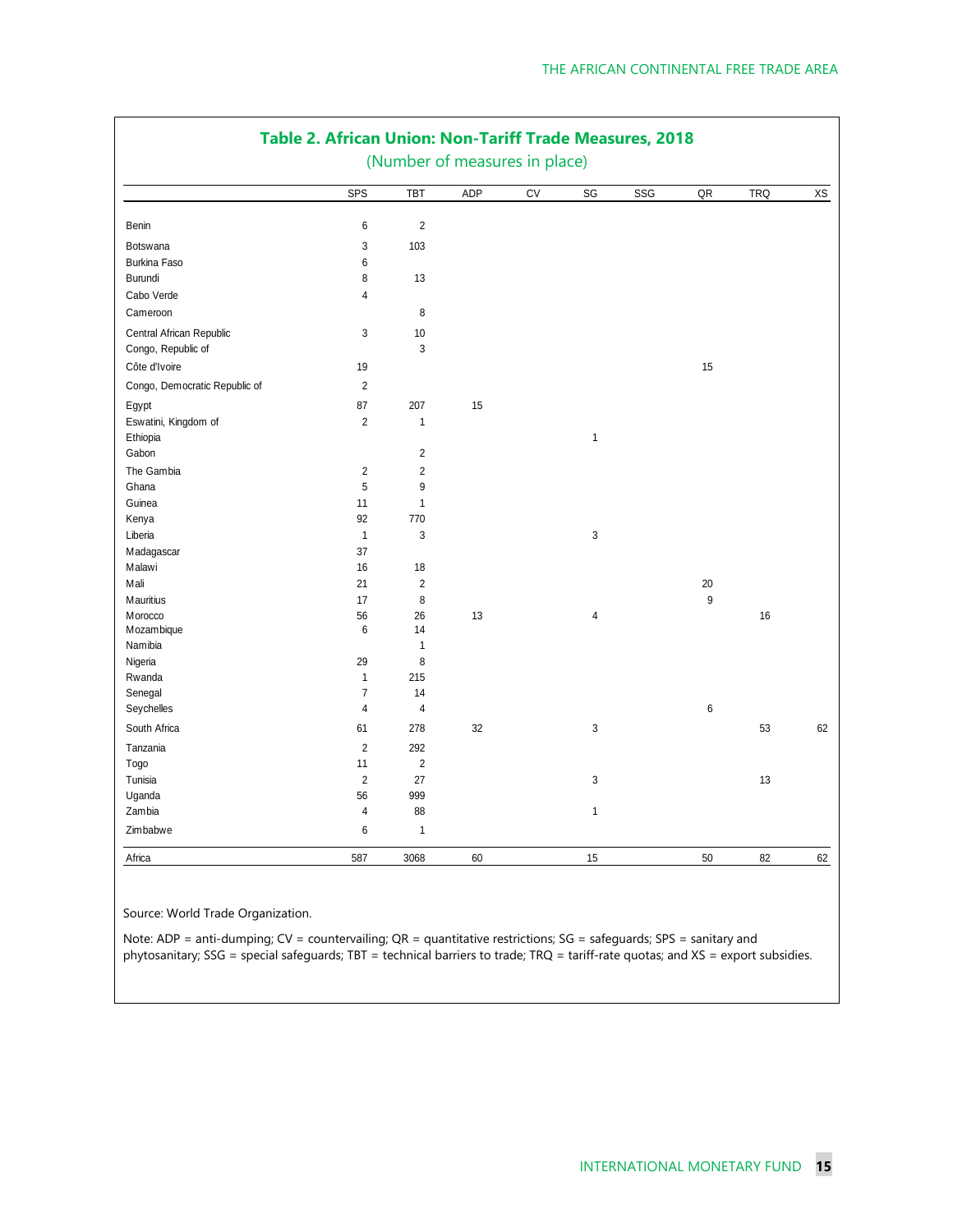| Table 3. Infrastructure Gaps and Trade-Related Transaction Costs in Africa, 2012-16 |        |                           |                              |                                           |                  |                    |               |  |
|-------------------------------------------------------------------------------------|--------|---------------------------|------------------------------|-------------------------------------------|------------------|--------------------|---------------|--|
| (Units as indicated)                                                                |        |                           |                              |                                           |                  |                    |               |  |
| Variable                                                                            | Africa | Sub-<br>Saharan<br>Africa | Advanced<br><b>Economies</b> | <b>Middle East</b><br>and North<br>Africa | South<br>America | Central<br>America | South<br>Asia |  |
| Level of infrastructures:                                                           |        |                           |                              |                                           |                  |                    |               |  |
| Container port traffic per capita (WDI)                                             | 0.09   | 0.07                      | 0.75                         | 0.31                                      | 0.12             | 0.38               | 0.09          |  |
| Air transport passengers, per capita (WDI)                                          | 0.23   | 0.25                      | 2.6                          | 1.36                                      | 1.43             | 0.93               | 0.1           |  |
| Quality of port infrastructure, (1=low to 7=high) (WDI)                             | 3.64   | 3.64                      | 5.35                         | 4.34                                      | 3.65             | 4.15               | 3.51          |  |
| Liner shipping connectivity index (max=100) (WDI)                                   | 14.38  | 12.72                     | 50.64                        | 24.68                                     | 24.16            | 16.36              | 27.27         |  |
| Infrastructure efficiency score, (1=low to 5=high) (LPI)                            | 2.32   | 2.34                      | 3.75                         | 2.59                                      | 2.56             | 2.43               | 2.45          |  |
| Customs efficiency score, (1=low to 5=high) (LPI)                                   | 2.35   | 2.39                      | 3.58                         | 2.44                                      | 2.52             | 2.5                | 2.42          |  |
| International shipments efficiency score, (1=low to 5=high) (LPI)                   | 2.52   | 2.52                      | 3.56                         | 2.81                                      | 2.76             | 2.81               | 2.68          |  |
| Timeliness efficiency score, (1=low to 5=high) (LPI)                                | 2.87   | 2.86                      | 4.09                         | 3.12                                      | 3.21             | 3.1                | 3.03          |  |
| Overall logistics efficiency score, (1=low to 5=high) (LPI)                         | 2.49   | 2.51                      | 3.74                         | 2.71                                      | 2.77             | 2.69               | 2.62          |  |
| <b>Trading costs:</b>                                                               |        |                           |                              |                                           |                  |                    |               |  |
| Burden of customs (1=inefficient to 7=efficient) (WDI)                              | 3.6    | 3.6                       | 5.0                          | 4.0                                       | 3.5              | 3.7                | 3.8           |  |
| Time to export (days) (DB)                                                          | 29.3   | 30.9                      | 10.2                         | 21                                        | 19.8             | 15.4               | 30            |  |
| Time to import (days) (DB)                                                          | 36.4   | 38.5                      | 9.3                          | 25.6                                      | 24.3             | 15.3               | 31.5          |  |
| Cost to export (USD per container) (DB)                                             | 2,149  | 2,302                     | 1,054                        | 1,340                                     | 1,809            | 1,181              | 1,696         |  |
| Cost to import (USD per container) (DB)                                             | 2,819  | 3,056                     | 1,102                        | 1,600                                     | 2,020            | 1,329              | 1,877         |  |

**Sources:** World Bank Doing Business Database (DB); Logistics Performance Database (LPI) and World Development Indicators (WDI). All databases are provided by the World Bank.

**Units—** Container port traffic per capita: Annual number of flow of containers of twenty-foot equivalent units (TEUs), divided by total population. Air transport passengers, per capita: Annual number of air transport passengers carried, divided by total population. Quality of port Infrastructure: It measures business executives' perception of their country's port facilities and scores ranked from 1 (extremely underdeveloped) to 7. Liner shipping connectivity index: It captures how well countries are connected to global shipping networks; the maximum value was 100 in 2004. Infrastructure efficiency score: Quality of trade- and transport-related infrastructure ranked from 1 (lowest quality) to 5. International shipments efficiency score: Efficiency of the clearance process ranked from 1 (lowest efficiency) to 5. Timeliness efficiency score: Timeliness of shipments in reaching destination within the scheduled or expected delivery time ranked from 1 (lowest timeliness) to 5. Overall logistics efficiency score: Composite index of previous LPI indicators, ranked from 1 to 5. Burden of customs: It measures business executives' perceptions of their country's efficiency of customs procedures; ranked from 1 (lower efficiency) to 7. LPI variables are from 2016. DB and WDI variables are averaged for 2012-15.

## **III. THE AFRICAN CONTINENTAL FREE TRADE AREA**

### **A. Broad Outline of the Agreement**

**14. By the end of January 2020, 54 (of 55) member countries of the African Union (AU) had signed the AfCFTA agreement (see Appendix II).** Once fully implemented, the AfCFTA is expected to cover all 55 African countries, with an estimated combined GDP of US\$2.5 trillion and a population of over 1.2 billion. In terms of population, it will be the largest free trade area in the world. The AfCFTA can support the realization of the continent's economic promise. It has the potential to raise Africa's low productivity and promote higher investment, thereby helping increase income levels and reduce poverty.

**15. The AfCFTA builds on negotiations of the Tripartite Free Trade Area (TFTA).** The TFTA is composed of the Southern African Development Community (SADC), the Common Market for Eastern and Southern Africa (COMESA), and the EAC.<sup>5</sup> The AfCFTA has eight strategic objectives:

<span id="page-16-0"></span><sup>&</sup>lt;sup>5</sup> The AfCFTA is an overall framework agreement of which various protocols, annexes, and appendices form an integral part. Most of the details still need to be negotiated. Thus far, agreement has been reached on the objectives, principles, and institutions and on a work plan for completing the negotiations.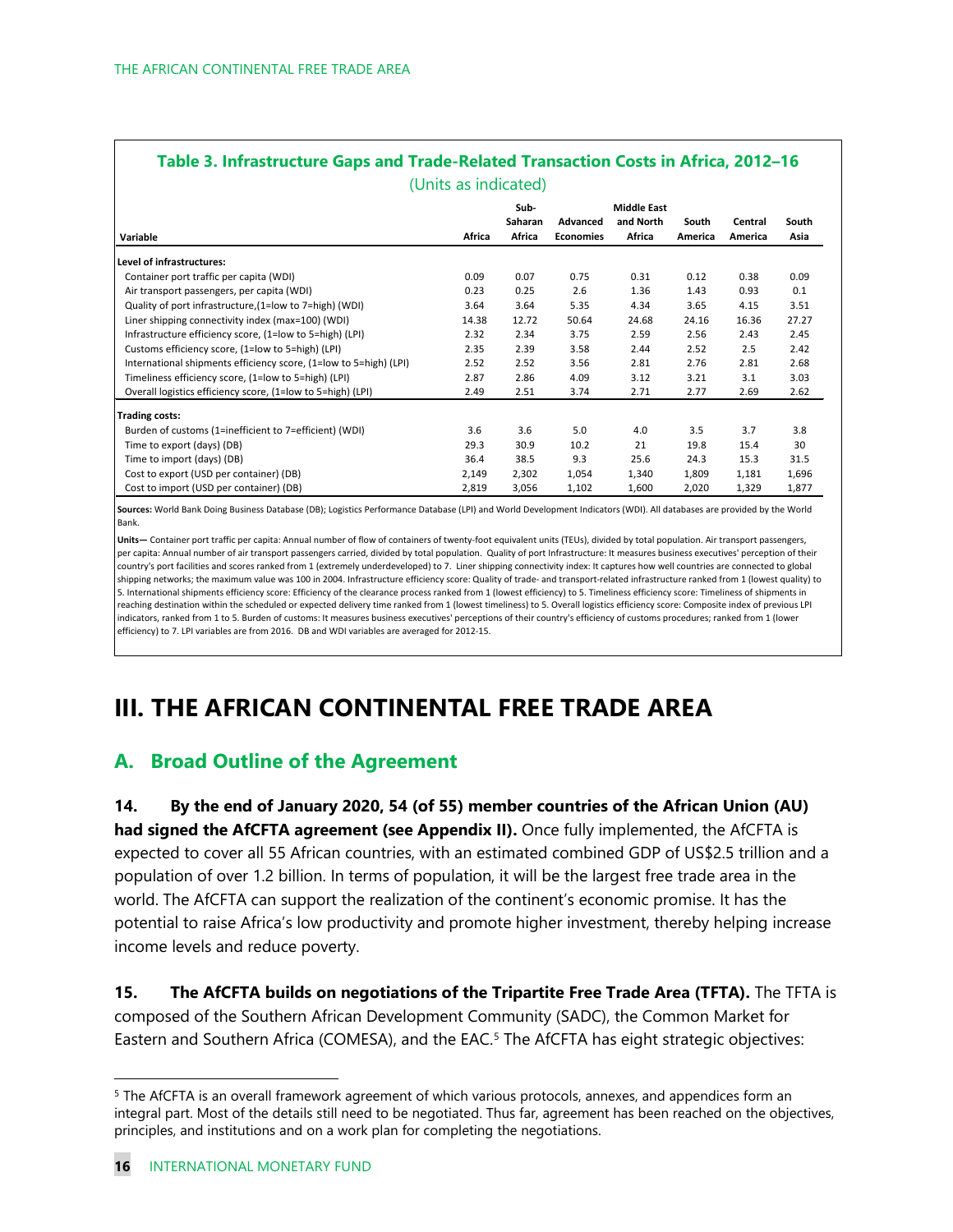(1) creating a single market for goods and services, facilitated by the movement of people; (2) contributing to the movement of capital and people and facilitating investment; (3) creating a continental customs union; (4) expanding intra-African trade; (5) resolving the challenges of overlapping memberships in REAs; (6) promoting sustainable and inclusive economic development; (7) boosting industrial development; and (8) enhancing competitiveness. The AfCFTA also seeks to build on the integration already achieved by existing REAs, which are expected to contribute to its institutional structure. In the long run, the REAs' trade functions are expected to be consolidated at the continental level. The operational objectives and key institutional features of the AfCFTA are presented in Box 1.

#### **Box 1. Operational Objectives and Key Institutional Features of the AfCFTA**

**The AfCFTA agreement has seven operational objectives.** These are to (1) eliminate tariffs and non-tariff barriers to trade in goods progressively; (2) liberalize trade in services progressively; (3) cooperate in matters of investment, intellectual property rights, and competition policy; (4) cooperate in all trade-related areas; (5) cooperate in customs matters and the implementation of trade facilitation measures; (6) establish a mechanism for the settlement of disputes concerning members' rights and obligations; and (7) establish and maintain an institutional framework for the implementation and administration of the AfCFTA.

**The agreement foresees the creation of a regional institutional framework for its operations.** Article 9 outlines an institutional framework for the establishment and functioning of the AfCFTA. It includes the creation of an assembly (to provide strategic guidance on the agreement); a council of ministers (among other things, to ensure effective implementation and enforcement of the agreement); a committee of trade ministers (among other things, to implement the decisions of the council of ministers); and an autonomous secretariat, responsible for coordinating and implementing the agreement. The composition and role of these bodies are laid out in the agreement. The secretariat, to be established by the assembly, is the only organ of the AfCFTA that has been given a legal personality. While operationally autonomous, it would be financed by the African Union's budget. The council of ministers of trade determines the roles and responsibilities of the secretariat. That said, the agreement already contemplates specific roles for the secretariat under the protocol on rules and procedures on the settlement of disputes and the protocol on services.

#### **16. The AfCFTA envisages the gradual elimination of tariff and non-tariff barriers to trade on the continent.**

The agreement sets the path for the elimination of tariffs on 90 percent of tariff lines. Countries can implement tariff reductions over a longer period for 7 percent of tariff lines and maintain existing tariffs for the remaining 3 percent of tariff lines, provided that the value of trade under these does not exceed 10 percent of the total trade with Africa. For services, member countries have also agreed to propose liberalization through a requestand-offer approach, based on seven identified priority sectors: logistics and transport, financial services, tourism, professional services, energy services, construction, and communications.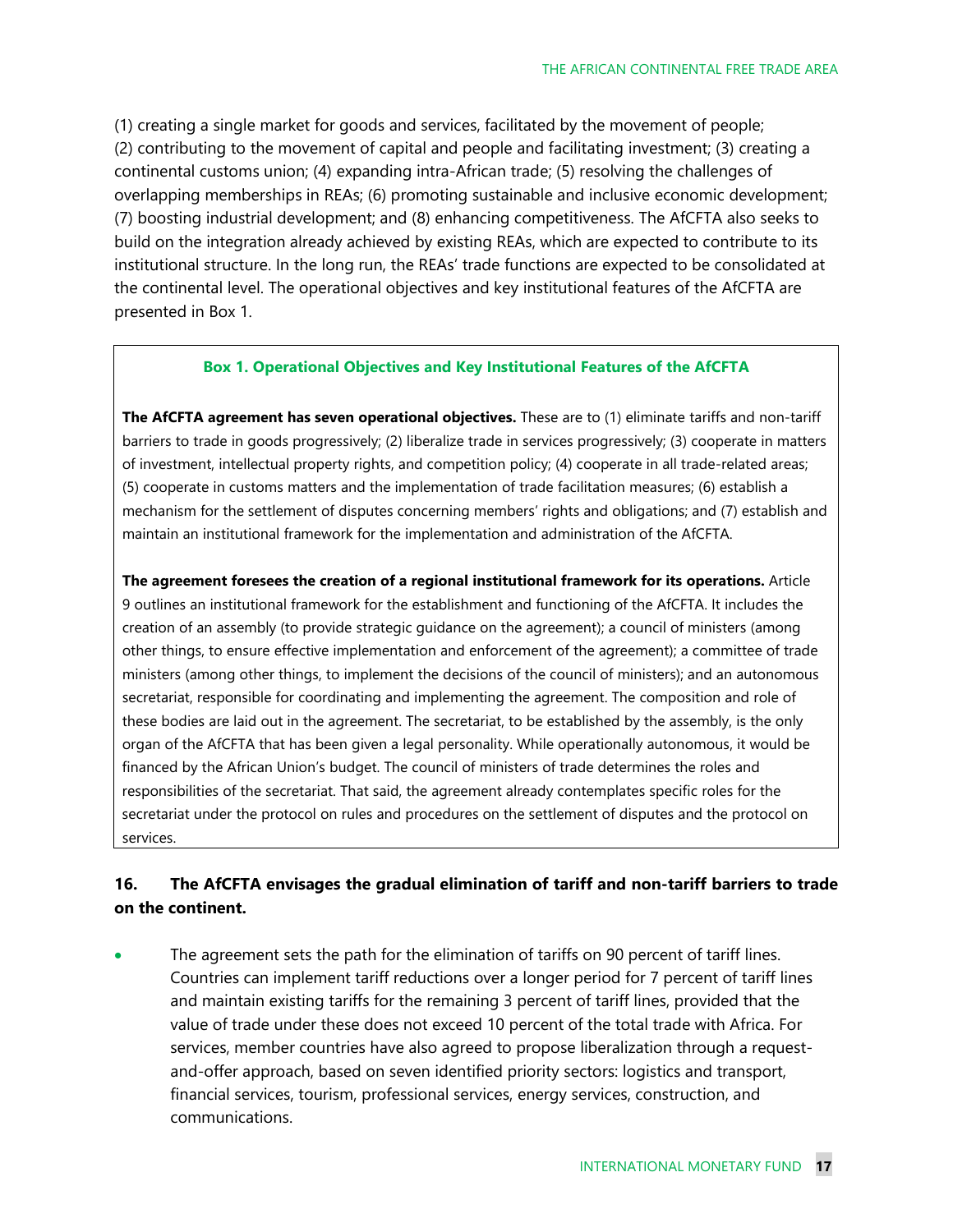• The mechanism for reducing NTBs is laid out in Annex 5 of the agreement.<sup>[6](#page-18-0)</sup> It envisages the creation of institutional structures for the elimination of NTBs, a general categorization of NTBs, reporting and monitoring tools, and facilitation of resolution of identified NTBs. Signatories are obligated under this annex to publish their NTB reduction plans. The annex outlines the broad categories of NTBs under the agreement as follows: trade and restrictive practices tolerated by governments, customs and administrative entry procedures, technical barriers to trade, sanitary and phytosanitary measures, and other barriers (including transportation).

**17. A protocol on free movement of people and an action plan for boosting intra-African trade (BIAT) have also been proffered alongside the AfCFTA.** Adoption of this protocol and plan will help advance the cause of the AfCFTA. The protocol on the free movement of people seeks to extend visa-free entry to all African countries, a feature already in place in some REAs. At the same time, the BIAT plan contains elements of the AfCFTA agenda, including trade facilitation and customs harmonization.

**18. The agreement will be implemented in two phases.** Phase I, which went into effect at the end of May 2019, provides a framework for the liberalization of trade in goods and services and a mechanism for dispute settlement.<sup>[7](#page-18-1)</sup> Phase II will cover competition policy, investment, and intellectual property rights. Negotiations for Phase II are scheduled to begin soon, with an expected conclusion date at the end of 2020. However, this may now be delayed due to the Covid-19 pandemic. The next milestone will be the creation of a continental customs union and then the ultimate transition to a continental single market. The dates for these milestones are undefined.

### **B. Potential Challenges**

**19. To reap the full potential benefits of the AfCFTA, member countries must address the long-standing challenges that have troubled REAs, along with other emerging issues.** In particular, the work ahead should include the following.

• *Clarifying the process of absorbing existing REAs into the AfCFTA and their subsequent role:* The agreement (Article 19) states that REAs would be permitted to maintain their integration arrangements where such arrangements are deeper than those of the AfCFTA. However, one of the general objectives of the agreement is to "resolve the challenges of multiple and overlapping memberships and expedite the regional and continental integration processes" (Article 3). There is no specific protocol on relations between the AfCFTA and existing REAs. An additional issue is the status of the relationship between the AfCFTA and other regional trade agreements in Africa that have not been recognized as building blocks of the AFCFTA,

<span id="page-18-0"></span> $6$  The protocol on trade in goods also includes annexes on tariff concessions, rules of origin, customs cooperation, trade facilitation, technical barriers to trade, sanitary and phytosanitary measures, and transit and trade remedies.

<span id="page-18-1"></span> $<sup>7</sup>$  This followed the receipt of the 22nd ratification instrument by the chairman of the African Union Commission</sup> (AUC). As of late January 2020, 29 countries had ratified the agreement and deposited the instrument with the AUC.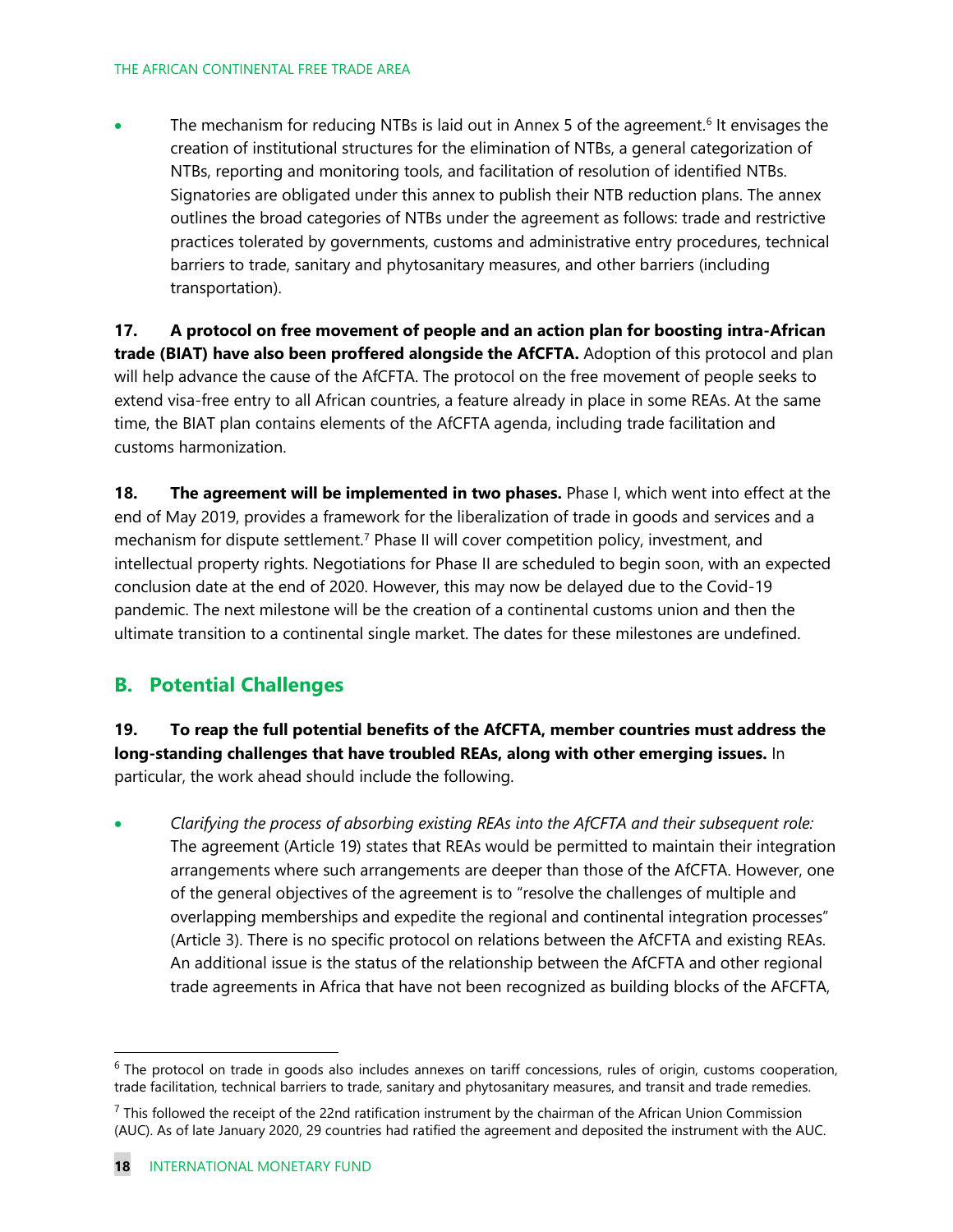such as the Indian Ocean Commission, Southern African Customs Union, and Mano River Union.

- *Implementing a rules-based system for trade under the AfCFTA would depend on a strong secretariat:* This is required to reap the potential rewards of the AfCFTA. The scope and meaning of the legal personality (from which these powers would flow) of the secretariat needs to be clarified (Erasmus 2019). The secretariat should have the legal authority to conduct monitoring and oversight, along with the capacity to provide technical assistance and practical guidance.
- *Managing the political economy aspects of the AfCFTA without compromising its economic benefits:* The appropriate handling of the agreement's political economy will buttress the success of negotiations, smooth ratification processes, and keep the momentum of implementation of the various planned phases of the AfCFTA. The trade literature shows that trade agreement negotiations are more protracted when there are more countries at the negotiation table and between countries that are poorer and less open (Moser and Rose 2012). This is relevant for the AfCFTA, with its numerous members and relatively low income and trade openness. Addressing the legitimate concerns of interest groups is important to ensure the political viability of the agreement. While this may involve some trade-offs in terms of efficiency, it would be crucial to ensure that the economic benefits of the AfCFTA are not compromised in the process.
- *Resisting the temptation of making the AfCFTA an obstacle to trade liberalization with countries outside Africa:* It would be a mistake to use the AfCFTA to shield domestic markets from global markets and competition, preferring an inward-looking approach to trade and development. Instead, the creation of the AfCFTA provides an opportunity for Africa to negotiate trade agreements with overseas REAs from a position of strength. The AfCFTA should be complemented by a gradual reduction in most-favored-nation tariffs. In this way, the AfCFTA would expand African countries' global trade share, especially with more technologically advanced economies, and promote income convergence. Such trade connections could also help institutionalize the reforms required to ensure that the AfCFTA becomes a success.

## **IV. ASSESSING THE POTENTIAL BENEFITS AND COSTS OF THE AFCFTA**

### **A. Income, Welfare, and Trade Effects**

### **20. The welfare effects of preferential trade arrangements are theoretically ambiguous**

(Krugman 1991; Limao 2016). This is the case even when the arrangements do not affect members' terms of trade and when there are no other distortions. Lower trade barriers allow countries to expand trade within membership (trade creation), which increases welfare. At the same time, the removal of trade barriers among members may reduce trade with more efficient countries outside the membership (trade diversion), thus reducing welfare. The impact of reducing trade barriers on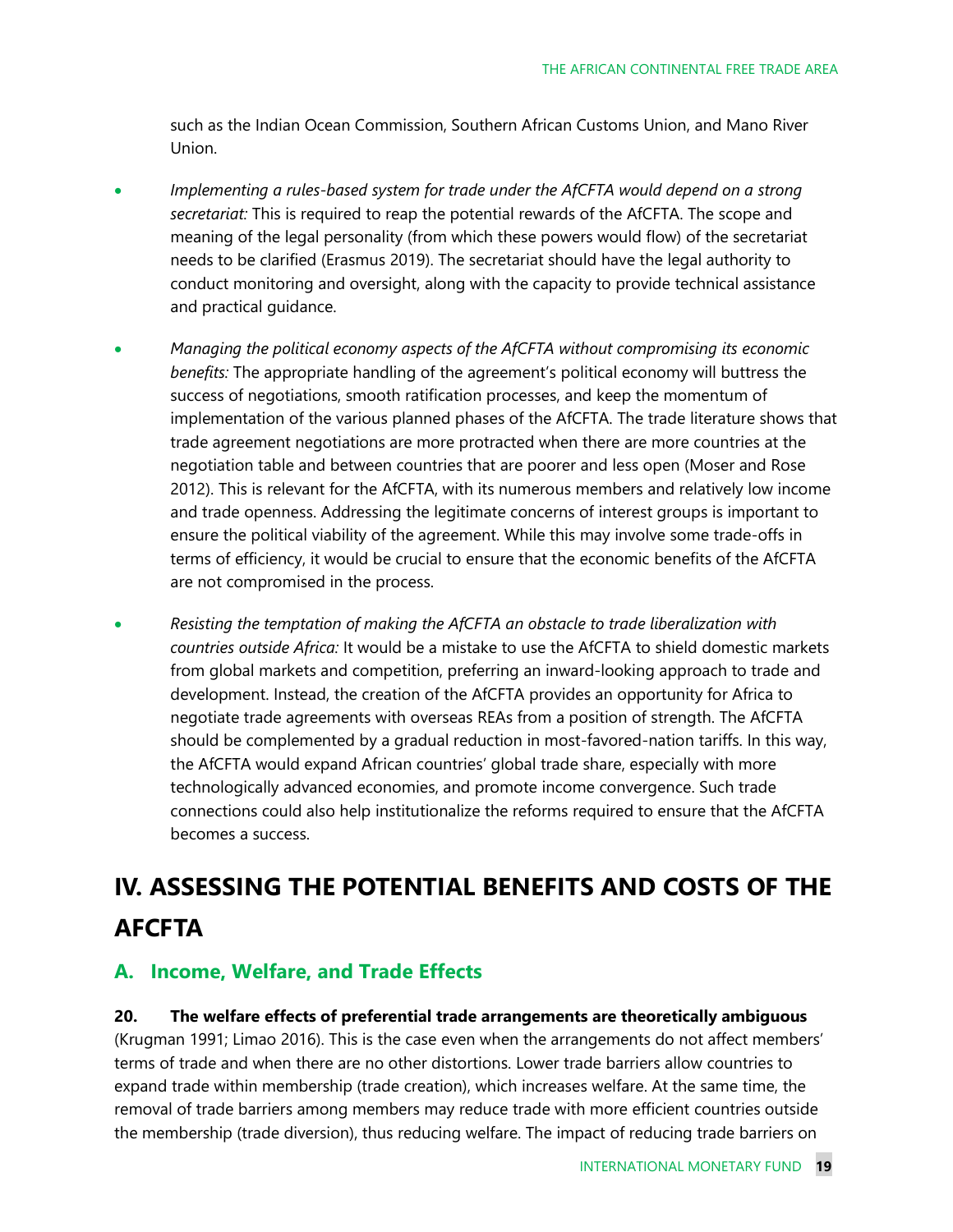efficiency and welfare depends on whether trade diversion or trade creation dominates. When considering terms-of-trade effects and second-best scenarios (that is, including additional distortions) the assessment is further complicated—both terms-of-trade movements and the presence of other (non-trade-related) distortions can reinforce or offset welfare gains from increased efficiency owing to trade liberalization. Whether preferential trade arrangements increase or decrease welfare is therefore an empirical question. General-equilibrium-based empirical studies typically find that preferential trade arrangements have a positive effect on welfare, with the size of the gains depending largely on initial conditions (for example, level of trade barriers and the extent of trade liberalization).

**21. Empirical studies find that the AfCFTA would increase overall income and welfare for the majority of African countries.** These studies are based on ex ante simulations using multisector, multi-country computable general equilibrium (CGE) trade models. They consider both import-tariff elimination and NTB reduction. The size of income and welfare gains varies, depending on the specific features of the model: some studies (Chauvin, Ramos, and Porto 2016) find income gains of up to 5 percent (Table 4). Virtually all studies find relatively small gains from the elimination of import tariffs and significantly larger gains from reduction of NTBs. These results are intuitive since, as previously discussed, intraregional tariffs in Africa are low, while NTBs are large. These studies also show that gains vary greatly across countries, but most countries see their welfare rise as a result of the reduction in trade barriers, especially NTBs.

|                                   | <b>Tariff Removal</b> |          |            | <b>NTB Reduction</b> | <b>Tariff Removal and NTB Reduction</b> |          |  |
|-----------------------------------|-----------------------|----------|------------|----------------------|-----------------------------------------|----------|--|
|                                   | <b>GDP</b>            | Welfare  | <b>GDP</b> | Welfare              | <b>GDP</b>                              | Welfare  |  |
| Jensen & Sandrey (2015)           | 0.6                   | $\cdots$ | 1.0        | $\cdots$             | 1.5                                     |          |  |
| Mevel & Karingi (2012)            | 0.01                  | 0.2      | $\cdots$   | $\cdots$             |                                         | $\cdots$ |  |
| Chauvin, Ramos, & Porto (2016)    | 1.3                   | 0.5      | $3.7*$     | $2.2*$               | 5.0                                     | 2.6      |  |
| Vanzetti, Peters, & Knebel (2018) | 0.1                   | $\cdots$ | 0.8        | $\cdots$             | 1.0                                     |          |  |
| Saygili, Peters, & Knebel (2018)  | 0.7                   | $\cdots$ | $\cdots$   | $\cdots$             |                                         | $\cdots$ |  |
| AFDB (2019)                       | $\cdots$              | 0.1      | $\cdots$   | 1.3                  | $\cdots$                                | 1.4      |  |

#### **Table 4. Traditional CGE Model Estimates of Income and Welfare Gains from the AfCFTA**

Note: Non-tariff barriers (NTBs) take into account both Non-Tariff Measures (NTMs) and Transactions Costs (TCs) as defined by Chauvin, Ramos, and Porto (2016). The authors assume scenarios with a 50 percent reduction in NTMs and a 30 percent reduction in TCs in all goods by 2027. Jensen and Sandrey (2015) assume a 50 percent reduction in NTBs, while Vanzetti, Peters, and Knebel (2018) assume a 100 percent reduction in NTBs.

**22. Recent work at the IMF has used newer, quantitative trade models to estimate the AfCFTA's potential welfare effects.** Abrego and others (2019) find very small welfare gains from import tariff elimination and much larger gains from a moderate reduction in NTBs. In their baseline simulations (perfect competition, with a 35 percent reduction in NTBs; Table 5), there is an overall welfare gain of 2.6 percent for sub-Saharan Africa (SSA) and 2.1 percent for the continent as a whole. As is standard in general equilibrium trade models, the reduction in tariffs and NTBs affects welfare both through consumption and output (by reducing distortions) and thereby improves efficiency. A notable feature of the model used by Abrego and others (2019) is that international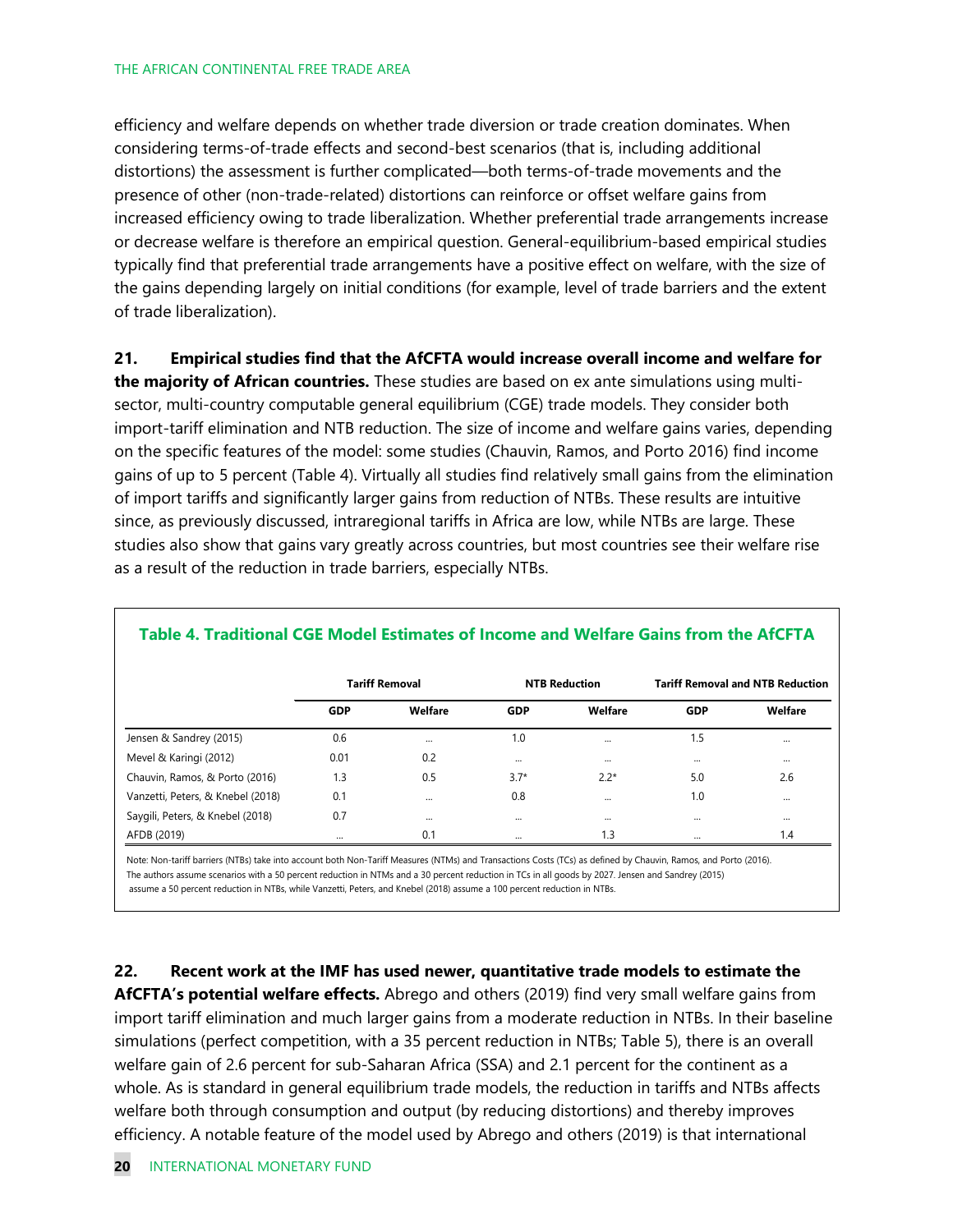prices are endogenous, allowing for changes in the terms of trade. Therefore, in addition to changes in efficiency, terms-of-trade movements also affect welfare outcomes, and this has a material impact on the distribution of welfare gains across countries. The authors also find that the size of overall welfare gains for the continent is very similar under imperfect competition, suggesting that, overall, scale effects are not very strong in Africa. Global welfare also increases, albeit modestly, under the various scenarios considered. Importantly, the restrictive features of the model used in Abrego and others (2019) likely underestimate the welfare benefits from the reduction in trade barriers. In particular, the model is static and therefore does not include capital accumulation, innovation, or knowledge diffusion effects that may arise from increased trade openness. The model does not consider intermediate inputs in production either.

|                                           | (Percent)                 |                                      |                                                       |
|-------------------------------------------|---------------------------|--------------------------------------|-------------------------------------------------------|
|                                           | <b>Tariff Elimination</b> | <b>NTB Reduction</b><br>(35 percent) | <b>Tariff Elimination and</b><br><b>NTB Reduction</b> |
| Welfare increase in SSA                   | 0.07                      | 2.1                                  | 2.6                                                   |
| Welfare increase in Africa                | 0.05                      | 1.7                                  | 2.1                                                   |
| Welfare increase in the rest of the world | 0.00                      | 0.00                                 | 0.00                                                  |
| Welfare increase world                    | 0.00                      | 0.03                                 | 0.04                                                  |

**23. This study also reveals that while all African countries experience increased welfare from a reduction in NTBs, these benefits are unequally distributed.** By far, the largest proportional gains go to countries with the most open economies, which also tend to be the smallest economies. In contrast, the larger economies are less open and tend to benefit less, because of adverse terms-of-trade movements, which offset efficiency gains, among other reasons. Unsurprisingly, welfare gains also tend to rise with the extent of trade-barrier reduction. From a sectoral perspective, the study also reveals that tradeable sectors, particularly manufacturing, which accounts for over 60 percent of welfare gains, and agriculture—16 percent—are the key drivers of estimated welfare changes for the vast majority of countries, particularly for the smallest economies.<sup>8</sup> The distribution of welfare gains differs across world regions, with some regions seeing their welfare decline, albeit very modestly, suggesting that they are adversely affected by trade diversion or terms-of-trade changes.

**24. The AfCFTA would have a strong impact on intra-African trade volumes, but its effects on overall trade would be limited.** Abrego and others (2019) estimate intra-African trade growth of more than 80 percent owing to the AfCFTA, which represents an increase of about US\$60 billion in African exports. Trade growth is very similar under the different model structures (perfect and imperfect competition) considered in the study. However, given that the initial level of these trade flows is modest, the continent's total trade grows only by 8 percent. The study reports considerable

<span id="page-21-0"></span> $8$  Some of the manufacturing sectors that expand the most in the small economies are electricity generation, machinery, chemicals, and textiles.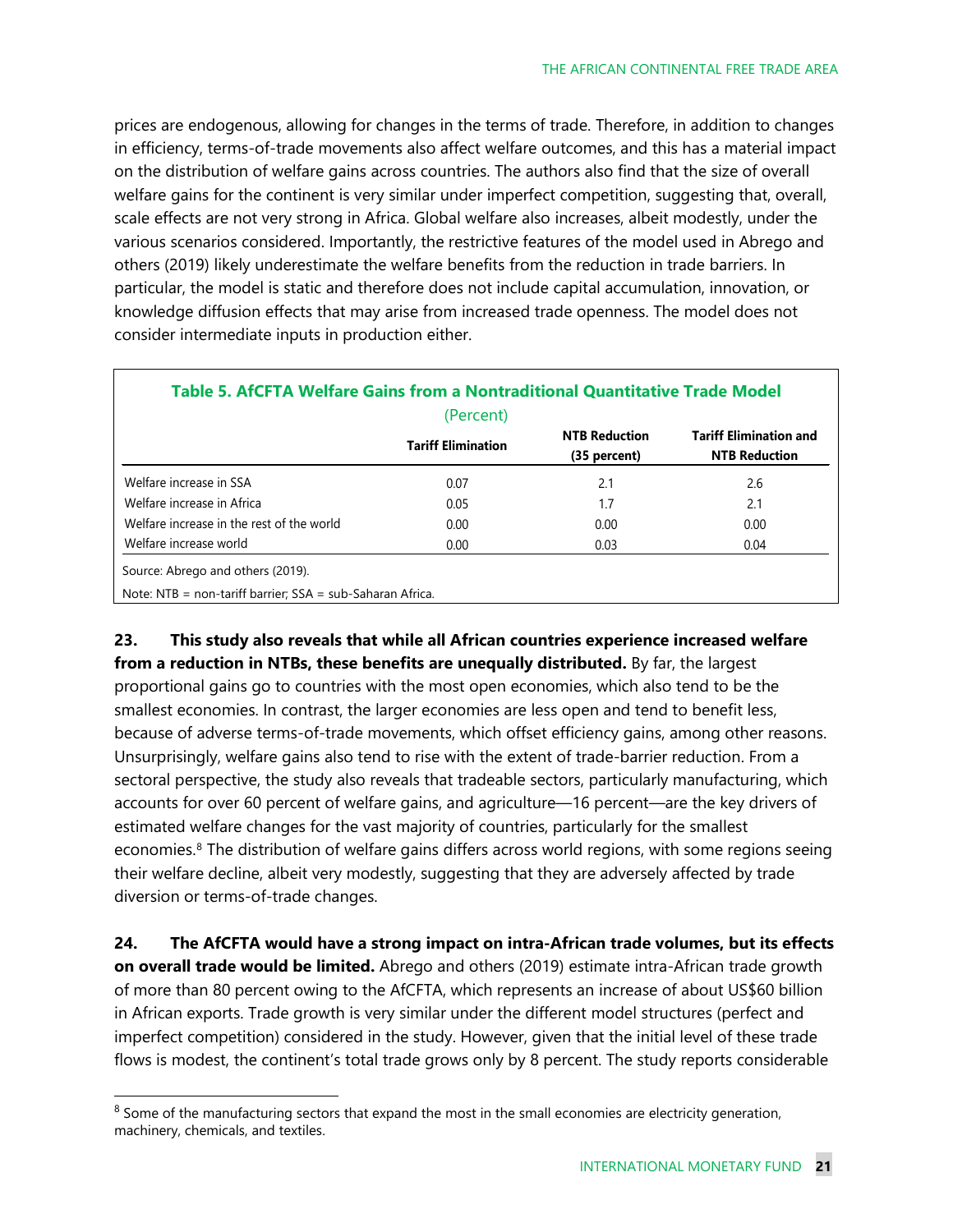variation of results among African countries, with those facing initially higher trade barriers generally showing stronger trade growth. Econometric analysis at the firm level for African countries also shows that the reduction in trade barriers has a positive effect on firms' decisions to export (Appendix III).

### **B. Distributional Effects**

**25. International trade has often been seen as a key factor behind the increase in inequality in recent decades, although this is not necessarily supported by empirical studies.** It is well-known from trade theory that, in addition to the level of income, trade can also affect income distribution, notably among factors of production.<sup>9</sup> While in principle undesired distributional effects from trade could be offset by compensating losers, compensation is difficult to implement in practice, and it rarely happens. The recent international backlash against free trade reflects to a large extent the perceived key role of trade in increased inequality. Empirical work conducted over the past decades has often focused on the impact of trade policy changes on the distribution of income between skilled and unskilled labor, or the so-called skill premium (defined as the difference in the wages of skilled and unskilled workers). However, there is broad consensus among economists, arising from this work, that the increase in wage inequality seen in many countries in recent decades has been driven mainly by skill-rewarding technical change, with trade playing only a small role (see, for example, Pavcnik 2017; Helpman 2016).

**26. Some of the empirical literature finds that the contribution of trade liberalization to inequality is context specific.** Pavcnik (2017) shows that the nature of trade policy changes, trade patterns, and the level of mobility of workers and capital are key determinants that may affect inequality. Some empirical studies find that the negative effect on inequality may dissipate in the long run, but the adjustment process can take a long time and feature strong localized and sectoral effects (Autor and others 2014; Dix-Carneiro and Kovak 2017).<sup>[10](#page-22-1)</sup>

**27. Studies on the impact of the AfCFTA on inequality are inconclusive.** Using a traditional CGE model and a sample of six African countries, Chauvin, Ramos, and Porto (2016) find large heterogeneity across countries. For instance, the AfCFTA appears to benefit richer households in some countries and poorer households in others, and rural households gain more than their urban counterparts in certain countries. Model-based simulations in the *Regional Economic Outlook* (IMF 2019) also show a heterogeneous impact of the AfCFTA on inequality across countries—income inequality decreases in poor countries that export agricultural goods and increases in countries that export manufacturing goods because of a higher skill premium. However, the effect in the medium term tends to become generally muted. Although more research is needed in this area, there are two reasons for inequality not to rise rapidly in the wake of the AfCFTA. First, existing intraregional tariffs are already low and would be removed gradually, so their elimination should not have a

<span id="page-22-0"></span><sup>&</sup>lt;sup>9</sup> In a seminal article, Stolper and Samuelson (1941) used the well-known Heckscher-Ohlin model to explain how trade policy affects the relative return of factors of production and thereby income distribution.

<span id="page-22-1"></span> $10$  See Goldberg and Pavcnik (2007) and Helpman (2016) for other reviews of the literature on globalization and inequality.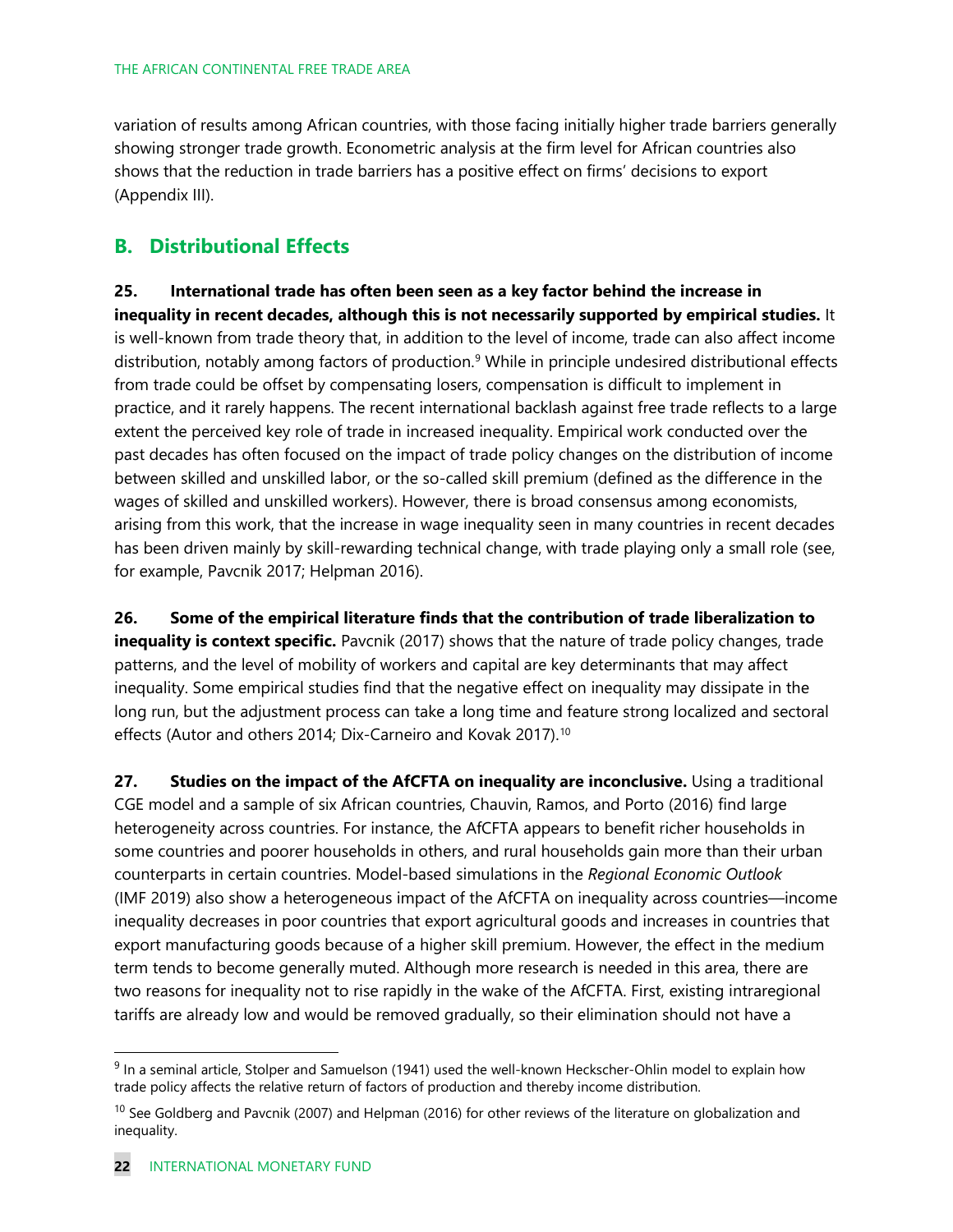strong impact on inequality. Second, although NTBs are large, their removal would also entail a gradual process. As a result, the authorities should have time to gauge the unfolding effects of trade opening and be able to take corrective actions.

**28. Capital–skilled labor complementarity may also cause changes in the skill premium and thereby in inequality.** A reduction in the price of capital goods, owing to a reduction in trade barriers, will increase the demand for capital goods. If capital and skilled labor are complementary in the production of goods, this would raise the productivity and wages of skilled labor. In addition, the existence of capital–skill complementarity favors an increase in the demand for skilled workers, which would also increase their wages and thus the skill premium. Focusing on this channel and using a modeling framework based on Parro (2013), Perez-Saiz (2019) shows that the AfCFTA would increase the skill premium. Assuming elimination of import tariffs and a substantial reduction in NTBs (by 35 percent), the change in the skill premium in SSA would be on average close to 1 percent. However, there is significant dispersion across African countries, with smaller countries tending to experience larger changes in the skill premium. Econometric analysis at the firm level also provides some evidence of an "exporter wage premium": exporting firms pay higher wages than other firms (Appendix III). This exporter wage premium has been found in studies on Africa (Van Biesebroeck 2005; Duda-Nyczak and Viegelahn 2018) and in other regions in the world. Conversely, there is little evidence that importing firms pay a positive wage premium.

### **C. Employment Effects**

**29. Labor markets in Africa feature relatively high unemployment, widespread informality, and somewhat less flexible formal markets** (Box 2). Although there is considerable country heterogeneity, International Labor Organization (ILO) data suggest that unemployment in Africa is somewhat higher than in other regions in the world, especially for skilled workers. Some indicators (such as unionization and collective bargaining prevalence) also point to higher formal labor market inflexibility relative to other regions, though informality remains widespread. These features may be important to how trade liberalization could affect overall employment levels in Africa.

**30. Traditional trade models assume frictionless labor markets, which implies perfect internal labor mobility and no effect of trade on overall employment.** In markets without search costs, minimum wages, trade unions, or other frictions, trade openness should not have any effect on the level of employment. In these models, when trade barriers are reduced and the relative prices of goods change, some sectors expand and others contract, and a perfectly mobile labor force reallocates across (or within) sectors, while wages adjust. CGE trade models typically incorporate these features, which—together with their usual static nature—does not make them amenable to assess the effects of trade liberalization on overall employment.

**31. Recent empirical studies have found that rapid trade liberalization leads to transitional unemployment, although they do not point to strong evidence of labor reallocation across industries.** Although in the long term increased trade openness is associated with higher output, in the short and medium term, rapid increases in imports have been associated with a rise in unemployment. Pavcnik (2017) shows that frictions that impede workers' movement across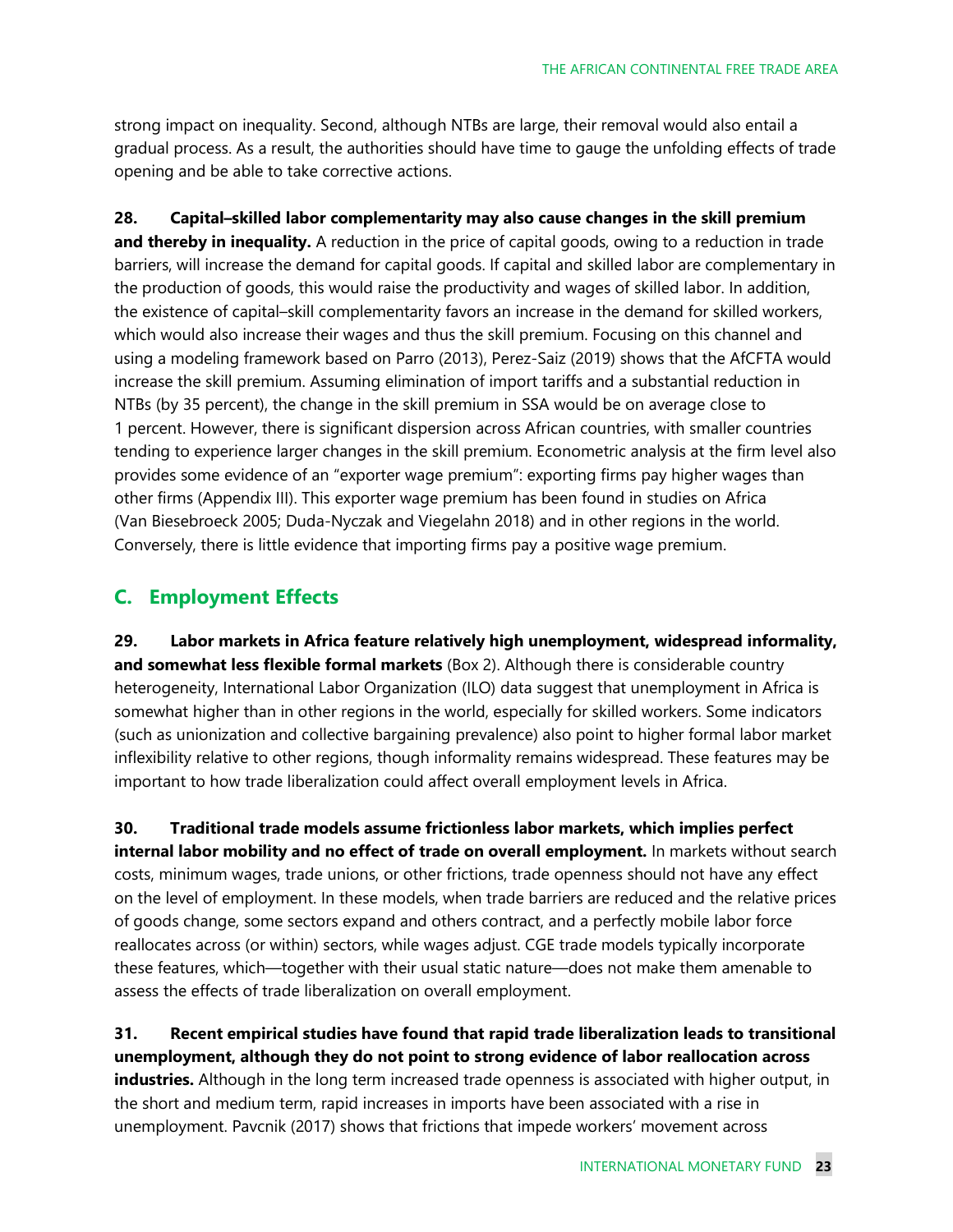#### THE AFRICAN CONTINENTAL FREE TRADE AREA

industries, firms, or locations are crucial to understanding the effect on unemployment. Recent international evidence, based on partial equilibrium (sectoral) models, shows that these frictions can be significant, and in some countries the adverse effects of trade liberalization on local labor markets have persisted for many years after liberalization (Dix-Carneiro and Kovak 2017; Menezes-Filho and Muendler 2011; Pavcnik, 2017). In addition, partial equilibrium models show that most trade-induced labor reallocation occurs at the intra-industry level, from the less to the more productive firms, rather than across industries (Wacziarg and Wallack 2004; Levinsohn 1999).

#### **32. More work is needed to understand the potential effects of the AfCFTA on**

**employment.** Existing AfCFTA studies based on general equilibrium models usually assume full employment and perfect labor mobility across sectors.<sup>[11](#page-24-0)</sup> An exception is UNCTAD (2018), which uses a CGE model that allows for changes in overall employment and estimates a long-term increase in employment of 1.2 percent because of the AfCFTA. However, the static nature of the model does not consider the transitional dynamics to the new long-term equilibrium. Although it seems plausible to expect higher overall employment levels in the long run from reduced trade barriers under the AfCFTA, the transitional dynamics could be more complex and feature transitional unemployment, given labor market characteristics (Box 2). However, without explicit consideration of transitional effects in a dynamic model, it is hard to assess the potential impact of the agreement on aggregate employment in the short to medium terms. For example, firm-level evidence suggests that expansion of export activities may be less conducive to employment growth than other activities (Appendix III). Because the exporting firms tend to employ more skilled workers, expansion of these firms may not be able to absorb all unskilled trade-displaced labor and may also be less conducive to unskilled labor employment growth (Haltiwanger and others 2004).

### **D. Fiscal Revenue Impact**

**33. The reduction in trade barriers stemming from the AfCFTA would affect tax revenues through four channels.** First, a direct reduction in tax revenue is to be expected from the removal of tariffs on intra-continental imports. Second, trade diversion owing to lower tariffs would also reduce revenues. Third, higher GDP, owing to increased efficiency, would lead to more revenue. Fourth, higher consumption, because of increased imports and income, would also raise revenue. Importantly, the last three channels would reflect the impact not only of tariff removal but also of NTB removal. In sum, the net impact of the AfCFTA on tax revenues would depend on the combined effect of the four channels.

**34. Most studies estimate AfCFTA-induced tax revenue losses from tariff reduction using CGE models.** Estimates tend to focus on tax revenue losses from tariff removal. These losses range from 0.03 percent to 0.22 percent of GDP (or about US\$1 billion to US\$7 billion) for the continent. [12](#page-24-1) These relatively small estimates reflect the already low level of intraregional tariffs in Africa and the modest level of intraregional trade. Results also reflect limited trade diversion.

<span id="page-24-0"></span> $11$  By design, partial equilibrium studies focus on specific sectors and do not draw conclusions on the effects of increased trade openness on economy-wide employment.

<span id="page-24-1"></span><sup>&</sup>lt;sup>12</sup> Abrego and others (2019); Jensen and Sandrey (2015); Mureverwi (2016); Saygili, Peters, and Knebel (2018).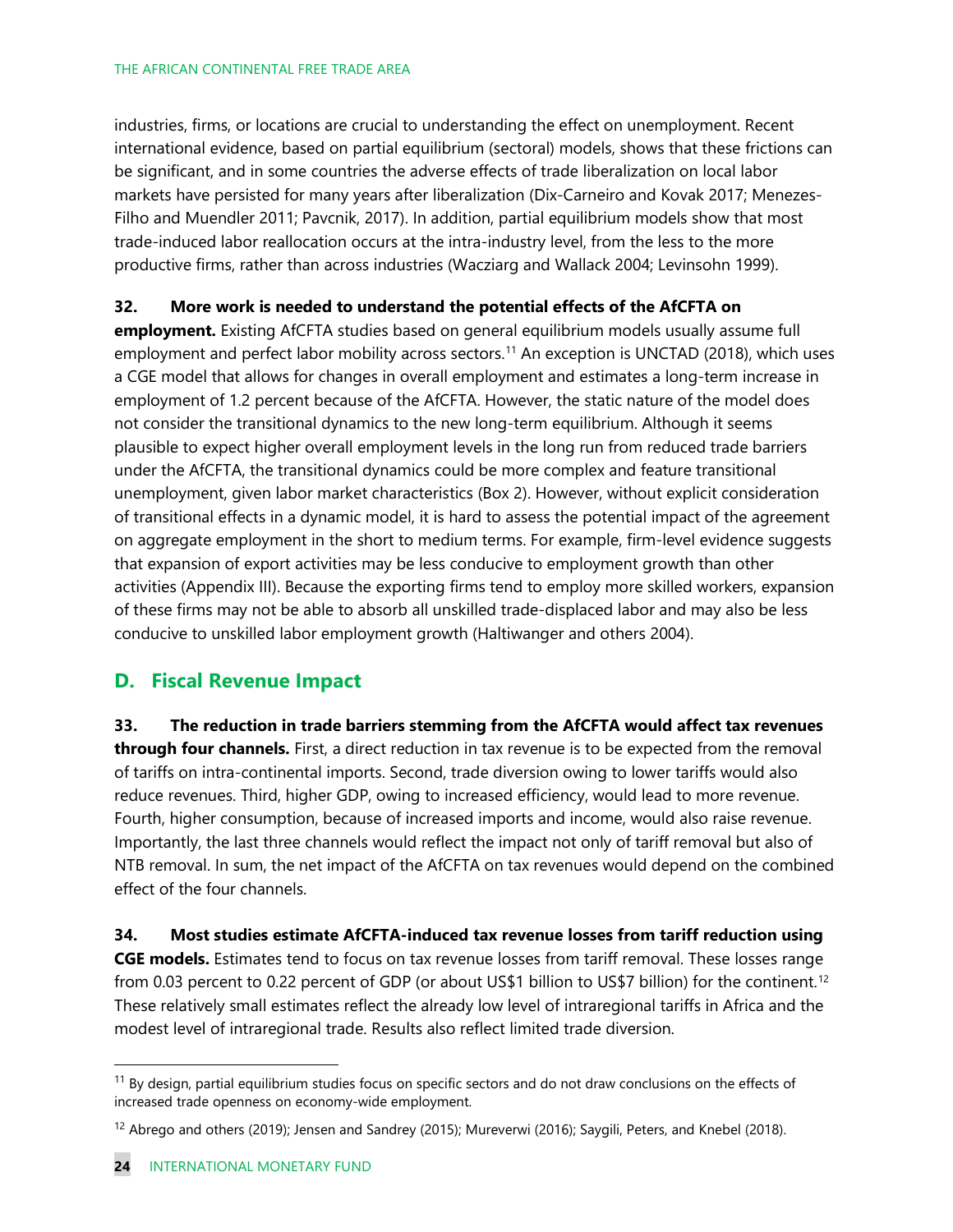**35. When both tariff and NTB reductions are considered, general equilibrium analysis yields different results.** In this setting, tax revenue increases for virtually all countries; the modest revenue losses from import tariff removal are more than offset by increases in revenue from higher consumption and income (Abrego and others 2019). [13](#page-25-0) In addition, revenue increases tend to be proportional to welfare gains and feature relatively large differences across the continent. [14](#page-25-1) However, given that income gains may take time to materialize, revenue increases may not compensate for tariff removal losses in the short term. Therefore, adequate revenue mobilization reforms may still be needed, even if the AfCFTA's net effect on revenue is positive in the long term.

## **V. MAXIMIZING AfCFTA BENEFITS WHILE MITIGATING CHALLENGES—POLICY OPTIONS**

**36. The AfCFTA presents opportunities and challenges.** It has the potential to increase welfare significantly for its member countries insofar as NTBs are substantially reduced. That said, the implementation of the AfCFTA could also result in costs, including potentially higher income inequality and transitional unemployment. Therefore, to reap the benefits of the AfCFTA fully and mitigate its related costs, African countries need to pursue a concomitant ambitious and broadbased reform agenda.

## **A. What Can Member Countries Do to Maximize the Economic Benefits of the AfCFTA?**

### **37. To tap the potential benefits of the AfCFTA, there are two areas that need to be**

**tackled urgently.** These are (1) reducing the infrastructure deficit (notably in roads and ports) by building on ongoing efforts; and (2) reducing other critical NTBs, such as customs and administrative requirements, that directly affect the capacity of economies to move traded merchandise within and outside their borders.

<span id="page-25-0"></span> $13$  Abrego and others (2019) use an elasticity of 1 when estimating the impact on revenue from income and consumption taxes. This may be on the conservative side. Jalles (2017), for example, estimates an average elasticity of 1.22, which would result in more positive AfCFTA effects on tax revenue.

<span id="page-25-1"></span><sup>&</sup>lt;sup>14</sup> IMF (2019) estimates revenue effects using non-CGE methods, considers a common average tariff rate, and uses very fine product–country level data. Estimates consider only the effect of tariff removal and use most-favored-nation -based tariffs in their calculations, which results in higher revenue losses compared with CGE-based models.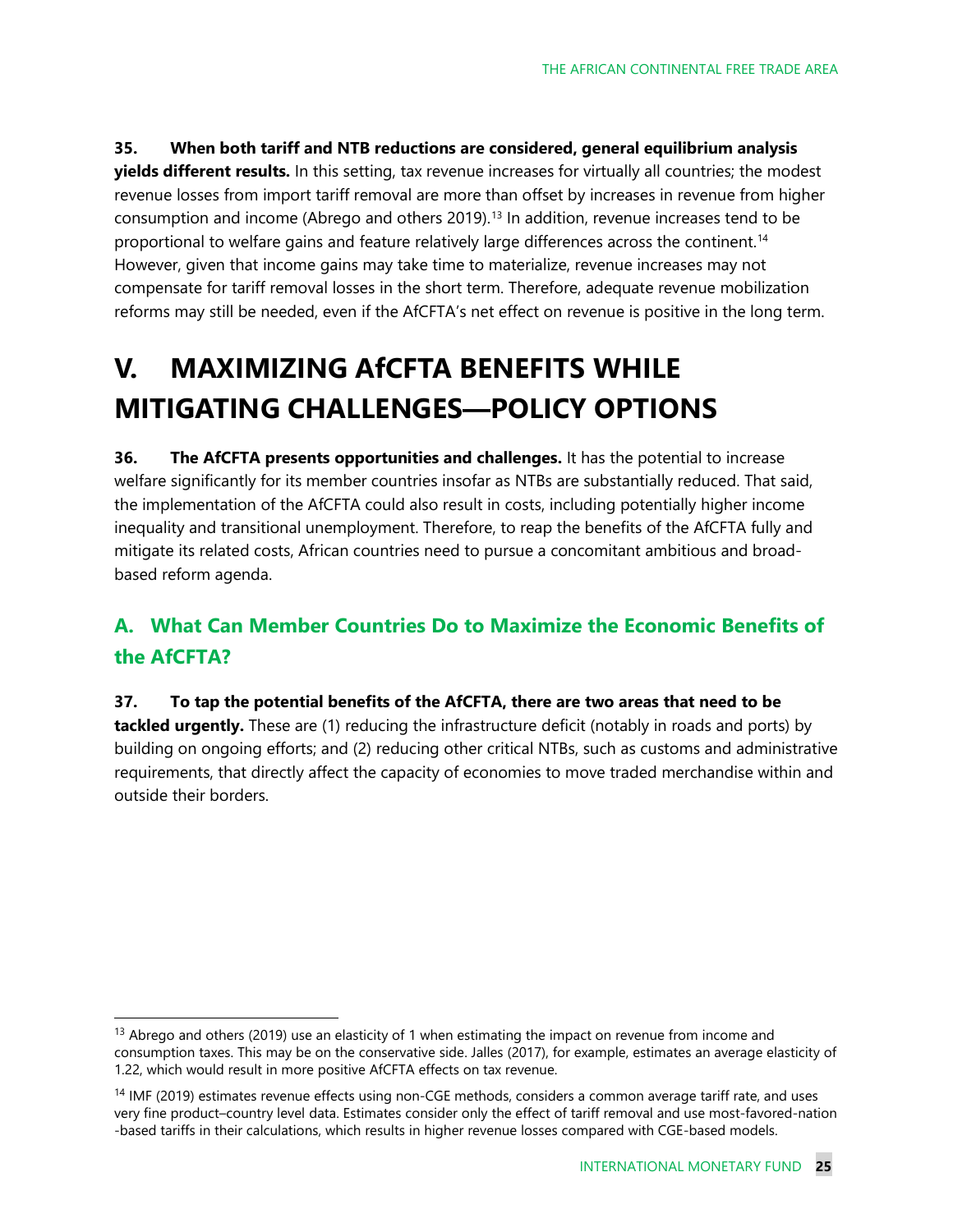#### **Box 2. Selected Labor Market Features in Africa**

**Labor markets in Africa are characterized by a high level of labor supply, yet substantial unemployment.**  With a rate of almost 70 percent, sub-Saharan Africa has the highest labor force participation rate in the world. However, for the entire African continent, the low level of female labor participation in northern Africa reduces this rate significantly, to less than 50 percent (Figure 2.1). The unemployment rates for workers with advanced education is particularly high (Figure 2.2). In addition, the skill premium is high for workers with advanced education, but differences among African countries are sizable (Figure 2.3).

**There is also evidence that formal labor markets in Africa lack flexibility.** Figure 2.4 shows two indicators related to the degree of flexibility of labor markets in Africa. Labor union participation rates in Africa are among the highest in the world (slightly above those in the European Union), especially in northern Africa. Collective bargaining prevalence is comparable in Africa to that in the rest of the world.

**However, it is important to bear in mind the high degree of informality in Africa.** According to the International Labour Organization (ILO), 86 percent of employment on the continent is informal, compared with 69 percent in Asia and 40 percent in the Americas (ILO 2018). This suggests that labor markets may actually be more flexible than the above figures for the formal sector suggest. That said, lack of flexibility in formal markets may still be a constraint to the reallocation of labor following a reduction in trade barriers.



Source: International Labor Organization. 2007-17 averages.









Source: International Labor Organization. 2008-16 averages.



#### **Figure 2.4. Collective Bargaining and Trade Union Density**

South America Asia North America Other SSA EU Africa Collective bargaining rates Average trade union density rates

Source: International Labor Organization. 2008-16 averages. Note: EU = European Union; SSA = sub-Saharan Africa.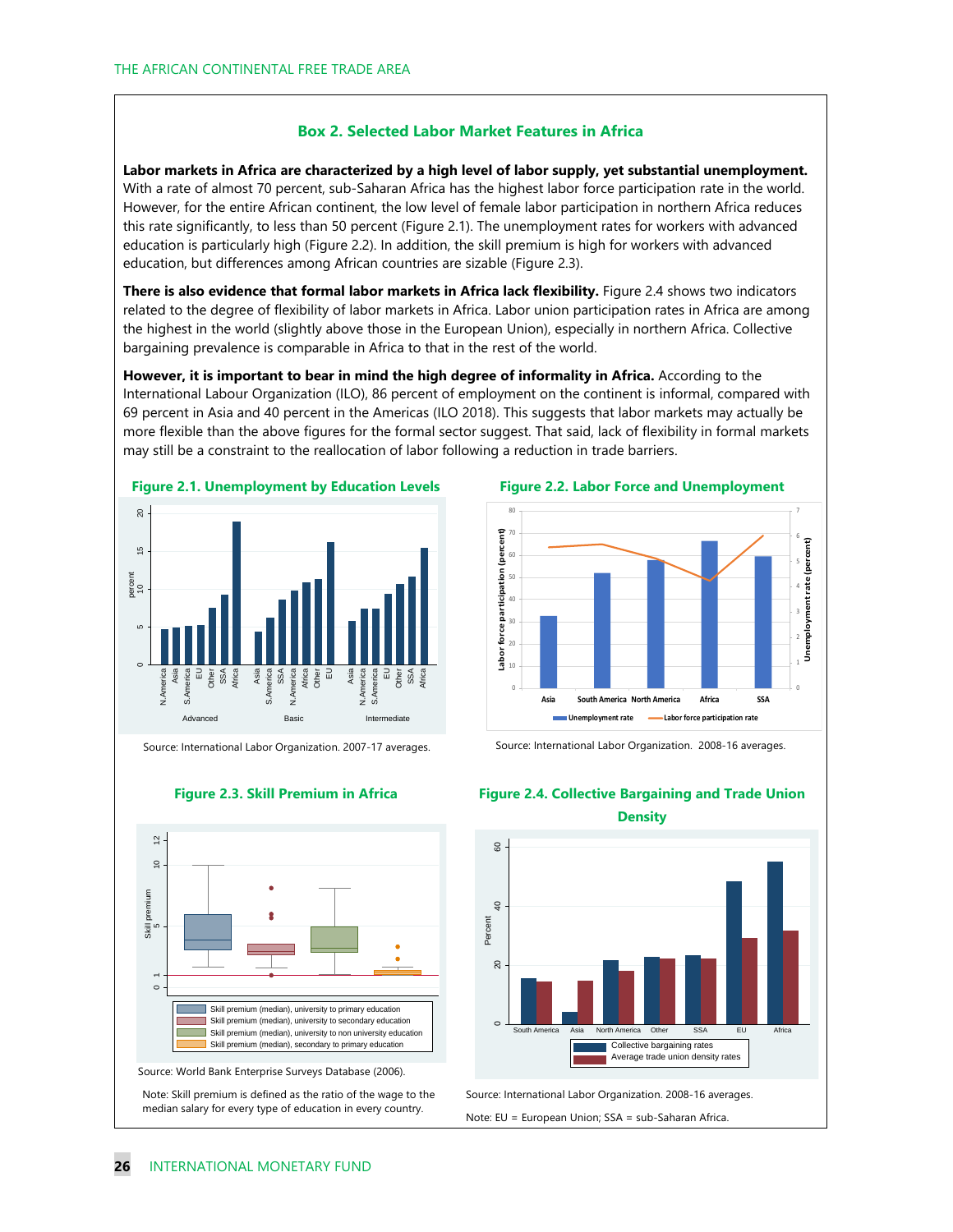#### **38. Reducing Africa's large infrastructure deficit in roads and ports can increase**

**competitiveness across the continent.** With relatively low road density (IMF 2019), African countries need to extend their road network—while upgrading existing roads—to improve access to African and global markets.<sup>[15](#page-27-0)</sup> This should be accomplished by scaling up existing continental infrastructure initiatives within a strategy aimed at strengthening rural-urban links, developing trade corridors, and incorporating a continental perspective. This effort could be particularly important for reducing trade costs in landlocked countries. Improving ports and their efficiency would also help reduce trade costs. Port development should be part of a coordinated African transportation strategy to ensure efficient use of resources and reduce costs and time at customs. It is also important to eliminate bottlenecks faced by many landlocked countries in reaching their transit ports. At the same time, regulatory frameworks and institutional capacity should be strengthened to attract private sector participation in the construction, operation, and maintenance of transportation infrastructure. That said, efficient public investment in areas unlikely to receive private financing (for example, rural roads and rural telecommunications) should continue, along with improvement of public investment management.

**39. Improving trade facilitation is another priority area for reform.** Addressing onerous customs procedures and boosting efficiency could reduce costs and facilitate trade. African countries could take a number of steps to achieve this, including making sure that all customs locations have information technology systems that support core processes and are adequately used by traders and officials; adopting and enforcing effective governance policies for customs and other border agencies; enhancing customs control of preferential origin rules to prevent revenue losses and build trust among trading countries; introducing modern risk-analysis techniques and appropriate equipment for nonintrusive inspections and faster turnaround in laboratory sample testing; and deepening modernization efforts, with a focus on reducing costs and delays faced by international traders. This will require pressing forward with modernization processes, intensifying training, and implementing quality-based management. Other deficiencies in customs procedures and operations could be addressed by increasing the professionalization of customs agencies.

**40. Ensuring a strong governance framework for the AfCFTA is also important.** The resolute implementation of the provisions of the AfCFTA could help improve the business environment in Africa, if it reduces uncertainty over trading rules and market access. Making the AfCFTA a framework that reduces trade uncertainty within and among African countries is an essential ingredient to unlocking private sector decisions to expand existing and start new businesses to take advantage of the agreement.

<span id="page-27-0"></span><sup>&</sup>lt;sup>15</sup> At 3.4 km per 1,000 inhabitants, road density in sub-Saharan Africa is less than half of the global average, and paved road density, at 0.7 km per 1,000 inhabitants, is one-fifth of the global average (Gwilliam 2011).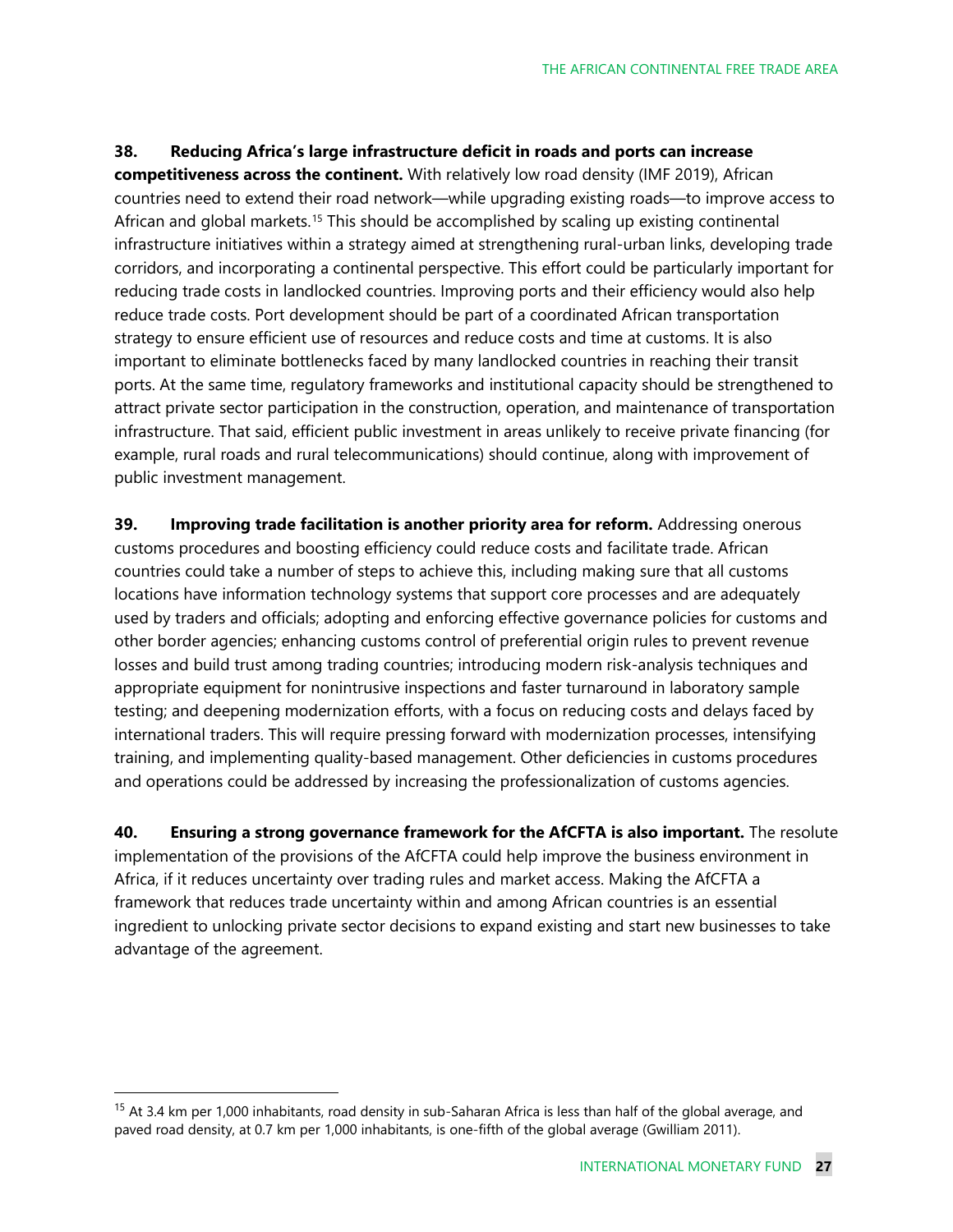## **B. How Can Member Countries Mitigate Adverse Distributional and Employment Effects of the AfCFTA?**

**41. Policies promoting inclusive growth are critical for mitigating potential adverse distributional and employment effects of the AfCFTA.** As the AfCFTA raises income, member countries will need to adopt market-friendly measures to ensure that the key transmission channels to the population function efficiently. This could involve four mutually reinforcing initiatives: (1) improving the functioning of product markets; (2) improving the flexibility of the labor market; (3) enhancing social protection programs; and (4) encouraging investment and innovation, within the context of a well-defined transformation strategy.

**42. More efficient product markets could help transmit broader benefits of trade liberalization to the population.** Country authorities will need to guard against industry concentration that uses market power to block price reductions or the introduction of more variety of goods to the population as a result of the AfCFTA. This can be done through enhanced competition and the introduction of a fair trading and competition commission that can limit monopolistic practices. At the same time, reform of rules on firms' entry into the market and exit, including modernizing bankruptcy rules, should be considered.

**43. More flexible labor markets could help mitigate the potential adverse employment**  effects of trade liberalization under the AfCFTA. Specific measures could include addressing distortions in labor costs and easing restrictions on labor reallocation across sectors, firms, occupations, and regions. A renewed emphasis on promoting education, training, and retraining would also be important. In addition, member countries will need to promote freedom of movement of labor and remove barriers to workers' mobility.

**44. Enhanced social programs would be necessary for a well-functioning AfCFTA.** These programs could include broadening and strengthening of social safety nets for the provision of targeted assistance to those adversely affected by trade liberalization. Targeted training programs to ease worker mobility across industries and promote employment, along with other active labormarket programs, could help cushion the adverse short-term effects of economic adjustment and prevent negative long-term effects.

**45. A well-designed transformation strategy, built on investment and innovation, could support economic growth and job creation.** This strategy should promote productivity growth and moving up the global value chain through greater innovation and investment (both foreign and domestic). This would increase firms' ability to seize new opportunities made available by trade liberalization under the AfCFTA and help expand employment opportunities. Efficient implementation of this strategy could be supported by ratification of the freedom of movement protocol of the AfCFTA and improvements in development and trade financing.

**46. Better-functioning financial markets are needed.** These should make it easier to secure loans based on credit histories. In this way, credit markets could help facilitate a more flexible labor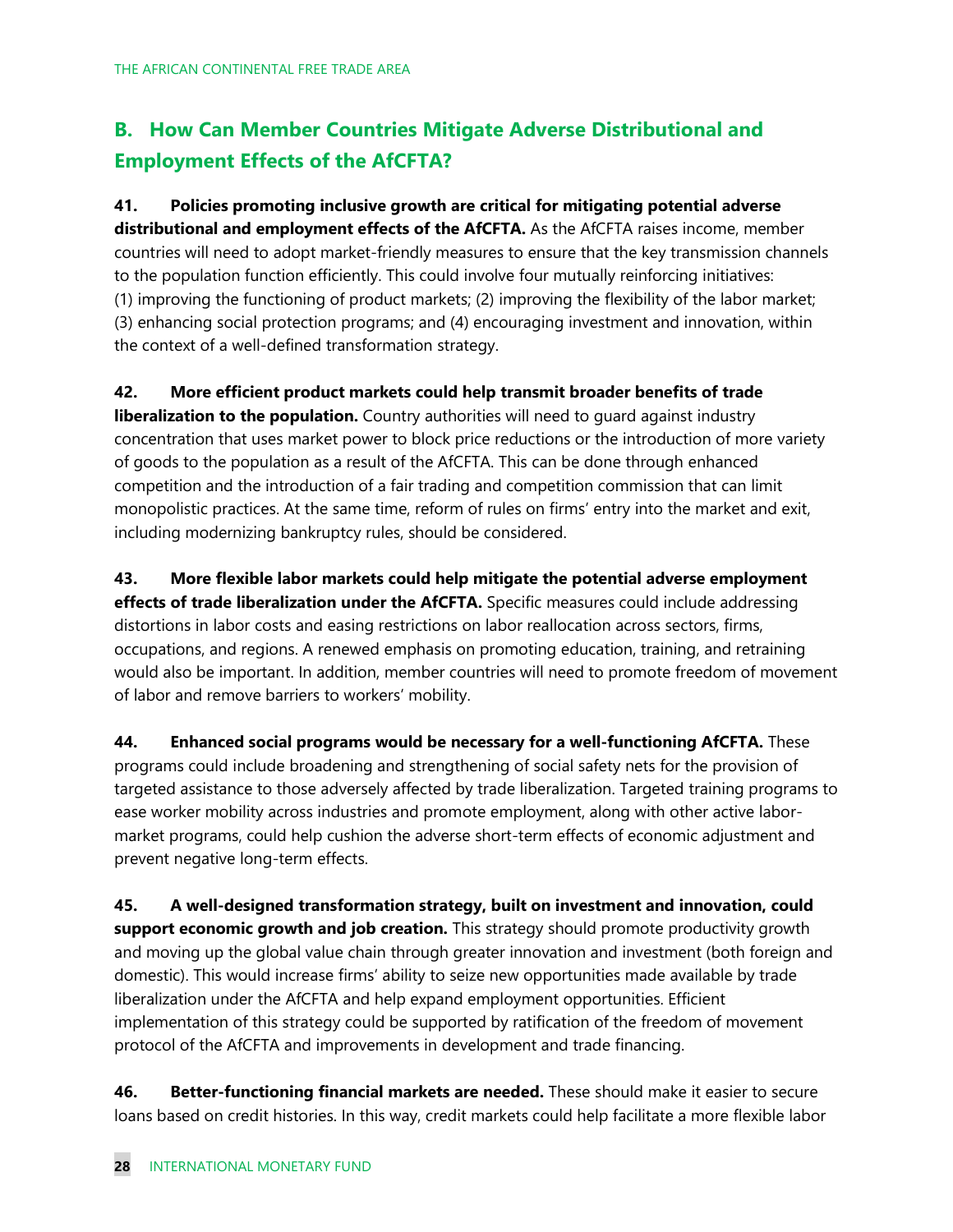market. In addition, better-functioning credit markets will improve firms' access to long-term competitive financing to expand production and facilitate more extensive trade. More generally, improvements in credit markets that provide expanded access to financial services to the wider population will increase efficiency and enhance gains from trade.

### *C.* **How Can Member Countries Manage a Potential Adverse Fiscal Revenue Impact of the AfCFTA?**

**47. Revenue mobilization should be guided by country-specific reform strategies.** Some African countries, that have experienced significant increases in revenue mobilization, have adopted measures to reduce base-narrowing exemptions through eliminating tax exemptions, revising investment codes, and getting rid of tax distortions. They have also invested in the basic building blocks of effective and modern tax policy and administration, including taxpayer segmentation. At the same time, once implemented, continuous improvements in the functioning of these systems are needed, especially through strengthening capacity and coverage.

**48. Other revenue boosting measures could also be deployed.** These could include initiatives to reach sectors that are difficult to tax, by introducing a simplified tax regime for small businesses; changing the value-added tax (VAT) threshold to better target high-value businesses; investing in (or expanding) digitalization; and pursuing reforms in information and communication technologies. This would help reduce compliance costs and simplify registration, filing (through e-filing), payment (through e-payment), audit, collection enforcement, and appeals. Developing (or leveraging) existing platforms to combine domestic revenue and customs operations and to simplify customs clearance operations and adopting automated systems across tax and customs administrations would also boost revenue.

**49. Even without an adverse revenue impact from the agreement, African countries still need to mobilize additional resources to implement the AfCFTA.** Resources to finance investment to fill the continent's infrastructure gap are needed. Additional public resources will also be required to strengthen social protection frameworks to address adverse distributional effects that may arise from the reduction in trade barriers. The fiscal space to cover these needs could come from revenue mobilization or reprioritization of expenditures. Other modes of financing, such as user fees or public-private partnerships, could contribute to fiscal space while mitigating fiscal risks.

**50. To be successful, revenue-enhancing efforts will require a sustained political commitment.** At the same time, transparency and outreach will be needed to mobilize support for the reforms and help change taxpayer culture and improve tax compliance.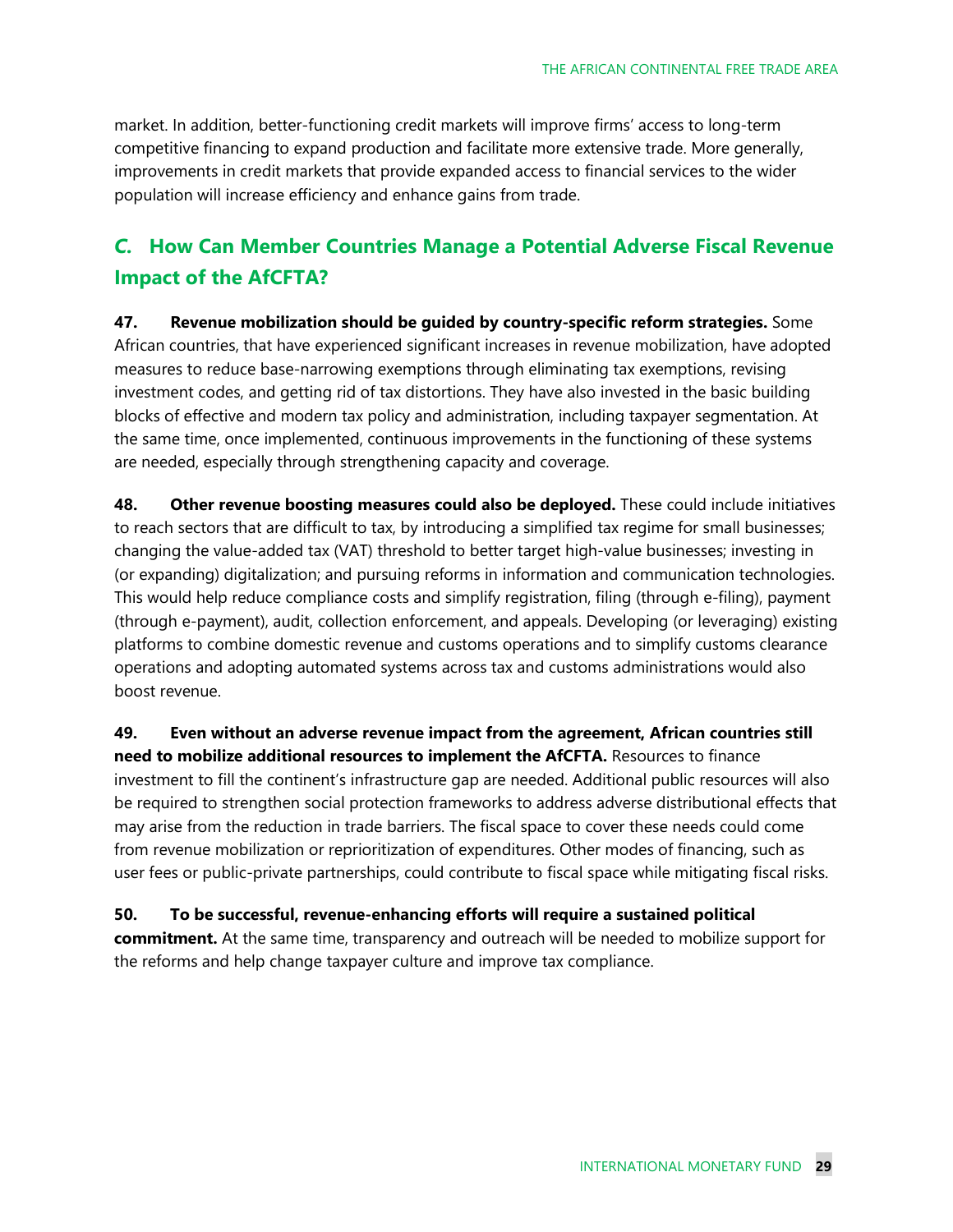## **VI. CONCLUSION**

#### **51. The AfCFTA is a crucial initiative that could have a transformative impact on African**

**economies.** Building on progress already made by the existing REAs, the AfCFTA aims at deepening economic integration on the continent. Various models in the literature show that the potential income and welfare gains from the AfCFTA are significant—most would derive from NTB reductions. Lowering NTBs beyond the levels typically assumed in the literature can significantly increase the size of gains. In addition, the economic restructuring that the implementation of the AfCFTA could unleash would offer African economies new opportunities for a deeper backward (as opposed to the current forward) integration in global value chains. This process would also expand trade, as well as employment and income for African workers.

**52. To get there, African countries need to reduce the high costs of trading within the continent.** The highest costs stem from NTBs, which must be substantially and strategically reduced. Among those that ought to be tackled first are inefficient customs and entry requirement procedures and technical barriers to trade. The reduction in the infrastructure deficit and the

improvement of the low quality of trade logistics are also crucial to deepening continental free trade and integration. Member countries must also overcome political economy issues in the distribution of the gains from the AfCFTA, the setting up of the AfCFTA secretariat, and the management of special interest groups within and across countries.

#### **53. Addressing potential AfCFTA costs would require a complementary set of reforms.**

These costs are likely to come from the AfCFTA's potential adverse impact on income distribution and employment and, to a lesser extent, from the potential loss in net fiscal revenues in some countries, especially in the short term. African governments would need to adopt policy reforms to mitigate these costs, while supporting sustainable and inclusive growth, which is fundamental to the success of the AfCFTA.

- *Income inequality:* Trade-induced income inequality is country-specific, but where present, it poses a challenge to policymakers. Although more research in this area is needed, the already low intraregional tariffs and the proposed gradual removal of NTBs in the wake of the agreement mean that AfCFTA-induced inequality may not rise rapidly. As a result, the authorities should have time to gauge the unfolding effects of trade opening and be able to take corrective actions.
- *Employment:* The international experience outside Africa suggests that transitional unemployment, due to trade liberalization, can be persistent over time. Although more research is needed to determine the potential effects of the agreement on employment, policies aimed at increasing labor market flexibility and social protection can help deal with transitional unemployment. In addition, more gradual liberalization in sectors that may not be able to withstand immediate increased competition from imports may be called for. This flexibility is already envisaged by the AfCFTA through an allowance for the gradual removal of trade barriers.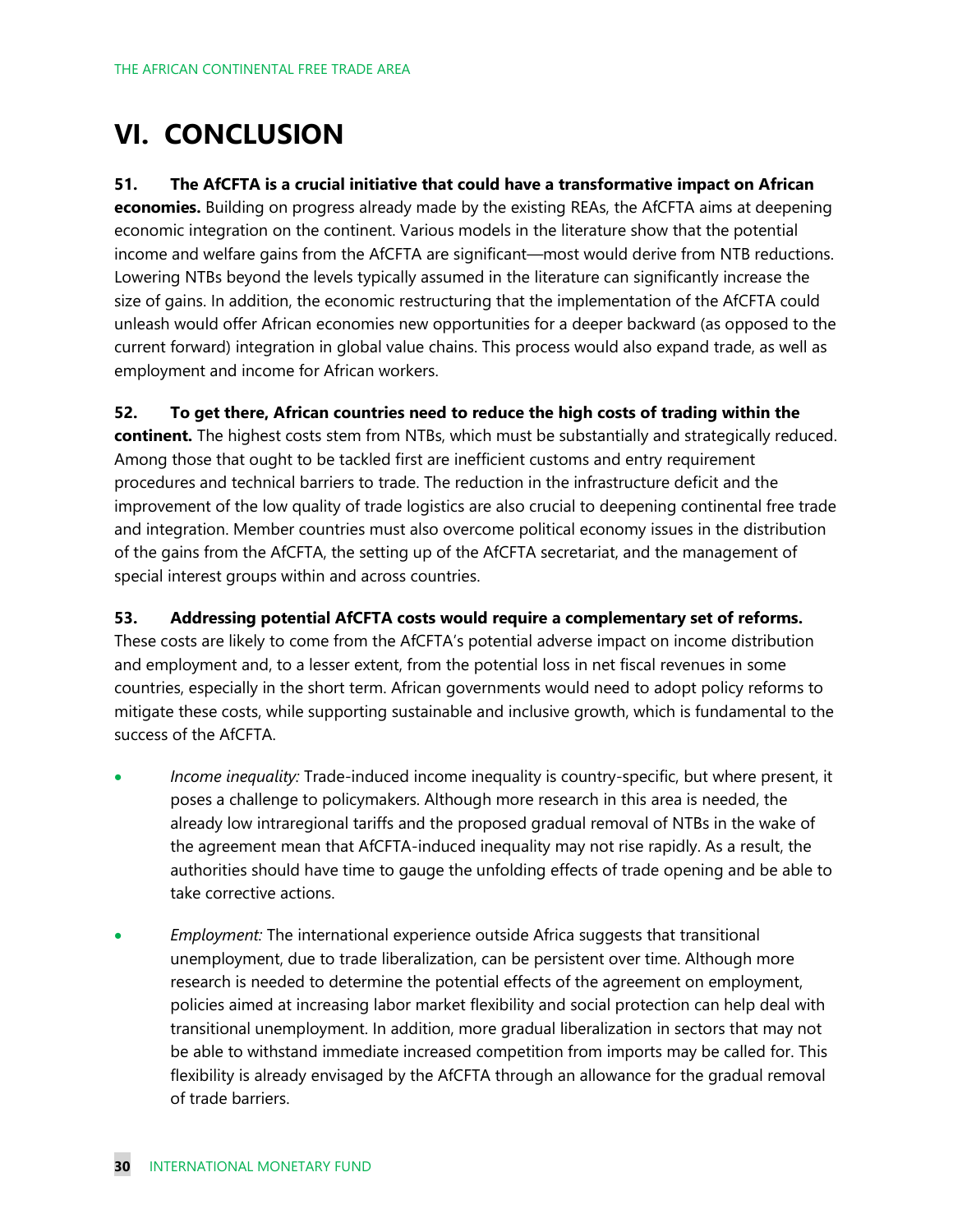• *Tax revenues:* In general, net revenue losses from the removal of import tariffs are likely to be small. Importantly, the combination of tariff removal and NTB reduction would increase domestic consumption and income and result in higher net revenues in virtually all countries. While these net revenue gains may take time to materialize, transitional revenue losses from tariff removal appear manageable.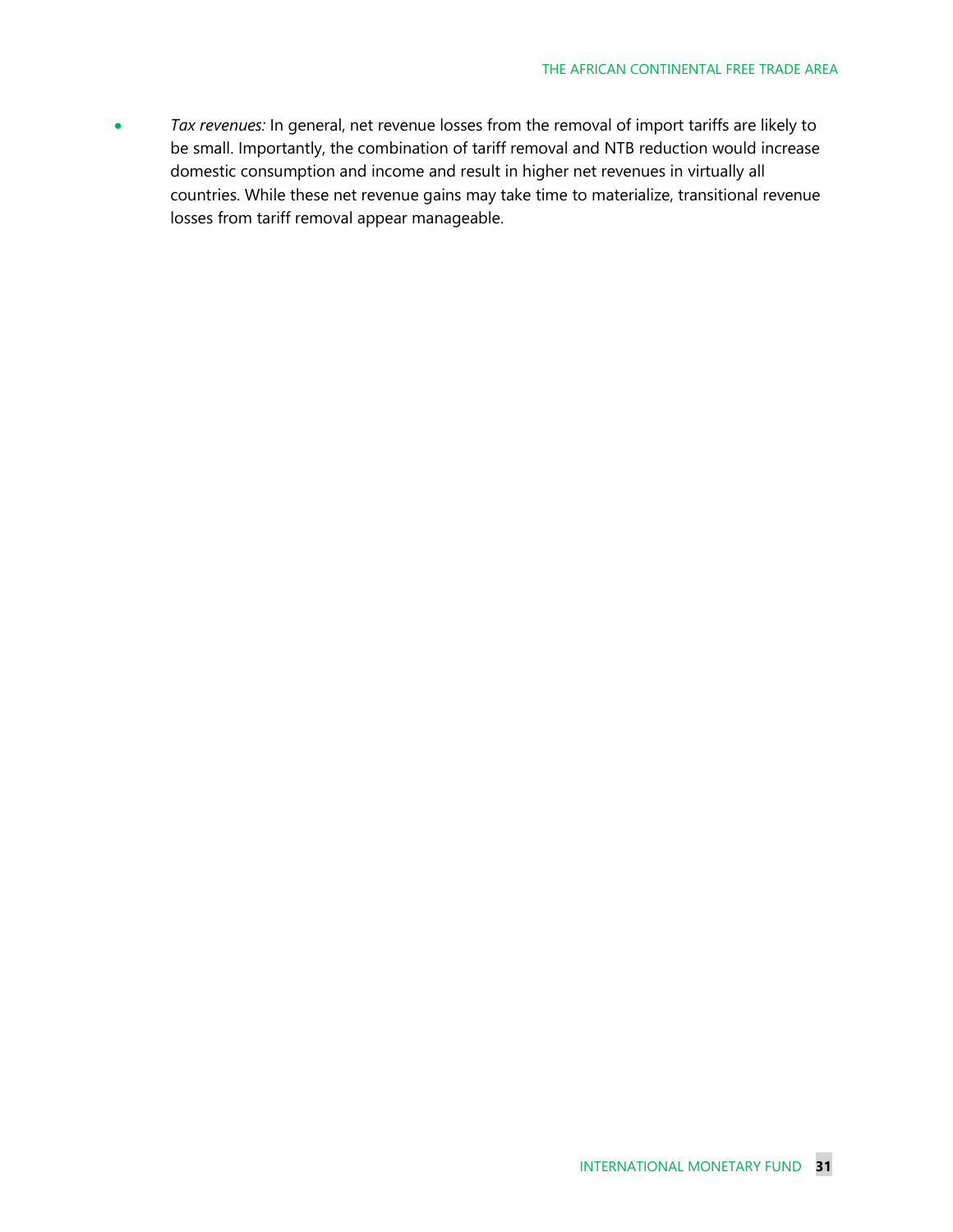## **REFERENCES**

Abrego, L., M. A. Amado, T. Gursoy, G. P. Nicholls, and H. Perez-Saiz. 2019. "African Continental Free Trade Agreement: Welfare Gains Estimates from a General Equilibrium Model." IMF Working Paper 19/124, International Monetary Fund, Washington, DC.

Acemoglu, D. 2003. "Patterns of Skill Premia." *Review of Economic Studies* 70 (2).

- African Development Bank (AfDB). 2019. "Integration for Africa's Economic Prosperity." Chapter 3 in *African Economic Outlook 2019*, African Development Bank.
- Arizala, F., M.Bell, M. MacDonald, M.Mlachila, and M.Yenice. 2018. "Regional Spillovers in Sub-Saharan Africa. Exploring Different Channels." IMF Spillover Note 18/1. International Monetary Fund, Washington, DC.
- Autor, D. H., D. Dorn, G. H. Hanson, and J. Song. 2014. "Trade Adjustment: Worker-Level Evidence." *Quarterly Journal of Economics* 129 (4): 1799–860.
- Bernard, A. B., J. B. Jensen, S. J. Redding, and, P. K. Schott. 2007. "Firms in International Trade." *Journal of Economic perspectives* 21 (3): 105–30.
- Chauvin, D., N. Ramos, and G. Porto. 2016. "Trade, Growth, and Welfare Impacts of the CFTA in Africa." [https://editorialexpress.com/cgi](https://editorialexpress.com/cgi-bin/conference/download.cgi?db_name=CSAE2017&paper_id=749)[bin/conference/download.cgi?db\\_name=CSAE2017&paper\\_id=749.](https://editorialexpress.com/cgi-bin/conference/download.cgi?db_name=CSAE2017&paper_id=749)
- Coady, M. D., and A. Dizioli. 2017. "Income Inequality and Education Revisited: Persistence, Endogeneity, and Heterogeneity." IMF Working Paper 17/126, International Monetary Fund, Washington, DC.
- Costinot, A., and A. Rodriguez-Clare. 2014. "Trade Theory with Numbers: Quantifying the Consequences of Globalization." In *Handbook of International Economics*, vol. 4, 197–261.
- De Melo, J., and Y. Tsikata. 2015. "Regional Integration in Africa: Challenges and Prospects." In *The Oxford Handbook of Africa and Economics,* vol. 2, edited by Célestin Monga and Justin Yifu Lin. Oxford: Oxford University Press.
- Dix-Carneiro, R., and B. K. Kovak. 2017. "Trade Liberalization and Regional Dynamics." *American Economic Review* 107 (10): 2908–46.
- Duda-Nyczak, M., and C. Viegelahn. 2018. "Exporting, Importing and Wages in Africa: Evidence from Matched Employer-Employee Data." ILO Working Paper, International Labour Organization, Geneva.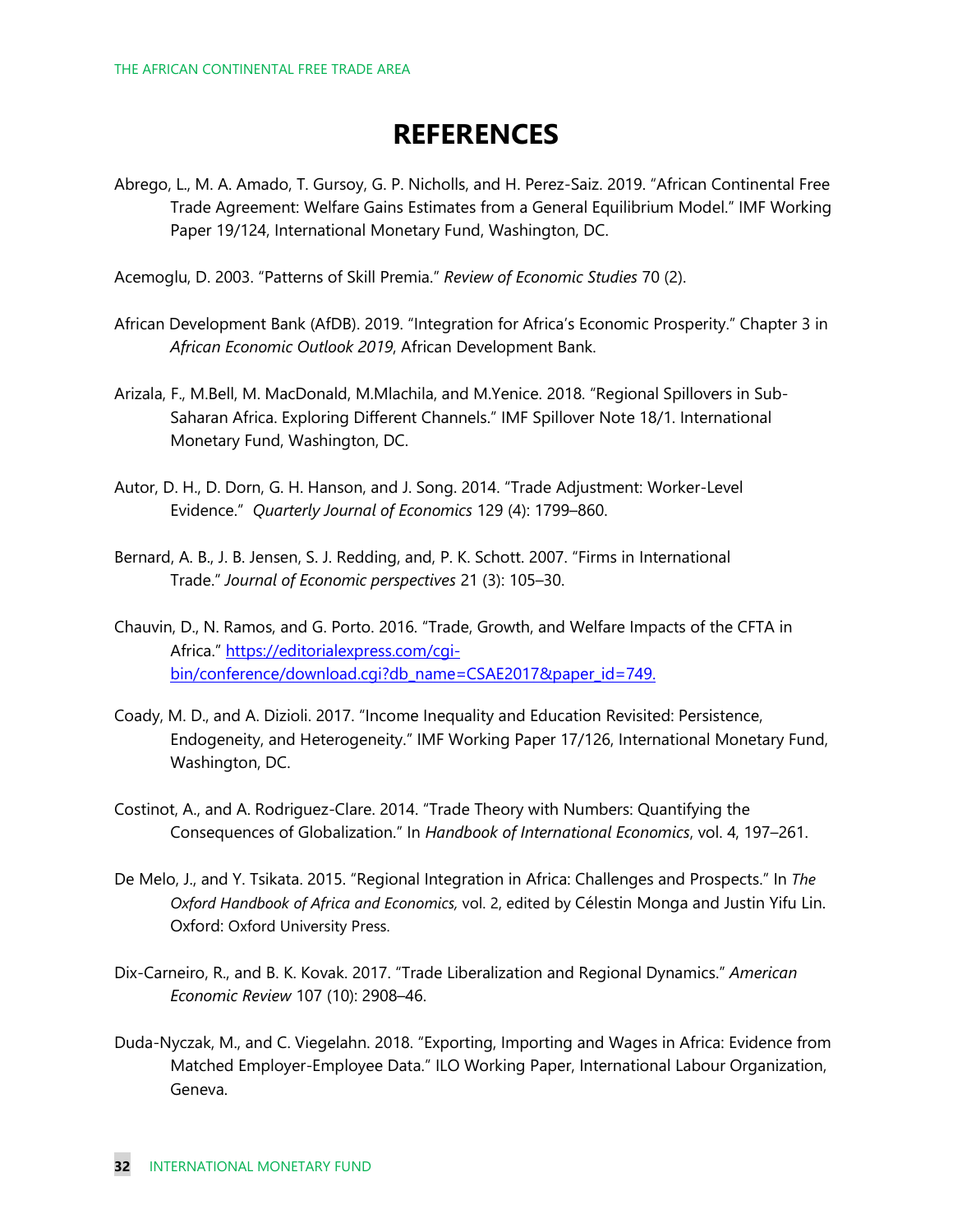- Erasmus, G. 2019. "The AfCFTA Institutions: Could the Secretariat Hold the Key to Implementation? Tralac Working Paper US19WP01/2019.
- Goldberg, P. K., and N. Pavcnik. 2007. "Distributional Effects of Globalization in Developing Countries." J*ournal of Economic Literature*, 45 (1): 39–82.
- Gwilliam, K. 2011. "Africa's Transport Infrastructure: Mainstreaming Maintenance and Management." World Bank, Washington, DC.
- Hailu, M. B. 2014. Regional Economic Integration in Africa: Challenges and Prospects." *Mizan Law Review* 8 (2): 299–332.
- Haltiwanger, J., A. Kugler, M. Kugler, A. Micco, and C. Pages. 2004. "Effects of Tariffs and Real Exchange Rates on Job Reallocation: Evidence from Latin America." *Journal of Policy Reform* 7 (4): 191–208.
- Helpman, E. 2016. "Globalization and Wage Inequality." NBER Working Paper, National Bureau of Economic Research, Cambridge, MA.
- International Monetary Fund (IMF). 2018. *Regional Economic Outlook: Sub-Saharan Africa—Domestic Revenue Mobilization and Private Investment,* Chapter I. Washington, DC, April.
- ———. 2019. *Regional Economic Outlook: Sub-Saharan Africa—* Recovery Amid Elevated Uncertainty*,* Chapter 3. Washington, DC, April.
- International Labour Organization (ILO). 2018. "Women and Men in the Informal Economy: A Statistical Picture." Geneva.
- Jalles, J. T. 2017. "Tax Buoyancy in Sub Saharan Africa: An Empirical Exploration." African *Development Review* 29 (1): 1–15.
- Jensen, H., and R. Sandrey. 2015. "The Continental Free Trade Area—A GTAP Assessment." Trade Law Centre, Stellenbosch, South Africa.
- Karingi, S., and S. Mevel. 2012. "Deepening Regional Integration in Africa: A Computable General Equilibrium Assessment of the Establishment of a Continental Free Trade Area Followed by a Continental Customs Union. Paper presented at the 15th Global Trade Analysis Project Conference, Geneva, June 27–29.
- Katz, L. F., and K. M. Murphy. 1992. "Changes in Relative Wages, 1963–1987: Supply and Demand Factors." *Quarterly Journal of Economics* 107:35–78.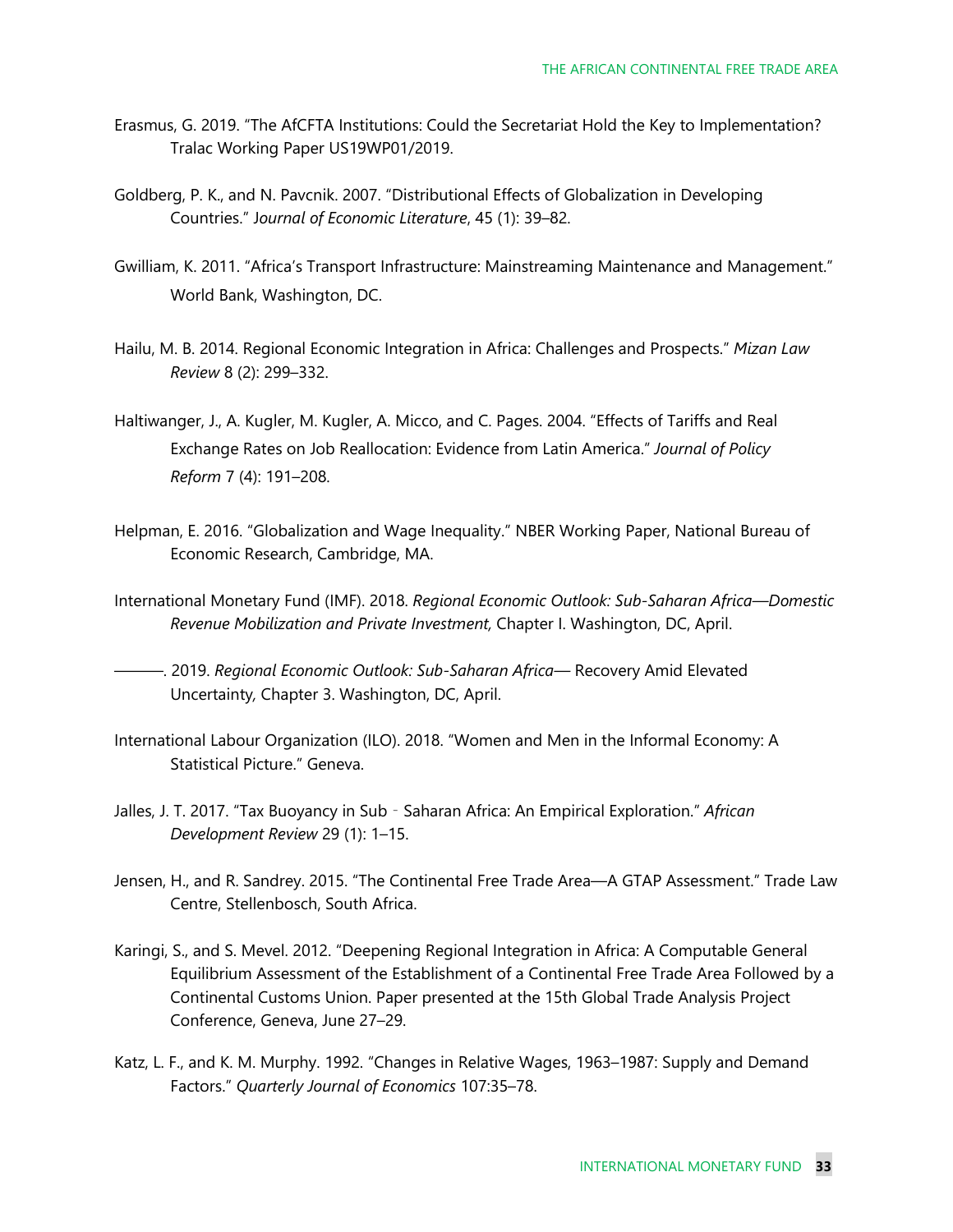- Krugman, P. 1991. "The Move to Free Trade Zones." In *Policy Implications of Trade and Currency Zones: A Symposium*. Kansas City: Federal Reserve Bank.
- Levinsohn, J. 1999. Employment Responses to International Liberalization in Chile." *Journal of international Economic,* 47 (2): 321–44.
- Limao, N. 2016. "Preferential Trade Arrangements." In *Handbook of Commercial Policy*, vol. 1B, edited by K. Bagwell and Robert W. Staiger, 279–367. Amsterdam: Elsevier.
- Menezes-Filho, N. A., and M. A. Muendler. 2011. "Labor Reallocation in Response to Trade Reform." NBER Working Paper, National Bureau of Economic Research, Cambridge, MA.
- Mevel, S., and S. Karingi. 2012. "Deepening Regional Integration in Africa: A Computable General Equilibrium Assessment of the Establishment of a Continental Free Trade Area Followed by a Continental Customs Union." In *Proceedings of the African Economic Conference*.
- Moser, C., and A. K. Rose. 2012. "Why Do Trade Negotiations Take So Long?" *Journal of Economic Integration,* 280–90.
- Mureverwi, B. 2016. "Welfare Decomposition of the Continental Free Trade Area." Paper presented at the 19th Conference on Global Economic Analysis, Washington, DC, June 15–17.
- Organisation for Economic Co-operation and Development (OECD). 2010. *Seizing the Benefits of Trade for Employment and Growth.* OECD, International Labour Organization, World Bank, and World Trade Organization final report. Prepared for submission to the G20 Summit meeting, Seoul, November 11–12.
- Parro, F. 2013. "Capital-Skill Complementarity and the Skill Premium in a Quantitative Model of Trade." *American Economic Journal: Macroeconomics* 5 (2): 72–117.
- Pavcnik N. 2017. "The Impact of Trade on Inequality in Developing Countries." Dartmouth College Working Paper, Dartmouth, NH.
- Perez-Saiz, H. Forthcoming. "Trade and the Skill Premium: The Case of the African Continental Free Trade Agreement." IMF Working Paper, International Monetary Fund, Washington, DC.
- Saygili, M., R. Peters, and C. Knebel. 2018. "African Continental Free Trade Area: Challenges and Opportunities of Tariff Reductions." United Nations Conference on Trade and Development Research Paper 15, Geneva.
- Stolper, W. F., and P. A. Samuelson. 1941. "Protection and Real Wages." *Review of Economic Studies* 9 (1): 58–73.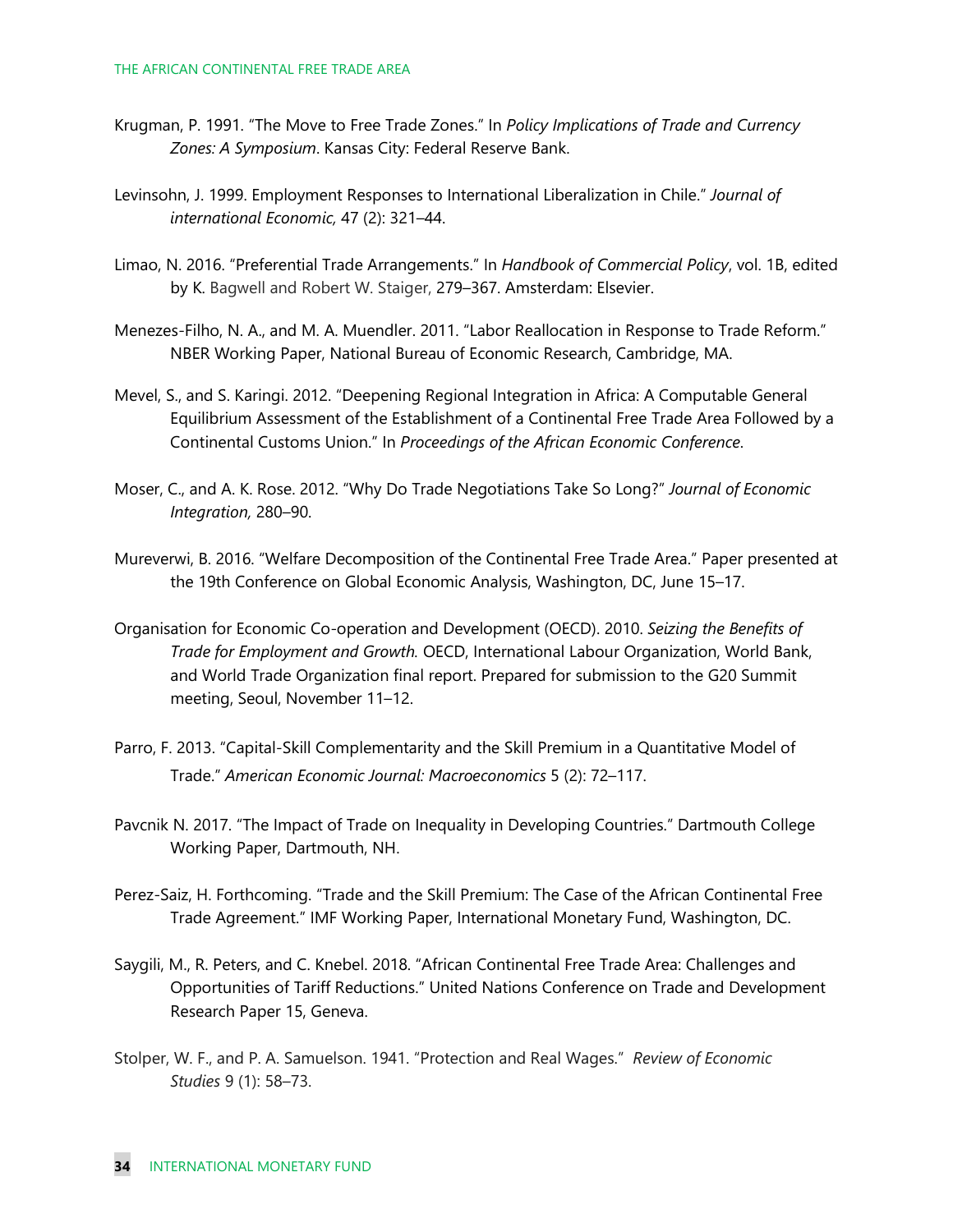- United Nations (UN). 2015. "World Population Prospects, Revision." Department of Economic and Social Affairs, New York.
- United Nations Economic Commission for Africa, African Union, and African Development Bank. 2012. *Assessing Regional Integration in Africa V: Towards an African Continental Free Trade Area*. Addis Ababa.
- ———. 2017. *Assessing Regional Integration in Africa VIII: Bringing the Continental Free Trade Area About*. Addis Ababa.
- United Nations Conference on Trade and Development (UNCTAD). 2012. *Non-tariff Measures to Trade: Economic and Policy Issues for Developing Countries.* Developing Countries in International Trade Series. Geneva.

UNCTAD 2018

- Van Biesebroeck, J. 2005. "Exporting Raises Productivity in Sub-Saharan African Manufacturing Firms." *Journal of International Economics* 67 (2): 373–91.
- Vanzetti, D., R. Peters, and C. Knebel. 2018. "Non-tariff Measures: Lifting CFTA and ACP Trade to the Next Level." United Nations Conference on Trade and Development Research Paper 14, Geneva.

Vijil, M., L. Wagner, and M. Woldemichael. 2019. "Import Uncertainty and Export Dynamics." [World Bank Policy Research Working Paper No. 8793,](https://papers.ssrn.com/sol3/papers.cfm?abstract_id=3360152##) World Bank, Washington, DC.

- Wacziarg, R., and J. S. Wallack. 2004. "Trade Liberalization and Intersectoral Labor Movements." *Journal of international Economics* 64 (2): 411–39.
- World Bank. 2005. *Global Economic Prospects. Trade, Regionalism, and Development.* Washington. DC: World Bank.
- World Bank 2009. ESCAP-World Bank Trade Cost Database. Accessed at www. Unescap.org/resources/escap-world-bank-trade-cost-databank
- Yang, Y., and S. Gupta. 2005. "Regional Trade Arrangements in Africa: Past Performance and the Way Forward." IMF Working Paper 05/36, International Monetary Fund, Washington, DC.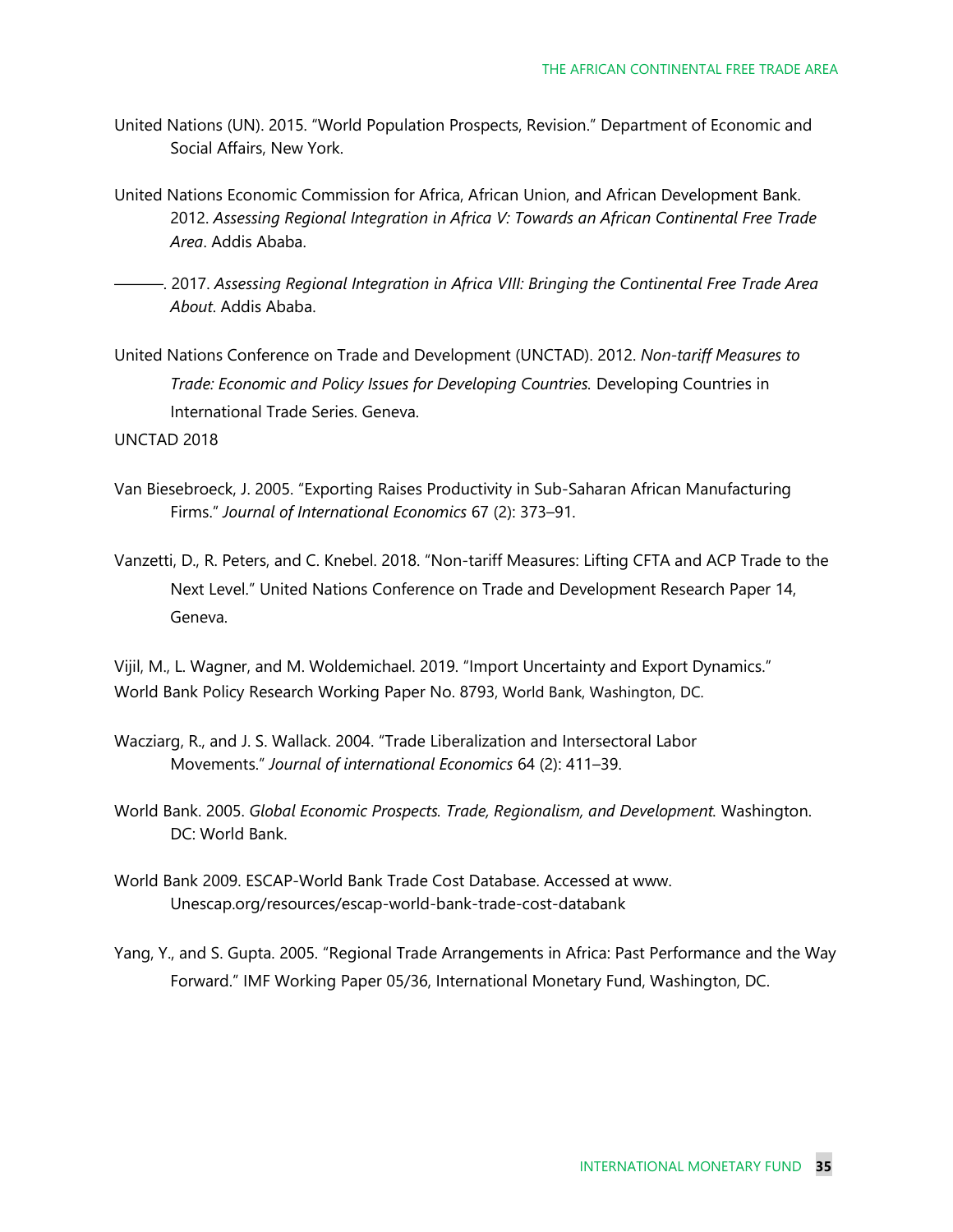## **Appendix I. Selected African Country Indicators, 2016**<sup>1</sup>

|                                  | (Billions of US dollars, unless indicated otherwise) |                              |                            |                     |                       |                                                                   |                                                   |  |
|----------------------------------|------------------------------------------------------|------------------------------|----------------------------|---------------------|-----------------------|-------------------------------------------------------------------|---------------------------------------------------|--|
|                                  | <b>GDP PPP</b>                                       | Openness<br>(Percent of GDP, | Population<br>(Millions of |                     | Average               | Percent<br><b>Effective Non-</b><br>Applied Import Trade Measures | <b>Trade within Africa</b><br>as a ratio of total |  |
| Country                          | (US\$bns)                                            | goods/services)              | persons)                   | <b>Income Group</b> | Tariffs               | (NTM)                                                             | trade                                             |  |
| Egypt                            | 1,132.1                                              | 31                           | 90.2                       | Lower middle        | 6.6                   | 14.6                                                              | $\cdots$                                          |  |
| Nigeria                          | 1,090.1                                              | 21                           | 183.6                      | Lower middle        | 11.3                  | 15.0                                                              | 8.9                                               |  |
| South Africa                     | 742.2                                                | 61                           | 55.6                       | Upper middle        | 4.5                   | 2.7                                                               | 19.0                                              |  |
| Algeria                          | 609.6                                                | 58                           | 40.8                       | Upper middle        | 8.9                   | 14.6                                                              | 2.8                                               |  |
| Morocco                          | 281.4                                                | 77                           | 34.5                       | Lower middle        | 3.8                   | $\cdots$                                                          | 4.8                                               |  |
| Angola                           | 185.6                                                | 55                           | 27.4                       | Lower middle        | 10.2 <sup>a</sup>     | 9.5                                                               | 6.5                                               |  |
| Sudan                            | 178.0                                                | 24                           | 39.6                       | Lower middle        | 12.1 <sup>d</sup>     | 16.0                                                              | 4.0                                               |  |
| Ethiopia                         | 177.4                                                | 36                           | 91.2                       | Low                 | $12.1^a$              | 2.5                                                               | 7.2                                               |  |
| Kenya                            | 152.9                                                | 37                           | 45.5                       | Lower middle        | 10.6 <sup>b</sup>     | 3.9                                                               | 15.3                                              |  |
| Tanzania                         | 150.3                                                | 41                           | 48.7                       | Low                 | 8.6                   | 21.1                                                              | 20.5                                              |  |
| Tunisia                          | 130.5                                                | 92                           | 11.4                       | Lower middle        | 3.9 <sup>a</sup>      | $\cdots$                                                          | 6.6                                               |  |
| Ghana                            | 121.2                                                | 89                           | 27.6                       | Lower middle        | 10.8                  | 3.8                                                               | 11.8                                              |  |
| Côte d'Ivoire                    | 88.3                                                 | 62                           | 24.3                       | Lower middle        | $10.6^a$              | 14.3                                                              | 25.1                                              |  |
| Cameroon                         | 84.6                                                 | 41                           | 23.7                       | Lower middle        | $15.8^{b}$            | 3.6                                                               | 16.8                                              |  |
| Uganda                           | 83.4                                                 | 46                           | 36.6                       | Low                 | 7.9 <sup>a</sup>      | 2.4                                                               | 25.7                                              |  |
| Zambia                           | 65.3                                                 | 73                           | 16.7                       | Lower middle        | 4.0 <sup>a</sup>      | 2.5                                                               | 41.4                                              |  |
| Democratic Republic of the Congo | 65.0                                                 | 56                           | 84.1                       | Low                 | 10.2 <sup>b</sup>     | 9.5                                                               | 32.3                                              |  |
| Senegal                          | 39.6                                                 | 54                           | 15.4                       | Low                 | 9.0                   | 18.2                                                              | 26.0                                              |  |
| Mali                             | 38.2                                                 | 64                           | 18.3                       | Low                 | 7.6                   | 4.6                                                               | 50.4                                              |  |
| Madagascar                       | 37.5                                                 | 69                           | 24.9                       | Low                 | $9.4^{a}$             | 9.5                                                               | 8.8                                               |  |
| Botswana                         | 37.4                                                 | 95                           | 2.2                        | Upper middle        | 0.6                   | 9.5                                                               | 49.7                                              |  |
| Libya                            | 37.0                                                 | $\ddotsc$                    | 6.4                        | Upper middle        |                       | $\cdots$                                                          |                                                   |  |
| Gabon                            | 35.8                                                 | 71                           | 1.9                        |                     | $\cdots$              | 1.8                                                               | $\cdots$<br>6.4                                   |  |
|                                  |                                                      |                              |                            | Upper middle        | $14.4^c$<br>$4.2^{b}$ |                                                                   |                                                   |  |
| Mozambique                       | 35.1                                                 | 107                          | 28.8                       | Low                 |                       | 9.5                                                               | 29.7                                              |  |
| <b>Burkina Faso</b>              | 33.0                                                 | 63                           | 18.4                       | Low                 | 9.6 <sup>a</sup>      | 4.3                                                               | 20.6                                              |  |
| Zimbabwe                         | 32.4                                                 | 65                           | 14.5                       | Low                 | 5.7 <sup>a</sup>      | $\cdots$                                                          | 83.5                                              |  |
| <b>Equatorial Guinea</b>         | 31.2                                                 | 76                           | 0.8                        | Upper middle        | 15.6 <sup>e</sup>     |                                                                   | 9.3                                               |  |
| Republic of Congo                | 29.7                                                 | 177                          | 4.2                        | Lower middle        | 16.4                  | 9.5                                                               | 28.1                                              |  |
| Chad                             | 29.0                                                 | 64                           | 11.9                       | Low                 | $14.2^{\circ}$        | 9.5                                                               | 7.4                                               |  |
| Namibia                          | 26.3                                                 | 92                           | 2.3                        | Upper middle        | 1.0                   | 9.5                                                               | 57.2                                              |  |
| Mauritius                        | 26.0                                                 | 96                           | 1.3                        | Upper middle        | 0.8                   | 6.8                                                               | 15.0                                              |  |
| Guinea                           | 24.4                                                 | 88                           | 12.7                       | Low                 | 11.9 <sup>d</sup>     | 9.5                                                               | 14.1                                              |  |
| <b>Benin</b>                     | 23.6                                                 | 46                           | 10.8                       | Low                 | 11.6                  | 9.5                                                               | 18.1                                              |  |
| Rwanda                           | 22.8                                                 | 55                           | 11.6                       | Low                 | 7.3                   | 4.8                                                               | 32.4                                              |  |
| Malawi                           | 21.1                                                 | 75                           | 18.6                       | Low                 | $4.2^{a}$             | 5.0                                                               | 37.7                                              |  |
| South Sudan                      | 20.7                                                 | 119                          | 12.2                       | Low                 |                       | 9.5                                                               | $\cdots$                                          |  |
| Niger                            | 20.4                                                 | 50                           | 18.2                       | Low                 | 9.6                   | 9.5                                                               | 18.3                                              |  |
| Somalia                          | 18.0                                                 | 77                           | $\cdots$                   | low                 |                       | 9.5                                                               | $\cdots$                                          |  |
| Mauritania                       | 16.4                                                 | 89                           | 3.8                        | Lower middle        | $11.4^{b}$            | 9.5                                                               | 9.5                                               |  |
| Togo                             | 12.2                                                 | 87                           | 7.6                        | Low                 | 10.3                  | 9.5                                                               | 31.6                                              |  |
| Eswatini, Kingdom of             | 11.1                                                 | 89                           | 1.1                        | Lower middle        | 0.6 <sup>b</sup>      | 9.5                                                               | 85.5                                              |  |
| Sierra Leone                     | 10.9                                                 | 62                           | 7.2                        | Low                 | 10.3 <sup>d</sup>     | 9.5                                                               | 20.2                                              |  |
| Eritrea                          | 8.8                                                  | 26                           | 5.8                        | Low                 | $5.4^{\dagger}$       | 9.5                                                               | 5.5                                               |  |
| Burundi                          | 7.8                                                  | 30                           | 10.5                       | Low                 | 6.1 <sup>a</sup>      | 9.5                                                               | 32.5                                              |  |
| Lesotho                          | 6.6                                                  | 119                          | 1.9                        | Lower middle        | $2.4^{b}$             | 9.5                                                               | 68.4                                              |  |
| Liberia                          |                                                      | 91                           | 4.4                        | Low                 | $12.2^b$              |                                                                   |                                                   |  |
|                                  | 5.8                                                  |                              |                            |                     |                       | 9.5                                                               | 2.0                                               |  |
| Cabo Verde                       | 3.5                                                  | 104                          | 0.5                        | Lower middle        | 10.9 <sup>a</sup>     | 9.5                                                               | 2.2                                               |  |
| The Gambia                       | 3.4                                                  | 44                           | 2.0                        | Low                 | 12.7 <sup>c</sup>     | 9.5                                                               | 34.4                                              |  |
| Djibouti                         | 3.3                                                  | 77                           | 1.0                        | Lower middle        | $17.6^{b}$            | $\cdots$                                                          | 15.9                                              |  |
| Central African Republic         | 3.2                                                  | 54                           | 4.9                        | Low                 | $13.9^{a}$            | 9.5                                                               | 14.0                                              |  |
| Guinea-Bissau                    | 2.9                                                  | 63                           | 1.7                        | Low                 | 9.9 <sup>b</sup>      |                                                                   | 13.2                                              |  |
| Seychelles                       | 2.6                                                  | 200                          | 0.1                        | High                | 4.3                   | 9.5                                                               | 8.0                                               |  |
| Comoros                          | 1.3                                                  | 62                           | 0.8                        | low                 | 7.4 <sup>b</sup>      |                                                                   | 15.4                                              |  |
| São Tomé and Príncipe            | 0.6                                                  | 80                           | 0.2                        | Lower middle        | 10.4                  | 9.5                                                               | 18.2                                              |  |
| <b>Total Africa</b>              | 6057.8                                               |                              | 1170.4                     |                     |                       |                                                                   |                                                   |  |
| Proportion of world (percent)    | 4.8                                                  |                              | 16.1                       |                     |                       |                                                                   |                                                   |  |
| Median                           | 30.5                                                 | 63.8                         | 11.9                       |                     | 9.6                   | 9.5                                                               | 17.5                                              |  |

Sources: World Integrated Trade Solutions; and IMF, World Economic Outlook database, April 2018.

Note: a-2015; b-2014; c-2013; d-2012; e-2007; f-2006. Bns = billions; PPP = purchasing power parity  $1$  No data are available for the Republic of Saharawi, a full member of the African Union, which also signed the AfCFTA agreement.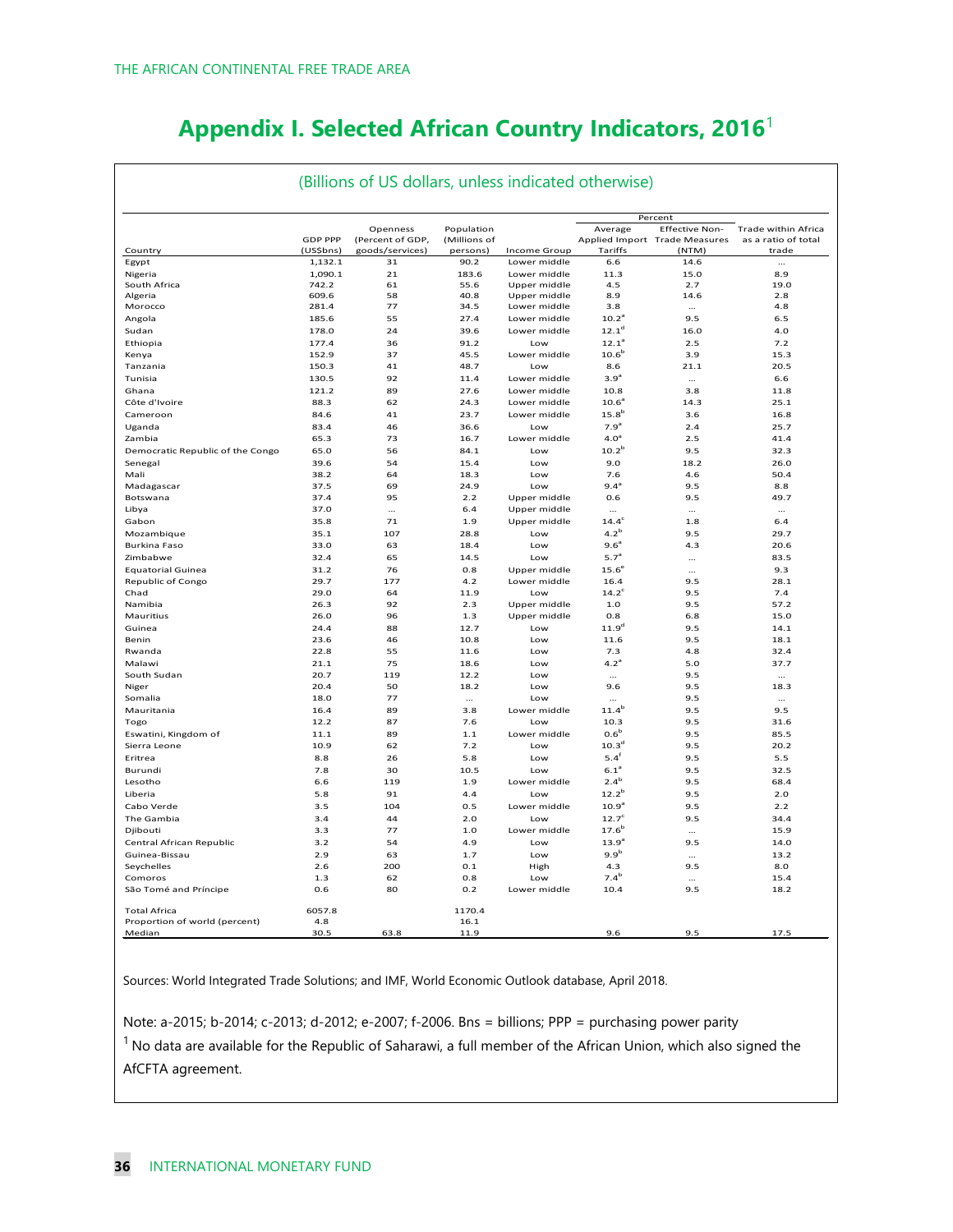|                                                                                                                                                              | Signed Treaty      | Ratified Treaty*     |
|--------------------------------------------------------------------------------------------------------------------------------------------------------------|--------------------|----------------------|
| Algeria                                                                                                                                                      | $\sqrt{}$          |                      |
| Angola                                                                                                                                                       | $\sqrt{}$          |                      |
| Benin                                                                                                                                                        | $\checkmark$       |                      |
| Burkina Faso                                                                                                                                                 |                    | 5/29/2019            |
| Burundi                                                                                                                                                      |                    |                      |
| Botswana                                                                                                                                                     |                    |                      |
| Cabo Verde                                                                                                                                                   |                    |                      |
| Cameroon                                                                                                                                                     |                    | 10/31/2019           |
| Central African Republic<br>Chad                                                                                                                             |                    |                      |
|                                                                                                                                                              |                    | 7/1/2018             |
| Comoros                                                                                                                                                      |                    | 2/10/2019            |
| Congo, Republic of                                                                                                                                           |                    |                      |
| Congo, Democratic Republic of<br>Côte d'Ivoire                                                                                                               |                    | 12/16/2018           |
|                                                                                                                                                              |                    |                      |
| Djibouti                                                                                                                                                     |                    | 2/1/2019<br>4/8/2019 |
| Egypt                                                                                                                                                        |                    | 7/7/2019             |
| <b>Equatorial Guinea</b><br>Eswatini, Kingdom of                                                                                                             |                    | 7/1/2018             |
| Ethiopia                                                                                                                                                     |                    | 4/10/2019            |
| Eritrea, The State of                                                                                                                                        |                    |                      |
| Gabon                                                                                                                                                        |                    | 7/7/2019             |
| Ghana                                                                                                                                                        |                    | 5/10/2018            |
| Guinea                                                                                                                                                       |                    | 7/1/2018             |
| Guinea-Bissau                                                                                                                                                |                    |                      |
| Kenya                                                                                                                                                        |                    | 5/10/2018            |
| Lesotho                                                                                                                                                      |                    |                      |
| Liberia                                                                                                                                                      |                    |                      |
| Libya                                                                                                                                                        |                    |                      |
| Madagascar                                                                                                                                                   |                    |                      |
| Malawi                                                                                                                                                       |                    |                      |
| Mali                                                                                                                                                         |                    | 2/1/2019             |
| Mauritania                                                                                                                                                   |                    | 2/11/2019            |
| Mauritius                                                                                                                                                    |                    | 10/8/2019            |
| Morocco                                                                                                                                                      |                    |                      |
| Mozambique                                                                                                                                                   |                    |                      |
| Namibia                                                                                                                                                      |                    | Feb' 2019            |
| Niger                                                                                                                                                        |                    | 6/8/2018             |
| Nigeria                                                                                                                                                      |                    |                      |
| Saharawi, Republic                                                                                                                                           |                    | 4/29/2019            |
| Rwanda                                                                                                                                                       |                    | 5/26/2018            |
| São Tomé and Príncipe, Democratic Republic of                                                                                                                | $\rightsquigarrow$ | 6/27/2019            |
| Senegal                                                                                                                                                      | $\rightsquigarrow$ | Apr '19              |
| Seychelles                                                                                                                                                   |                    |                      |
| Sierra Leone                                                                                                                                                 |                    | 4/29/2019            |
| Somalia                                                                                                                                                      |                    |                      |
| South Africa                                                                                                                                                 |                    | 2/10/2019            |
| South Sudan                                                                                                                                                  |                    |                      |
| Sudan                                                                                                                                                        |                    |                      |
| Tanzania                                                                                                                                                     | $\rightsquigarrow$ |                      |
| The Gambia                                                                                                                                                   |                    | 4/16/2019            |
| Togo                                                                                                                                                         |                    | 4/1/2019             |
| Tunisia                                                                                                                                                      |                    |                      |
| Uganda                                                                                                                                                       |                    | 11/28/2018           |
| Zambia                                                                                                                                                       |                    |                      |
| Zimbabwe                                                                                                                                                     |                    | 5/24/2019            |
| Total                                                                                                                                                        | 54                 | 29                   |
|                                                                                                                                                              |                    |                      |
|                                                                                                                                                              |                    |                      |
| Sources: African Union webpage, https://au.int//list-african-countries-signed-establisment-african-<br>continental-free-trade-agreement; and Tralac webpage, |                    |                      |

## **Appendix II. List of Signatory Countries to the AfCFTA**

<sup>1</sup> Date on which the AfCFTA instrument of ratification was deposited with the African Union Commission chairperson.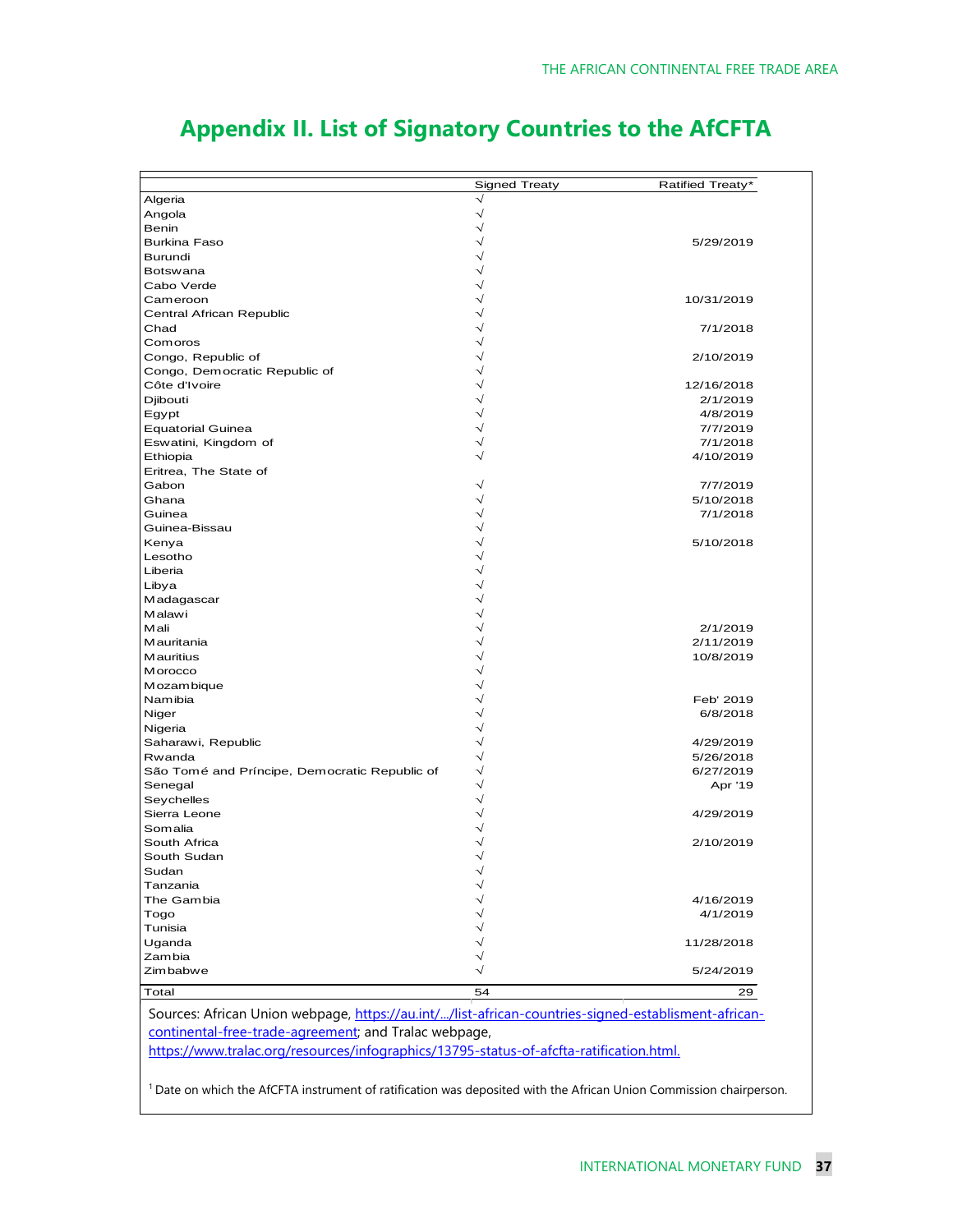## **Appendix III. Firm-Level Evidence of Labor Reallocation in Africa**

**Although firm-level characteristics are important factors to explain the decision to export, other factors, such as the level of tariffs, also play a role.** Table A1 shows the result of the authors' probit regression (unpublished) on the decision to export. It uses detailed firm-level data for a sample of African firms. The regression shows that firm age, firm size (using various size indicators), and firm origin (foreign versus domestic) are key factors that explain the decision to export. Using changes in tariffs across countries and years, the regression also shows evidence that the decision to export is positively affected by large reductions in import tariffs faced by firms.<sup>1</sup>

**There is also evidence that exporting firms pay higher wages than other firms.** Detailed firm-level and employee-level data show that African firms that export pay salaries that are almost 18 percent higher than firms that do not export (Duda-Nyczak and Viegelahn 2018). This is called the "exporter wage premium," and it has also been found in other studies on Africa (Van Biesebroeck 2005) and on other regions in the world.<sup>2</sup> Conversely, there is little evidence that importing firms pay a positive wage premium.

**Firm-level evidence suggests that export activities may be less conducive to employment growth than other activities.** Table A2 shows that firms that export reduce employment growth by 1.2 percent, compared with similar firms that do not export. Exporting firms also tend to show higher labor productivity. This evidence is consistent with Bernard and others (2007) who show that exporting firms tend to be larger, be more productive, employ more skilled workers, and pay higher wages. This suggests that exporting firms may not be able to absorb all unskilled trade-displaced labor and thus may not contribute to unskilled-labor employment growth (Haltiwanger 2004).

 $\overline{\phantom{a}}$  , which is a set of the set of the set of the set of the set of the set of the set of the set of the set of the set of the set of the set of the set of the set of the set of the set of the set of the set of th

 $1$ Using a related database, Vijil, Wagner, and Woldemichael (2019) also find that uncertainty about the time required to clear imported inputs affects survival rates for new exporters, reducing the number of firms that continue to serve the foreign market beyond their first year.

 $2$  Since exporting firms tend to be much larger than non-exporting firms, the wage premium for exporters may result from a scale effect.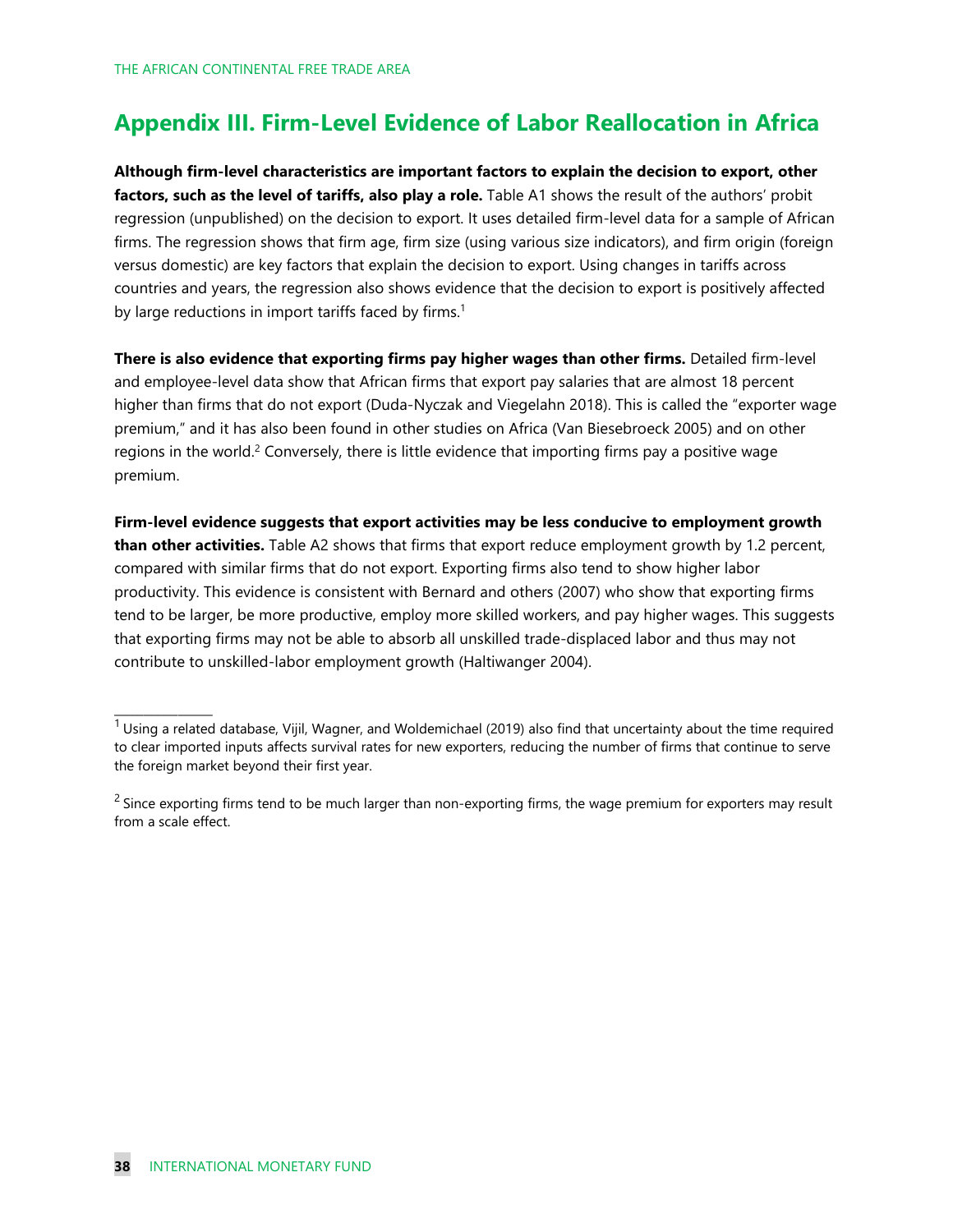|                                   | (1)<br>Exporter | (2)<br>(3)  |             | (4)         | (5)         |
|-----------------------------------|-----------------|-------------|-------------|-------------|-------------|
|                                   |                 | Exporter    | Exporter    | Exporter    | Exporter    |
| LatePeriod                        |                 | 0.0154      | 0.0807      | $-0.0435$   | $-0.0297$   |
|                                   |                 | (0.0968)    | (0.0986)    | (0.0998)    | (0.104)     |
| Reduct 5 percentile               |                 | $0.506***$  |             |             |             |
|                                   |                 | (0.167)     |             |             |             |
| LatePeriod x Reduct 5 percentile  |                 | $0.933***$  |             |             |             |
|                                   |                 | (0.196)     |             |             |             |
| Reduct 10 percentile              |                 |             | $0.916***$  |             |             |
|                                   |                 |             | (0.236)     |             |             |
| LatePeriod x Reduct 10 percentile |                 |             | $0.443***$  |             |             |
|                                   |                 |             | (0.146)     |             |             |
| Reduct 15 percentile              |                 |             |             | $1.154***$  |             |
|                                   |                 |             |             | (0.186)     |             |
| LatePeriod x Reduct 15 percentile |                 |             |             | $0.352***$  |             |
|                                   |                 |             |             | (0.117)     |             |
| Reduct 20 percentile              |                 |             |             |             | $-0.785***$ |
|                                   |                 |             |             |             | (0.106)     |
| LatePeriod x Reduct 20 percentile |                 |             |             |             | 0.110       |
|                                   |                 |             |             |             | (0.0857)    |
| Firm age                          | 0.00688***      | 0.00685 *** | 0.00682 *** | 0.00679 *** | 0.00686***  |
|                                   | (0.000995)      | (0.000996)  | (0.000996)  | (0.000995)  | (0.000997)  |
| Small size                        | $-0.275***$     | $-0.271***$ | $-0.273***$ | $-0.270***$ | $-0.274***$ |
|                                   | (0.0839)        | (0.0842)    | (0.0842)    | (0.0842)    | (0.0842)    |
| Medium size firm                  | $-0.239***$     | $-0.234***$ | $-0.234***$ | $-0.231***$ | $-0.235***$ |
|                                   | (0.0568)        | (0.0569)    | (0.0569)    | (0.0569)    | (0.0570)    |
| Number workers (log)              | $0.200***$      | $0.201***$  | $0.201***$  | $0.201***$  | $0.202***$  |
|                                   | (0.0254)        | (0.0255)    | (0.0255)    | (0.0255)    | (0.0255)    |
| Sales (log)                       | $0.0640***$     | $0.0647***$ | $0.0649***$ | $0.0664***$ | $0.0644***$ |
|                                   | (0.00752)       | (0.00756)   | (0.00756)   | (0.00758)   | (0.00757)   |
| Foreign firm                      | $0.316***$      | $0.330***$  | $0.328***$  | $0.329***$  | $0.330***$  |
|                                   | (0.0386)        | (0.0393)    | (0.0393)    | (0.0393)    | (0.0394)    |
| Constant                          | $-2.295***$     | $-2.327***$ | $-2.309***$ | $-2.334***$ | $-1.596***$ |
|                                   | (0.170)         | (0.147)     | (0.147)     | (0.147)     | (0.150)     |
| Observations                      | 17,569          | 16,926      | 16,926      | 16,926      | 16,926      |
| Year fixed effects                | <b>YES</b>      | <b>YES</b>  | <b>YES</b>  | <b>YES</b>  | <b>YES</b>  |
| Country fixed effects             | <b>YES</b>      | <b>YES</b>  | <b>YES</b>  | <b>YES</b>  | <b>YES</b>  |

Note: Robust standard errors are in parentheses.

\*\*\* p<0.01, \*\* p<0.05, \* p<0.1.

Source: Authors' calculations.

Note: Probit regression on the probability of exportation by firms using firm-level data from the World Bank Enterprise Survey Database. The sample is divided into two periods (2005–08 and 2013–16). The variable "Reduct X percentile" is equal to 1 if the country where the firm is located experiences a great reduction in tariffs faced by exporter firms in the late period compared with the early period (the country is ranked in the X highest percentile of tariff reduction). The interaction terms suggest that firms are more likely to export in countries where tariffs have been reduced the most, controlling for other factors.